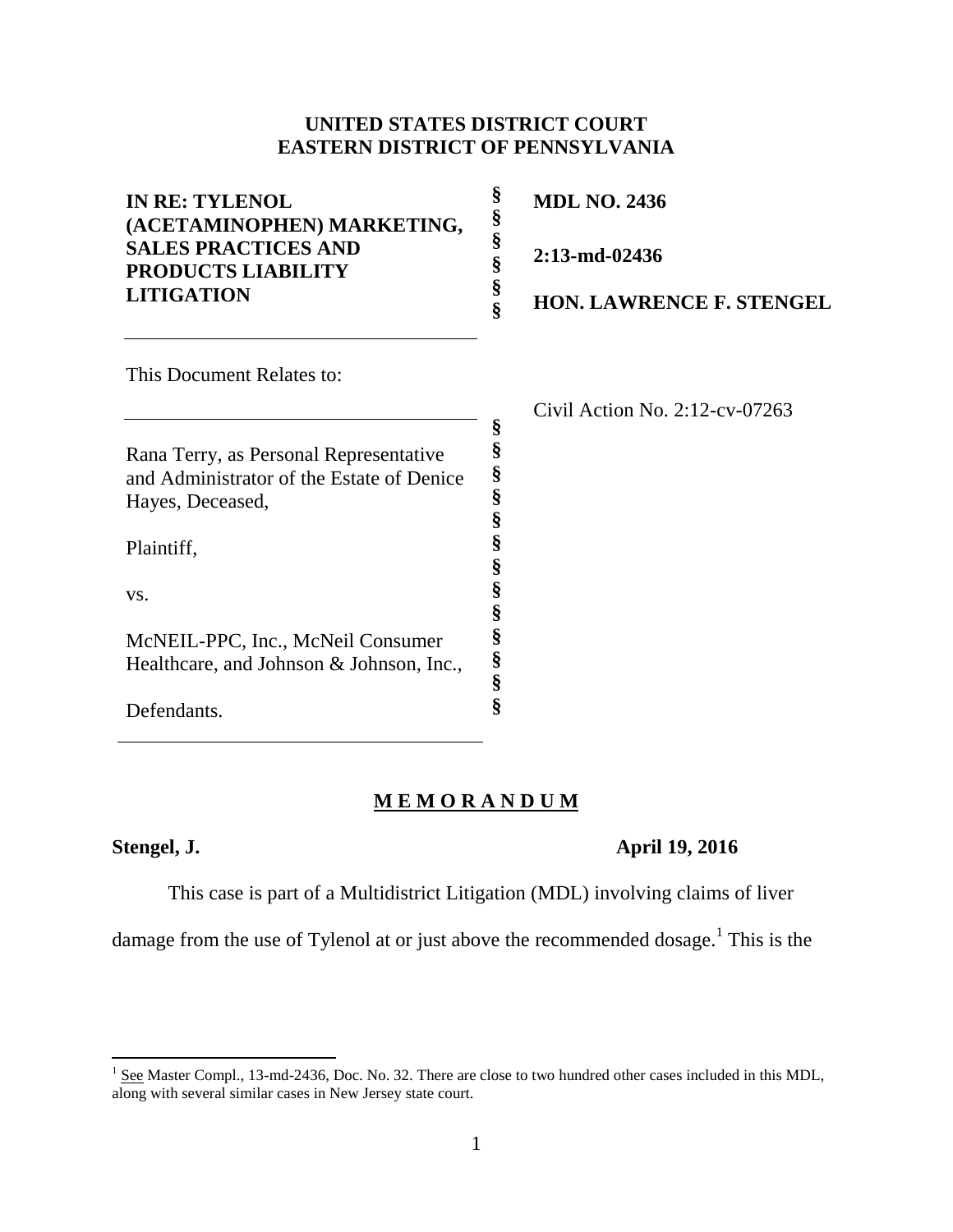first "bellwether" scheduled for trial. $2$  The defendants have filed eighteen motions in limine. My rulings on each motion are explained below.

### **I. Evidentiary Standards**

l

Several of the defendants' motions in limine involve arguments about the relevancy or prejudicial effect of certain evidence under Federal Rules of Evidence 401 and 403. "A district court is accorded a wide discretion in determining the admissibility of evidence under the Federal Rules." Sprint v. Mendelsohn, 552 U.S. 379, 384 (2008)(quoting U.S. v. Abel, 469 U.S. 45, 54 (1984)). See also Moyer v. United Dominion Indus., 473 F.3d 532, 542 (3d Cir. 2007)(citation omitted). "Assessing the probative value of [the proffered evidence], and weighing any factors counseling against admissibility is a matter first for the district court's sound judgment under Rules 401 and 403...." Id.

Context is important to questions involving Rules 401 and 403. Luce v. U.S., 469 U.S. 38, 41 (1984)("A reviewing court is handicapped in any effort to rule on subtle evidentiary questions outside a factual context."). To be admissible, evidence must be relevant. FED. R. EVID. 402. Relevant evidence is evidence having any tendency to make a fact of consequence in determining the action more or less probable than it would be without the evidence. FED. R. EVID. 401.

 $2$  A "bellwether" case is a test case. "Bellwether" trials should produce representative verdicts and settlements. The parties can use these verdicts and settlements to gauge the strength of the common MDL claims to determine if a global resolution of the MDL is possible. See FEDERAL JUDICIAL CENTER, MANUAL FOR COMPLEX LITIGATION, FOURTH EDITION 360 (2004); DUKE LAW CENTER FOR JUDICIAL STUDIES, MDL STANDARDS AND BEST PRACTICES 16-21 (2014).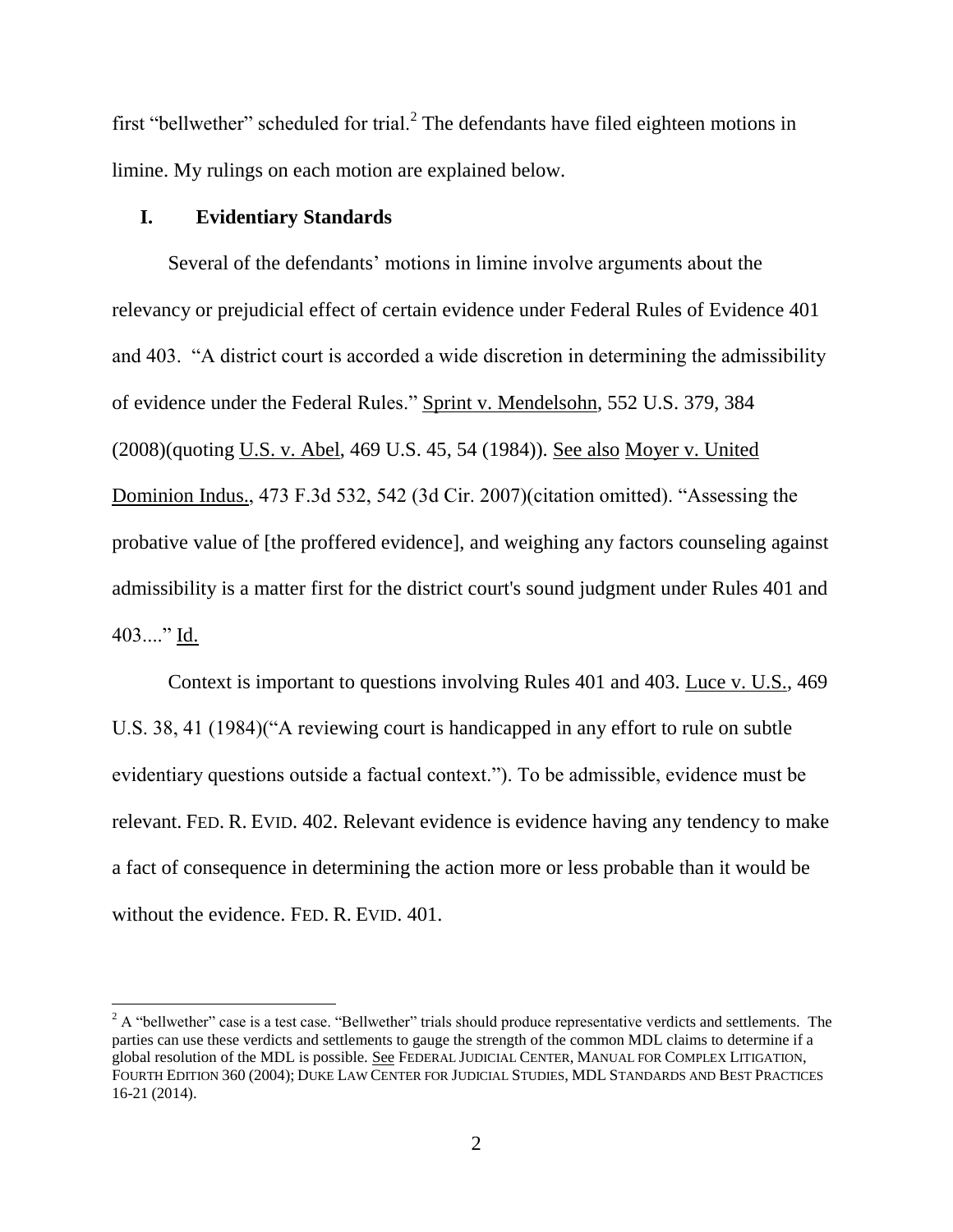Under Rule 403, relevant evidence may be excluded "if its probative value is substantially outweighed by a danger of one or more of the following: unfair prejudice, confusing the issues, misleading the jury, undue delay, wasting time, or needlessly presenting cumulative evidence." FED. R. EVID. 403.

### **1. Defendants' Motion In Limine to Exclude Evidence of, or Reference to, Adverse Event Reports (MIL 1)**

The defendants move to exclude evidence of, or reference to, adverse event reports (AERs). The defendants claim they are "irrelevant, unreliable, and unsubstantiated anecdotes."

Under FDA regulations, manufacturers are required to create an AER in their safety surveillance database whenever they receive information that a person taking their drug has experienced an adverse event. 21 C.F.R. § 314.80. AERs are created on a standard form and may be submitted alone or accompanied by few or dozens of pages of supporting medical records. See Office of Epidemiology and Biostatistics, Food and Drug Administration, Annual Adverse Drug Experience Report: 1996 (Oct. 30, 1997), at 2 (Doc. No. 61, Ex. A). AERs are prepared by an employee of a pharmaceutical manufacturer based either on telephone conversations with a third party or other correspondence received by the manufacturer. AERs are drawn from a variety of sources: patients, their family members, physicians, or even civil complaints. See, e.g., In re Carter-Wallace, Inc. Sec. Litig., 220 F.3d 36, 40 (2d Cir. 2000)("Drug manufacturers receive these reports from several sources, including treating physicians.").

3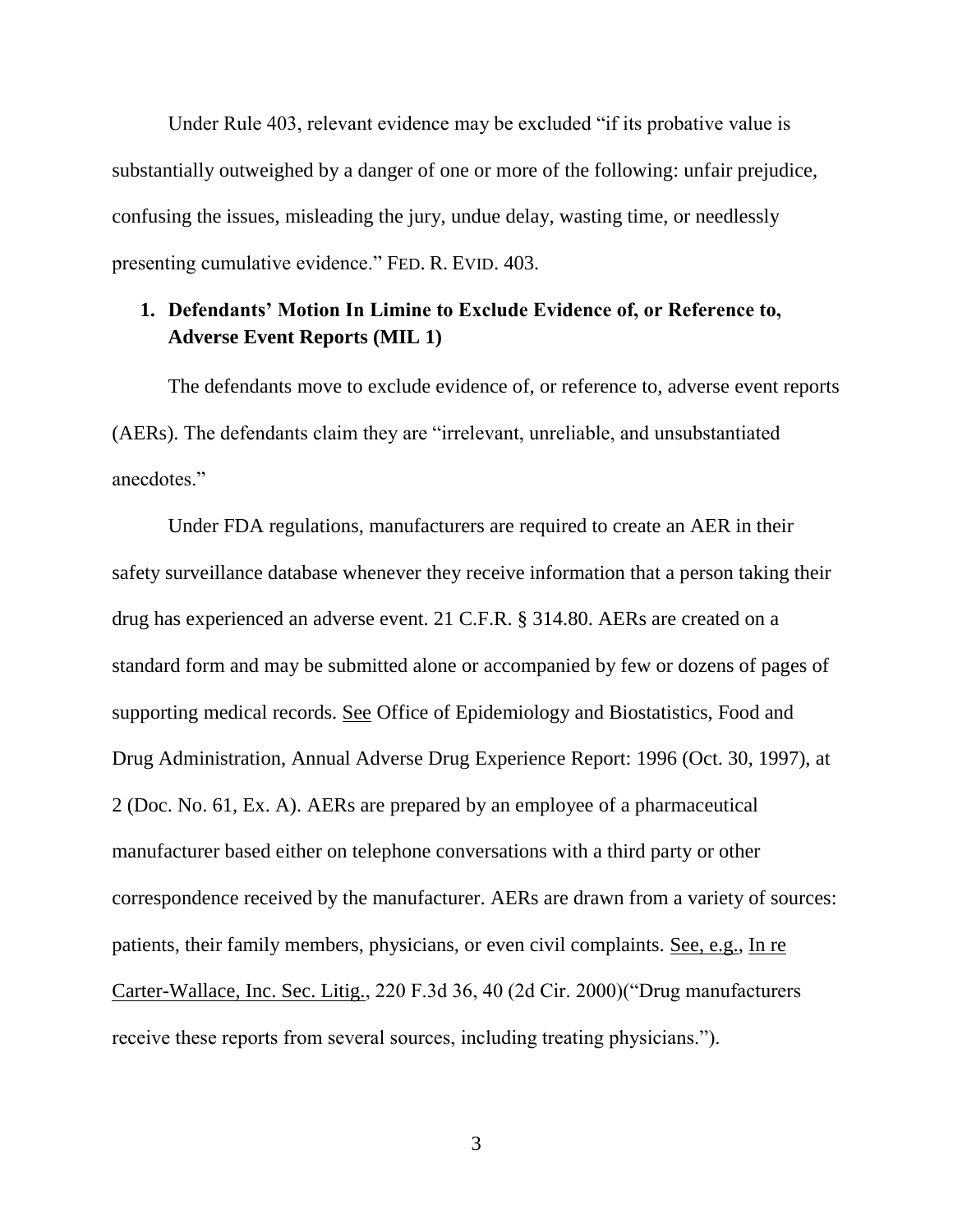Both parties recognize that AERs have limitations in terms of their reliability. Because AERs are based on self-reported complaints of adverse events, they may not contain information which can make them a reliable source.<sup>3</sup> AERs are not considered to "necessarily reflect a conclusion by the applicant or FDA that the report or information constitutes an admission that the drug caused or contributed to an adverse effect." 21 C.F.R. § 314.80(l).

### **a. Hearsay**

l

First, the defendants argue that AERs would be inadmissible as hearsay: out-ofcourt statements offered to prove the truth of the matter asserted. See FED. R. EVID. 801. The defendants claim that they are not admissible under any of the hearsay exceptions or exemptions. The plaintiff counters that they would fall within the public records exception or the business records exception to hearsay. See FED. R. EVID.  $803(c)(8)(A)$ ; FED. R. EVID. 803(c)(6). Whether an AER falls within an exception to the hearsay rule will require a more specific inquiry as to each document. It's entirely likely that an AER could be offered for a non-hearsay purpose. If offered for knowledge, or state of mind,

 $3$  See 71 Fed. Reg. 77314, 77321 (Dec. 26, 2006)("FDA noted that there are limitations to interpreting the AERS data. Dosing information may be unreliable. Acetaminophen products are generally taken on an as-needed basis, so the actual dose ingested can be difficult to ascertain. There is no certainty that all of the adult cases included in this analysis were unintentional. Stigma may be associated with reporting suicide, so cases may be reported as unintentional when they were intentional overdoses. In addition, spontaneous reporting systems cannot provide certainty that acetaminophen was the cause of any of the reported adverse event. Furthermore, incidence rates cannot be determined, because the numerator or denominator descriptors for the entire population are not available. Overall, spontaneous reports may be subject to significant underreporting.").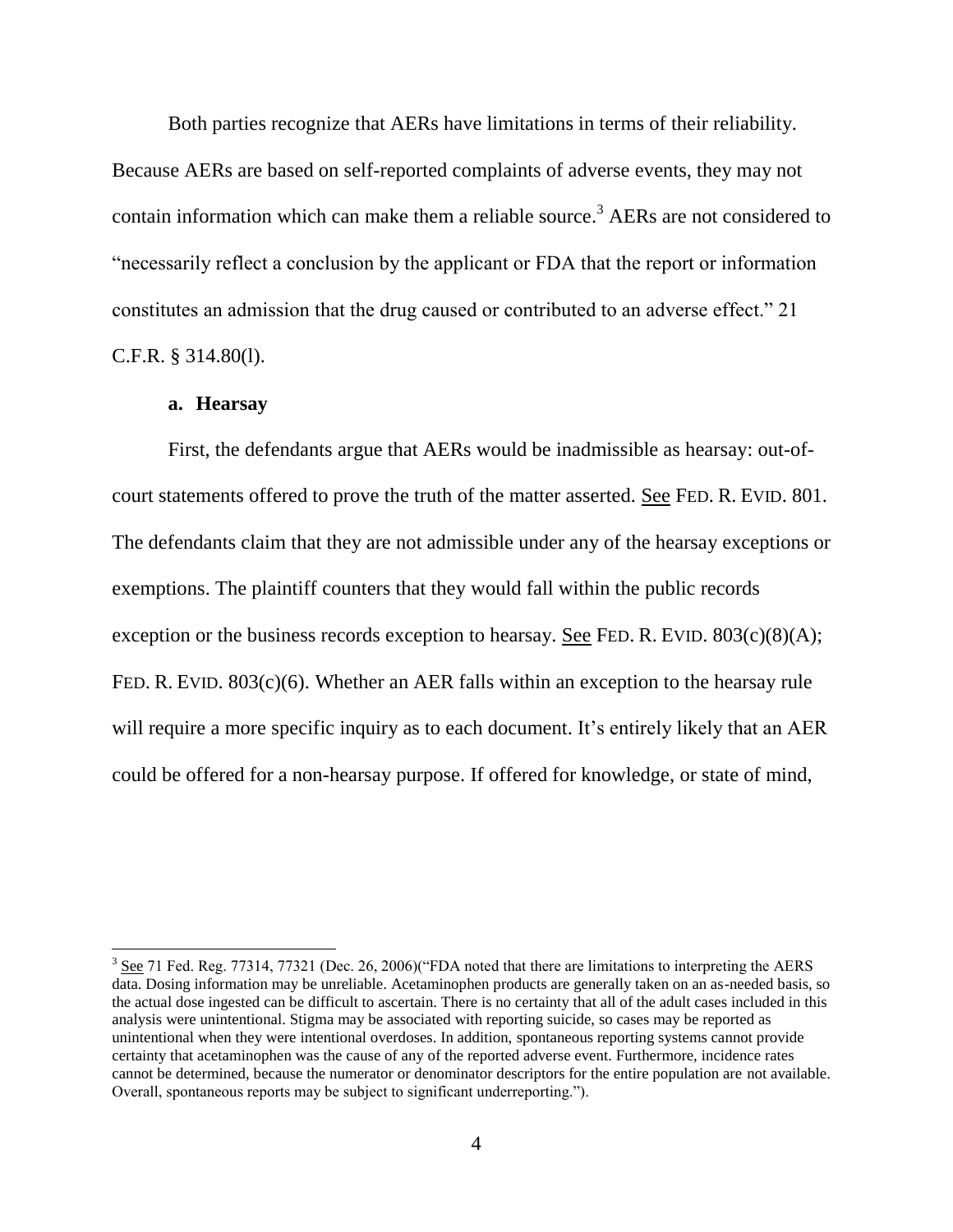and not for its inherent truth, the AER would not be hearsay as to each document. For this reason, I will defer any ruling on the hearsay objection to the AERs.<sup>4</sup>

### **b. Notice**

 $\overline{a}$ 

Even if the AERs are hearsay, the plaintiff argues they are relevant to showing notice. The defendants argue that these AERs are not admissible to show "notice" because they are unreliable. This argument misses the point. An AER is notice of some event or problem. The "reliability" issue is more one of weight than of relevance. Reliable or not, they are notice of some event of significance to this case and that likely takes them out of the hearsay rule.

The purpose of recording AERs is to serve as a warning system or signaling system for drug manufacturers. See Soldo v. Sandoz Pharms. Corp., 244 F. Supp. 2d 434, 463-64 (W.D. Pa. 2003)(quoting Brief Description with Caveats of System, Surveillance and Data Processing Branch of the Division of Epidemiology and Surveillance, Division of Epidemiology & Surveillance, Dec. 1988, at p. 1). Drug manufacturers are expected to report AERs to the FDA, which compiles them into a database. See http://www.fda.gov/Drugs/GuidanceComplianceRegulatoryInformation/Surveillance/Adv erseDrugEffects/ucm082193.htm. AERs are often reviewed by the FDA and its subcommittees to determine if changes to a drug composition or its label need to be made.<sup>5</sup>

 $4$  The plaintiff also argues that the AERs could be considered party admissions. I will need to see the context and content of the AERs in order to make a ruling on this point.

 $<sup>5</sup>$  The 2002 Advisory Committee reviewed AERs to determine what risk of injury recommended dosing posed. See</sup> FDA Safety Analysis Power Point, Sept. 19, 2002 (Doc. No. 96, Ex. 7); FDA Memorandum Aug. 15, 2002 (Doc.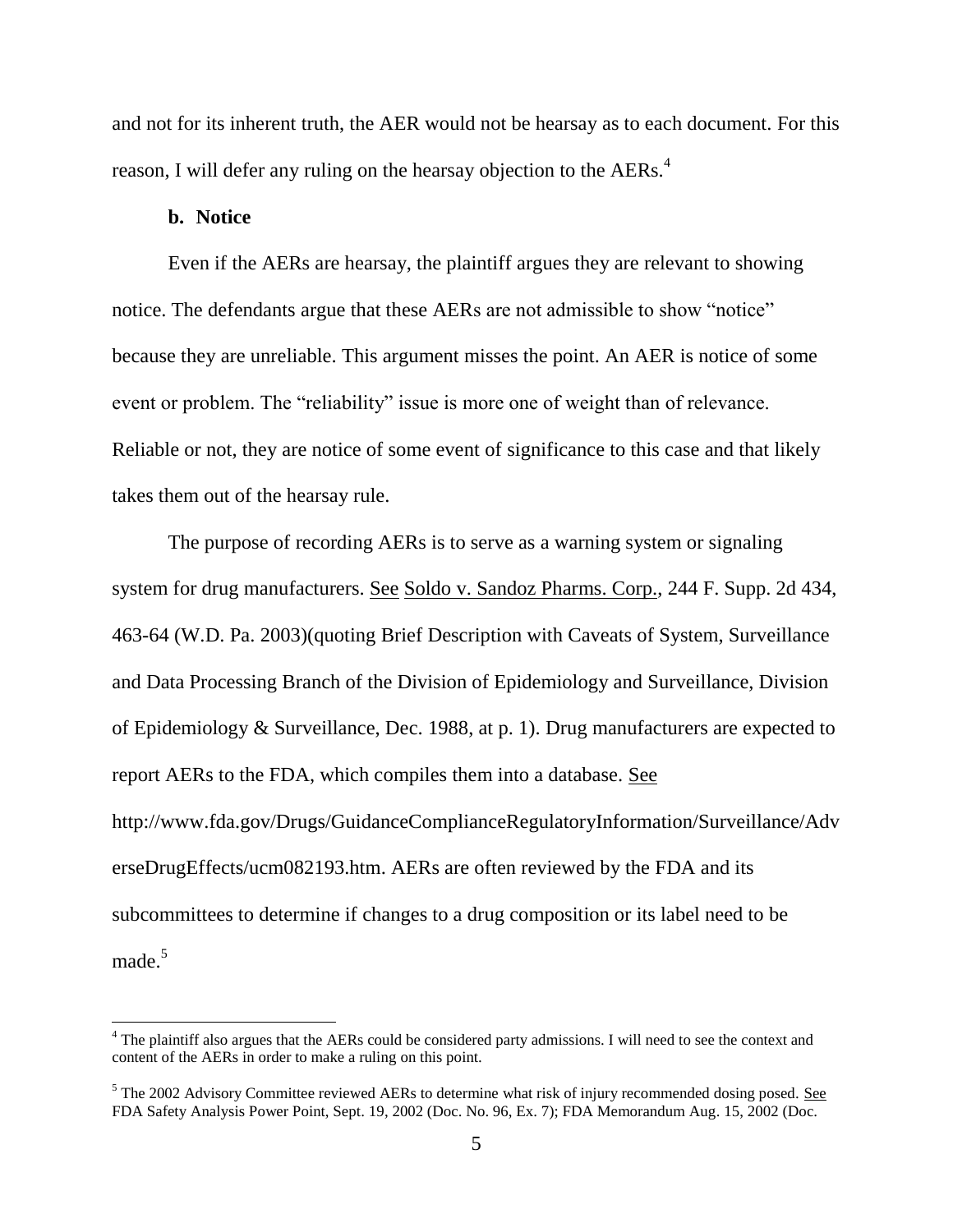Drug manufacturers are expected to take certain steps to ensure their products are safe for consumers. These steps are known as "pharmacovigilance." See Guidance for Industry: Good Pharmacovigilance Practices and Pharmacoepidemioliogic Assessment (2005)(Doc. No. 96, Ex. 3). Reporting AERs to regulatory authorities is at the heart of pharmacovigilance. See E. Kuffner Dep., Mar. 5, 2014 at 8 (Doc. No. 90, Ex. 3)("Reporting – reporting adverse event reports to the regulatory authorities would be my description of pharmacovigilance. I believe that's accurate."); E. Nelson Dep., Nov. 21, 2013 at 62-65, 98-101 (Doc. No. 96, Ex. 4)(confirming how AERs are used in the context of pharmacovigilance). Whether the defendants undertook the appropriate steps to carry out their duty of pharmacovigilance is important to the plaintiff's failure-to-warn and design defect claims.

With all this in mind, AERs would be admissible to show notice. See, e.g., Benedi v. McNeil-P.P.C., Inc., 66 F.3d 1378, 1385-86 (4th Cir. 1995)("[T]he district court did not abuse its discretion in admitting the DERs and case summaries, because the plaintiff offered the evidence solely to prove notice."); In re Gadolinium-Based Contrast Agents Products Liability, 956 F.Supp.2d 809, 815 (N.D. Ohio Jul. 25, 2013), *affirmed by* Decker v. GE Healthcare Inc., 770 F.3d 378 (6th Cir. 2014) (citations omitted); In re Fosamax Prods. Liab. Litig., No. 06 MD 1789(JFK), 2013 WL 174416, at \*4 (S.D.N.Y. Jan. 15, 2013)("Adverse event reports received by Merck until the time of Plaintiff's

No. 95, Ex. 17). The Acetaminophen Working Group of the FDA relied on AERs in making its recommendation to reduce the single caplet strength from 500 mg to 325 mg. See CDER Working Group Executive Summary and Recommendations, Feb. 26, 2008 (Doc. No. 96, Ex. 1). Other Committees Groups of the FDA use AERs as data for understanding further regulatory needs. See Characterization of Acetaminophen Overdose and Related Hepatotoxic Events, Joint Meeting of the Drug Safety and Risk Management, Nonprescription and Anesthetic and Life Support Drugs Advisory Committees of the FDA, Powerpoint, Jun. 29, 2009 (Doc. No. 95, Ex. 21).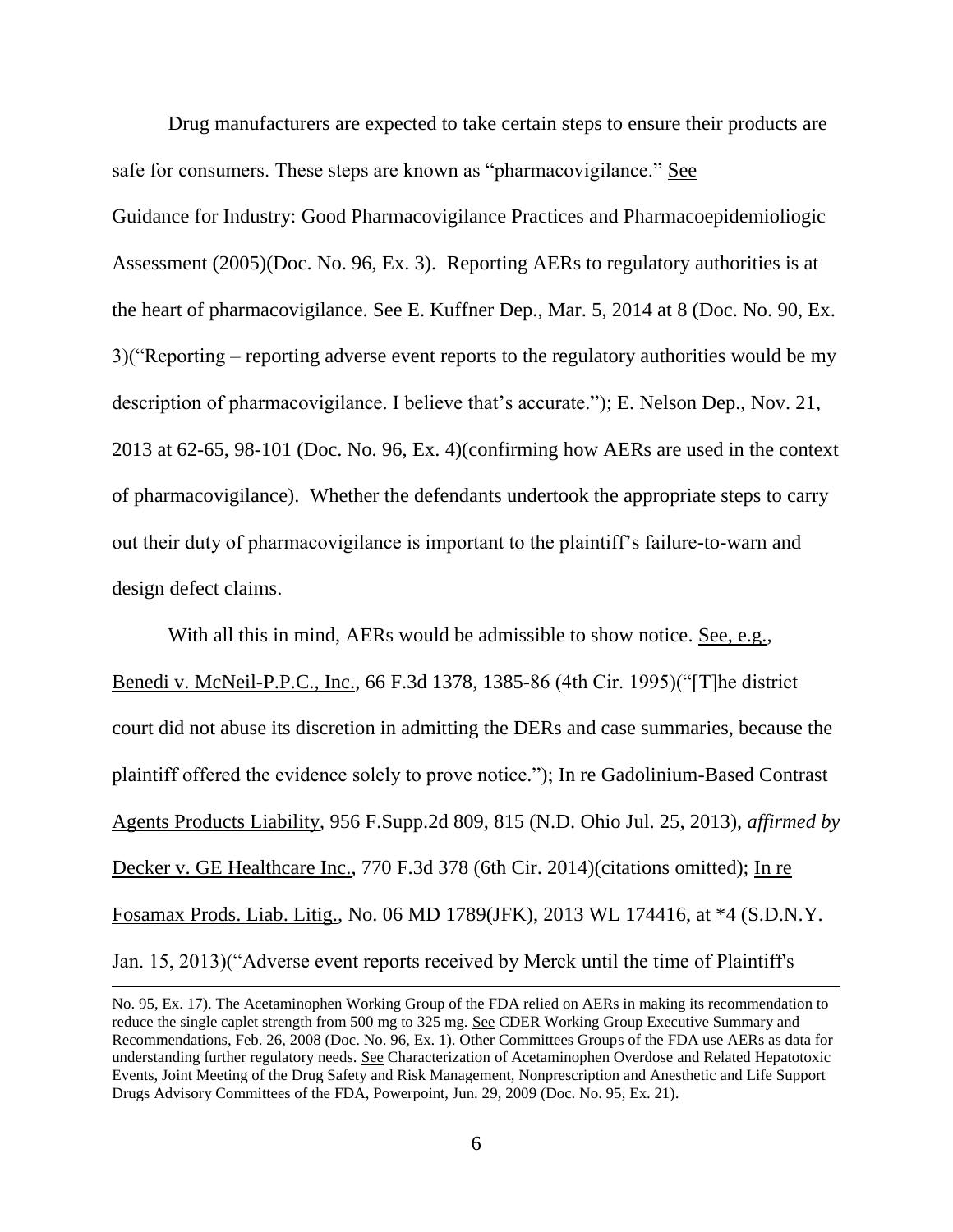injury are admissible if used as evidence that Merck was on notice of potentially serious jaw injuries."); Wolfe v. McNeil–PPC, Inc., No. 07–348, 2012 WL 38694, at \*2 (E.D.Pa. Jan. 9, 2012)("However, reports submitted to the FDA before plaintiff's alleged injury occurred would not be hearsay if offered on the issue of defendants' notice of potential safety risks from the use of Children's Motrin."); Schedin v. Ortho–McNeil–Janssen Pharm., Inc., 808 F.Supp.2d 1125, 1139 (D. Minn. 2011)("The Court had denied its previously filed motion in limine regarding AERs, finding that the evidence was admissible to show notice and could also support a finding of causation."), *reversed in part on other grounds*, In re Levaquin Products Liability Litigation, 700 F.3d 1161 (8th Cir. 2012); Hogan v. Novartis Pharm. Corp., No. 06–civ–0260, 2011 WL 1533467, at \*13 (E.D.N.Y. Apr. 24, 2011)("The motion to preclude admission of adverse drug experience reports is denied. Individual reports and the total number of ONJ reports before June, 2005 can establish notice regardless of whether Hogan's jaw condition was not similar to any of the patients described in the reports."); In re Fosamax Prods. Liab. Litig., No. 1:06–MD–1789–JFK, 2010 WL 4242708, at \*3 (S.D.N.Y. Oct. 27, 2010)("[A]dverse event reports are admissible only to prove when Merck had notice of the adverse events alleged therein."); Bartlett v. Mutual Pharmaceutical Co., Inc., No. 08–cv–358–JL, 2010 WL 3092649, at \*1 (D. N.H. Aug. 2, 2010)("The [adverse event] reports are not hearsay, though, if offered to prove that the FDA was on notice of Sulindac's safety risks, or that Mutual should have been on notice of such risks.").

If they are admitted for the purposes of "notice," the defendants ask that the AERs admitted be limited only to those involving similar circumstances to those surrounding

7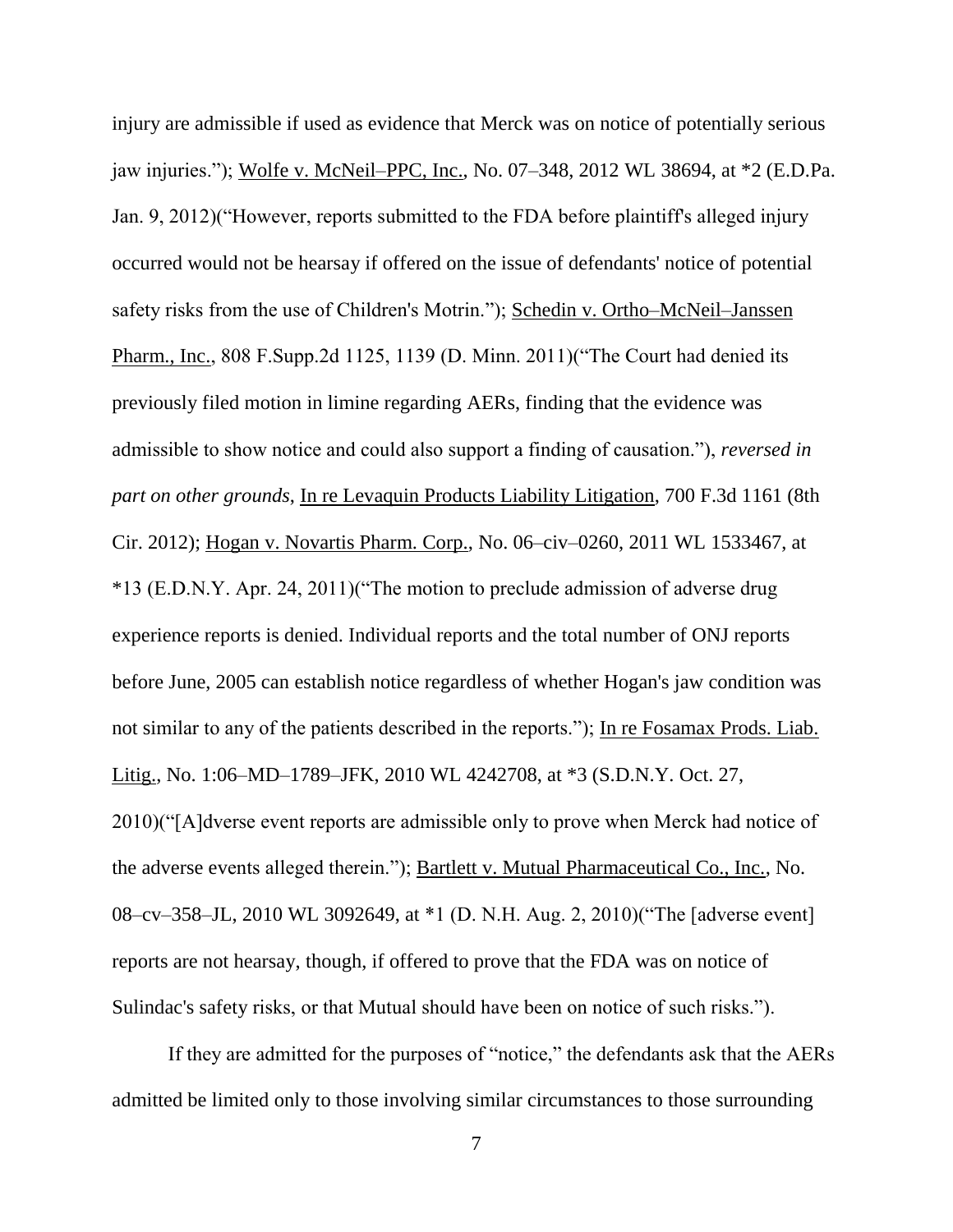the decedent's death. I agree that the AERs presented for the purpose of notice should be ones that would be similar to the circumstances of this case (i.e., persons who developed acute liver failure/damage at or just above 4 g, persons who were fasting/malnourished). Other AERs would likely be irrelevant to the case.

The defendants claim that the admission of only one AER which is substantially similar is necessary; admission of other AERs would be redundant. I disagree. The extent to which the defendants were on notice of the potentially adverse effects of Tylenol would be relevant to showing how intentional their behavior was in not addressing a potential problem or safety signal. The number of AERs will not necessarily be limited. However, the defendants can raise objections to relevance and prejudicial effect at the time of trial for specific AERs.

#### **c. Design Defect**

The defendants claim the AERs cannot serve as substantially similar prior incidents to show a design defect. "In the appropriate circumstances, evidence of prior occurrences and accidents involving a product which is identical or substantially similar to the product which has allegedly caused an injury has generally been held to be admissible at trial." Barker v. Deere & Co., 60 F.3d 158, 162 (3d Cir. 1995)(quoting 2A Louis Frumer & Melvin Friedman, Products Liability § 18.02[1], at 18–14 to 18–17 (1995)). In order to be considered "substantially similar," a district court "must be apprised of the specific facts of previous accidents." Barker, 60 F.3d at 163. "Absent such a foundation, it is impossible for the district court in the first instance, and for this court on appeal, to review the facts in order to make a determination as to similarity." Id. In

8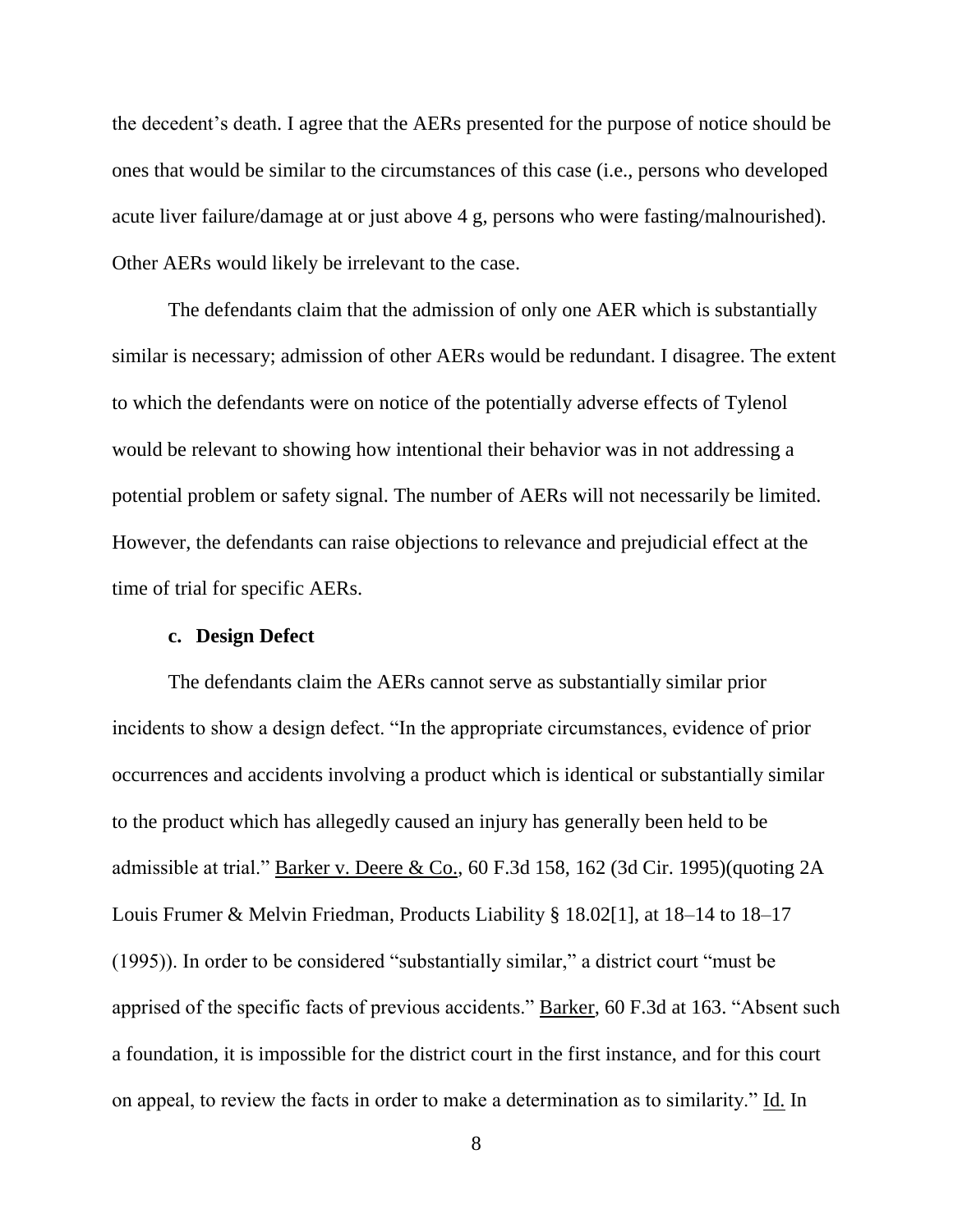order to determine whether AERs are substantially similar enough to serve as evidence of a design defect, I will need factual context. I decline to make a ruling on this point until trial. The parties can raise their arguments at that time.

#### **d. Reliance by Experts**

The defendants claim that because AERs are unreliable sources of data, experts cannot use them in forming their opinions. The plaintiff recognizes that AERs may have limitations but argues that they may be used by experts to corroborate other information or research.

"If experts in the particular field would reasonably rely on those kinds of facts or data in forming an opinion on the subject, they need not be admissible for the opinion to be admitted." FED. R. EVID. 703. Though AERs do not have the same controls as other sources of data, courts have found that they can be relied upon by experts, along with other data or research, in forming opinions about causation.<sup>6</sup> See Wolfe v. McNeil-PPC, Inc., No. 07–348, 2011 WL 1673805, at \*5 (E.D. Pa. May 4, 2011)("In this case, the three doctors did not solely rely on case reports in forming their opinions on causation but used them to supplement their extensive review of plaintiff's medical records and deposition testimony of plaintiff's treating physicians. As with defendants' other objections, the three doctors' use of case studies in reaching their conclusion affects only the weight to be given their testimony, not its admissibility. Thus, the proposed testimony of the three doctors is based on sufficiently reliable methods."); Deutsch v. Novartis

<sup>&</sup>lt;sup>6</sup> See Reference Manual on Scientific Evidence (2d Edition, Federal Judicial Center, 2000), at 469.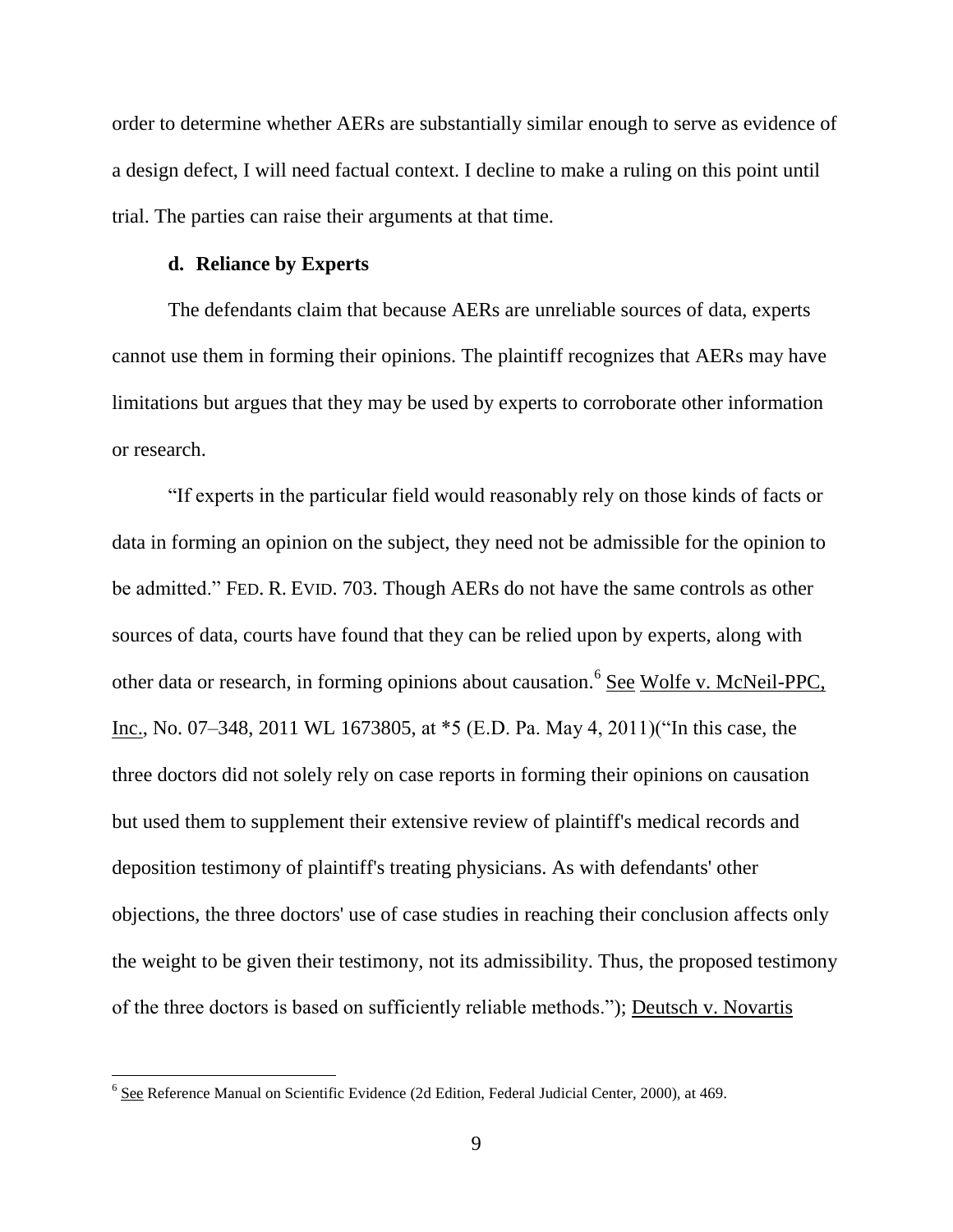Pharmaceuticals Corp., 768 F.Supp.2d 420, 431 (E.D.N.Y. 2011)("Accordingly, the fact that a particular opinion is not based on a randomized controlled clinical trial, while certainly an area for cross-examination, will not affect its admissibility.").<sup>7</sup> In addition, an expert opining about a drug companies' pharmacovigilance duties may need to rely on AERs to explain what tasks drug companies may need to take to monitor the safety of their products. See Decker v. GE Healthcare Inc., 770 F.3d 378, 394 (6th Cir.

2014)("[Plaintiff's expert] was qualified to reliably testify as to the significance of the

AERs.").

 $\overline{\phantom{a}}$ 

For these reasons, an expert's reliance on AERs may, in and of itself, be

appropriate. Whether the expert used those AERs in a reliable manner is a different

question, best addressed by a Daubert motion.<sup>8</sup>

<sup>&</sup>lt;sup>7</sup> See also Tyler v. Sterling Drug, Inc., 19 F. Supp. 2d 1239, 1241 (N.D. Okla. 1998)("[A]necdotal reports may be relevant to the issue of causation to the extent that plaintiffs rely on the reports to show the evolution of the scientific literature.")(citations omitted); Schedin v. Ortho–McNeil–Janssen Pharm., Inc., 808 F.Supp.2d 1125, 1139 (D.Minn. 2011)(explaining that AERs are admissible because are commonly used by experts to determine causation in conjunction with other evidence), *rev'd in part on other grounds*, In re Levaquin Prods. Liab. Litig., 700 F.3d 1161 (8th Cir. 2012); In re Neurontin Marketing, Sales Practices, and Prods. Liab. Litig., 612 F. Supp. 2d 116, 153 (D. Mass. 2009)("Courts may, and often do, rely on other lines of causation evidence such as adverse event data."); id. at 157 ("In sum, Plaintiffs' experts point to the adverse event and case report data as real-world evidence to back up their theory that Neurontin increases the risk of suicidality in its patients."); In re Phenylpropanolamine (PPA) Prods. Liab. Litig., 289 F. Supp. 2d 1230, 1242 (W.D. Wash. 2003)("Nonepidemiological sources [such as AERs] are frequently utilized by experts in rendering scientific opinions…."); Crawford v. Muscletech Research & Dev., Inc., No. Civ.–01–1298–C, 2002 WL 31852828, at \*1 (W.D. Okla. 2002)(holding that expert opinion testimony based in part on AERs and case reports were admissible under Daubert).

But see Soldo v. Sandoz Pharms. Corp., 244 F. Supp. 2d 434, 537-44 (W.D. Pa. 2003)(finding case reports to be unreliable and "unscientific" sources that plaintiff's experts could not rely on for causation); McClain v. Metabolife Int'l, Inc., 401 F.3d 1233, 1250 (11<sup>th</sup> Cir. 2005)(AERs "reflect complaints called in by product consumers without any medical controls or scientific assessment."); Hollander v. Sandoz Pharms. Corp., 289 F.3d 1193, 1211 (10th Cir. 2002)("[I]t was not unreasonable for the district court to characterize the reports as unreliable evidence of causation."); Rhodes v. Bayer Healthcare Pharms., Inc., No. 10–1695, 2013 WL 1289050, at \*5 (W.D. La. Mar. 26, 2013)("Dr. Hamilton's reliance on adverse event reports is also unimpressive, as such reports do not demonstrate the requisite degree of reliability demanded by Daubert.").

<sup>&</sup>lt;sup>8</sup> Daubert motions filed by the parties on this issue are still pending.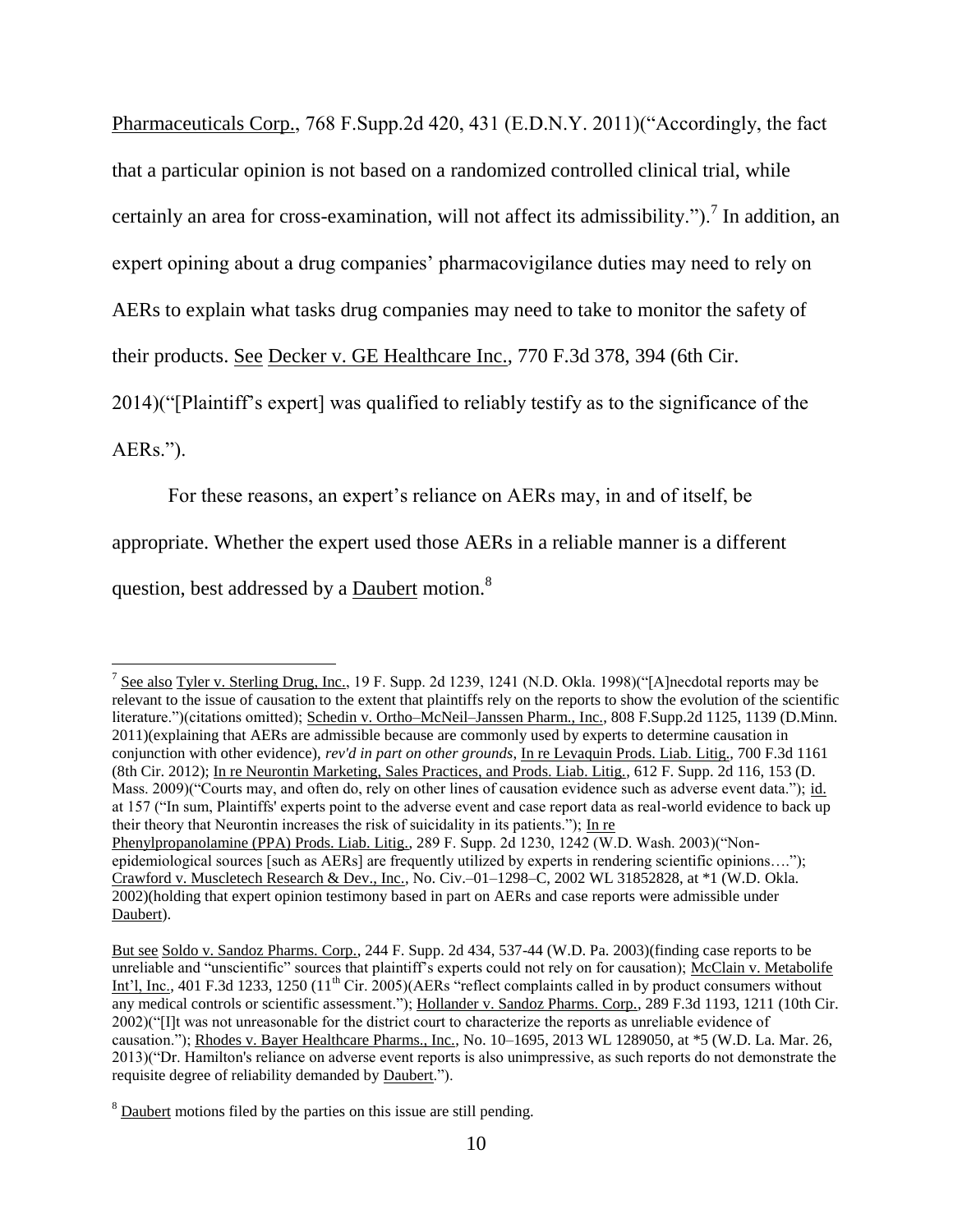#### **e. Rule 401 and Rule 403 Arguments**

Lastly, the defendants argue that AERs are not relevant under Rule 401 and/or any probative value they may have would be substantially outweighed by the risk of prejudice under Rule 403. AERs may be relevant to this case. Whether Rule 403 would bar their admission is better determined at trial.

For these reasons, I will **DENY** this motion **without prejudice**. The plaintiff may offer AERs to show notice. The question of whether an expert opinion appropriately relies on AERs will be discussed in rulings on the parties' Daubert motions. If the plaintiff plans to introduce specific AERs for any reason other than notice (i.e., causation or to show design defect), the defendants may object as appropriate at trial.

# **2. Defendants' Motion In Limine to Exclude Evidence or Argument Relating to Fraud on the FDA (MIL 2)**

The defendants move to exclude all evidence meant to show that the defendants committed a "fraud on the FDA." Specifically, they claim the following evidence is inadmissible: evidence showing that the defendants misled the Food and Drug Administration (FDA), withheld information from the FDA, violated FDA disclosure requirements, otherwise violated the Food, Drug, and Cosmetic Act (FDCA), or did not cooperate with the FDA regarding Extra Strength Tylenol. They argue this evidence is preempted by the United States Supreme Court's decision in Buckman Co. v. Plaintiffs' Legal Committee, which held that "state-law fraud-on-the-FDA claims conflict with, and are therefore impliedly pre-empted by federal law." 531 U.S. 341, 348 (2001).

11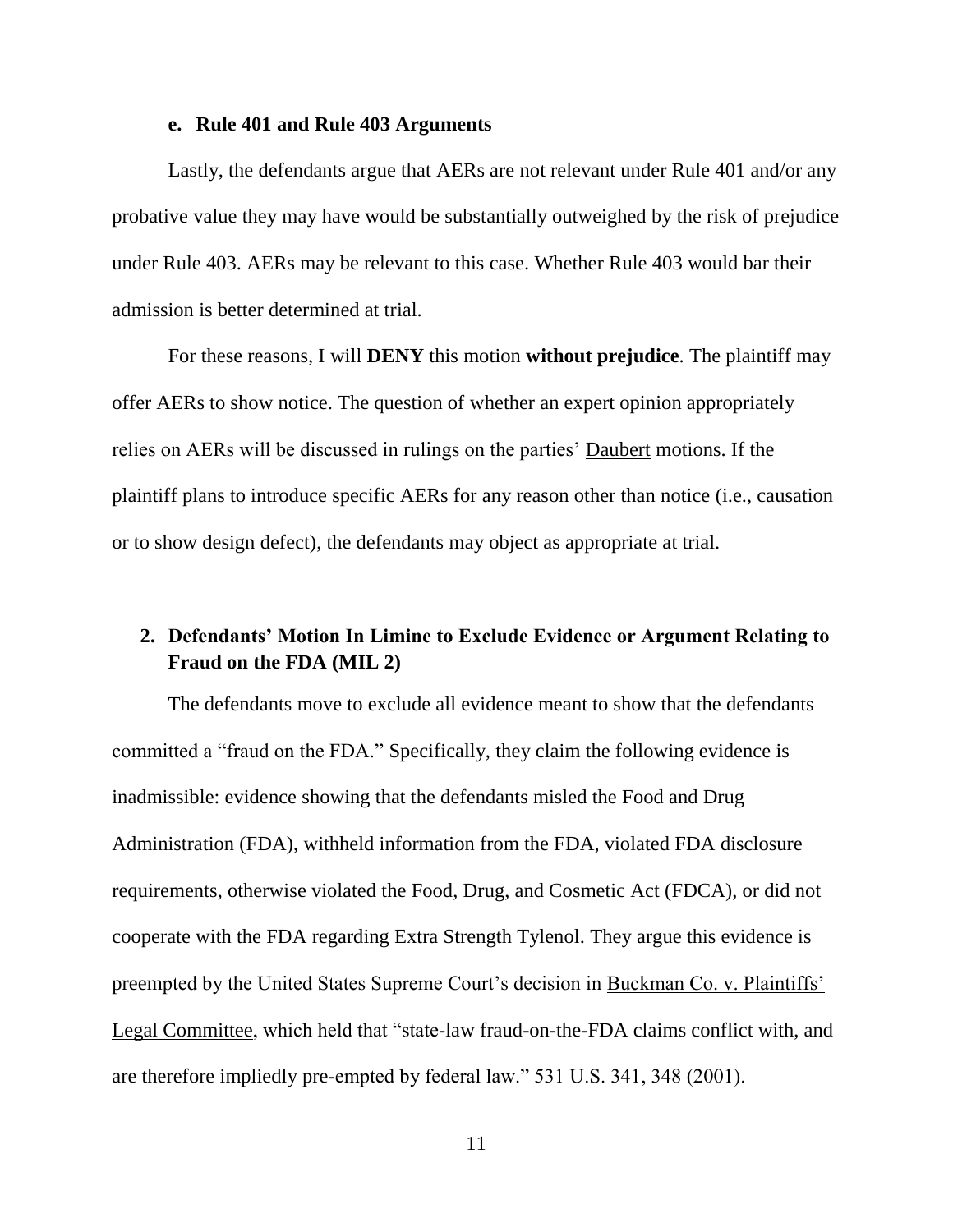In Buckman, the liability for fraud was based solely on alleged non-disclosure of information to the FDA. Id. at 353. The Court held that fraud-on-the-FDA claims were impliedly preempted because these types of state law tort claims conflicted with the FDCA. Id. at 348. "The conflict stems from the fact that the federal statutory scheme amply empowers the FDA to punish and deter fraud against the [FDA], and that this authority is used by the Administration to achieve a somewhat delicate balance of statutory objectives." Id. Allowing fraud-on-the-FDA claims, the Court reasoned, could skew that balance. Id. See also Farina v. Nokia Inc., 625 F.3d 97, 123 (3d Cir. 2010).

I previously found that the plaintiff's fraud and fraudulent concealment claims were not impliedly preempted by Buckman. See Memorandum Denying Motion for Summary Judgment on Plaintiff's Short Form Complaint Claims, Nov. 13, 2015 at 14-17 (Doc. No. 177). I did not view them as fraud-on-the-FDA claims, which are preempted under Buckman. Id. at 15. If the evidence in question were being used to establish the defendants' liability solely based on concealment of information to the FDA or violations of FDA regulations, that evidence would not be permitted under Buckman.<sup>9</sup> See Buckman, 531 U.S. at 352-53 ("[T]he Medtronic claims arose from the manufacturer's alleged failure to use reasonable care in the production of the product, not solely from the violation of FDCA requirements. In the present case, however, the fraud claims exist

<sup>&</sup>lt;sup>9</sup> To support their motion, the defendants cite cases where courts found that claims were impliedly preempted under Buckman. See, e.g., Farina v. Nokia Inc., 625 F.3d 97, 123 (3d Cir. 2010); In re Fosamax (Alendronate Sodium) Prod. Liab. Litig. (No. II), 751 F.3d 150, 164 (3d Cir. 2014); Henderson v. Merck & Co., No. 04-CV-05987-LDD, 2005 WL 2600220, at \*11 (E.D. Pa. Oct. 11, 2005). These cases are not helpful. Whether the plaintiff's claims were preempted was an issue discussed in the defendants' motion for summary judgment. At issue here is whether the evidence related to the defendants' interactions with the FDA is admissible for purposes other than establishing liability or breach of duty. That is a different inquiry than whether the plaintiff's claims are preempted.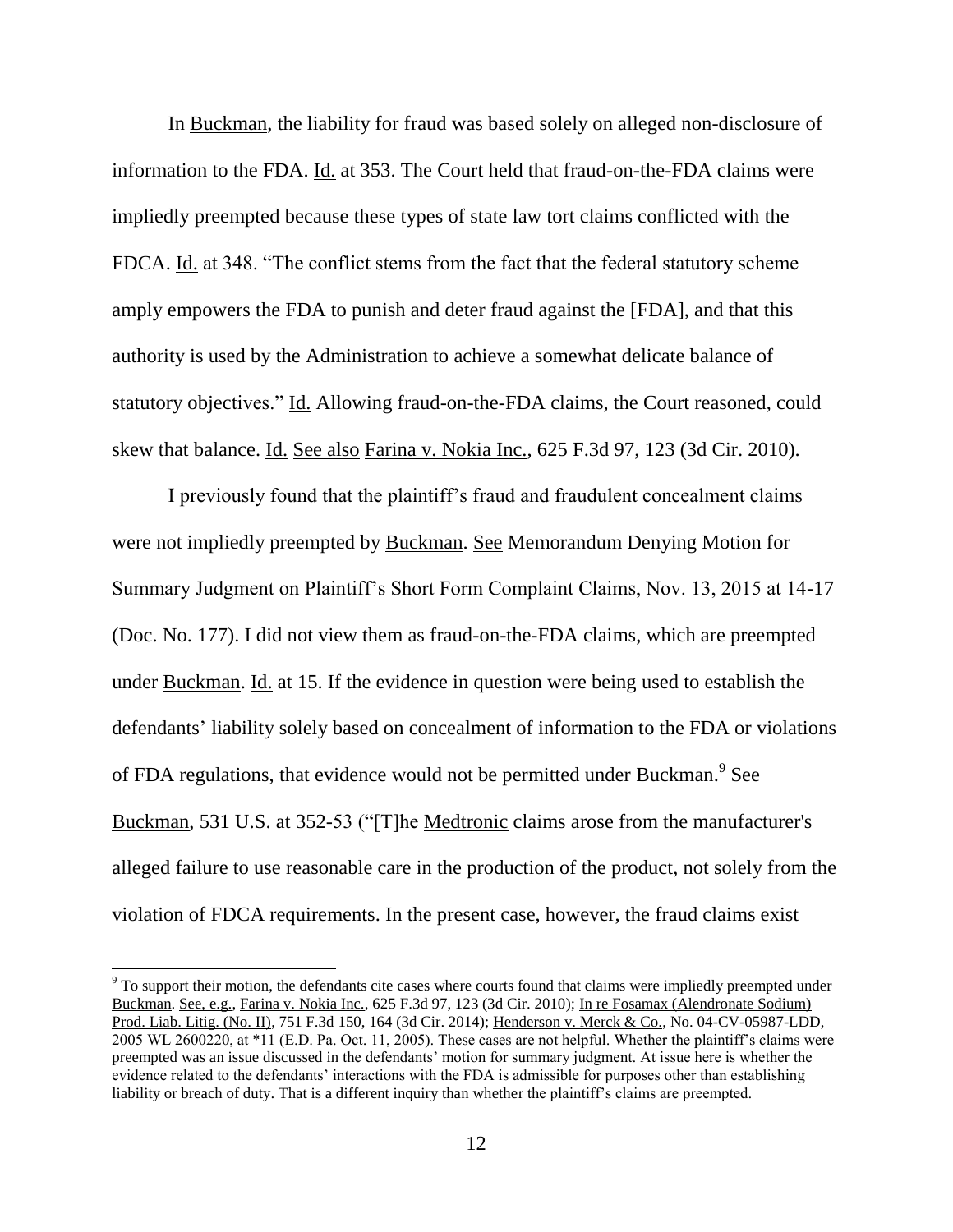solely by virtue of the FDCA disclosure requirements."). The defendants' breach of duty cannot be premised solely on their interactions with the FDA.

However, evidence that the defendants attempted to manipulate the regulatory process, failed to comply with regulatory duties, or adhere to guidance provided by the FDA can be used to show other elements of the plaintiff's claims. See Eve v. Sandoz Pharmaceutical Corp., No. IP 98–1429–C–Y/S, 2002 WL 181972, at \*3 (S.D. Ind. Jan. 28, 2002)("Thus, evidence of NPC/SPC's interaction with the FDA may be pertinent to proving the Eves' claim, but it is not the basis for the claim itself.").<sup>10</sup> For example, how the defendants responded to FDA requests for information, what they did to comply with FDA regulations, and what information they presented to the FDA is all relevant to plaintiff's failure-to-warn and design defect claims.<sup>11</sup> See In re Yasmin & YAZ (Drospirenone) Mktg., Sales Practices & Products Liab. Litig., 3:09-MD-02100-DRH, 2011 WL 6302287, at \*11 (S.D. Ill. Dec. 16, 2011)("Buckman does not pre-empt evidence of when Bayer informed the FDA of information relating to Yasmin and YAZ. Buckman is a claim preemption case focusing on fraud-on-the-FDA claims, not an evidence preemption case….The Supreme Court made clear in Wyeth that federal law

<sup>&</sup>lt;sup>10</sup> See also In re Vioxx Products Liab. Litig., MDL No. 1657, 132005 WL 3164254, at \*1 (E.D. La. Nov. 21, 2005)(denying similar motion in limine based on Buckman preemption); In re Medtronic, Inc., Implantable Defibrillators Litigation, 465 F.Supp.2d 886, 900 (D. Minn. 2006)("Thus, plaintiffs may use evidence—if they are able to produce it—of Medtronic's efforts to manipulate the regulatory process in order to prove their negligence and strict liability claims, but they may not bring an independent claim for relief based on fraud-on-the-FDA.").

 $<sup>11</sup>$  The plaintiff argues that this evidence also may be relevant if the defendants "open the door" and claim they are</sup> absolved from liability by complying with FDA regulations. These sorts of arguments will likely be precluded under Wyeth v. Levine, 555 U.S. 555 (2008). The defendants also cannot argue that the use of Extra Strength Tylenol in all circumstances was fully "approved" by the FDA because no Final Monograph has ever been issued. However, if the defendants offer such an affirmative defense, and I find it is permissible, evidence of their noncompliance with FDA regulations will be relevant to rebutting their defense.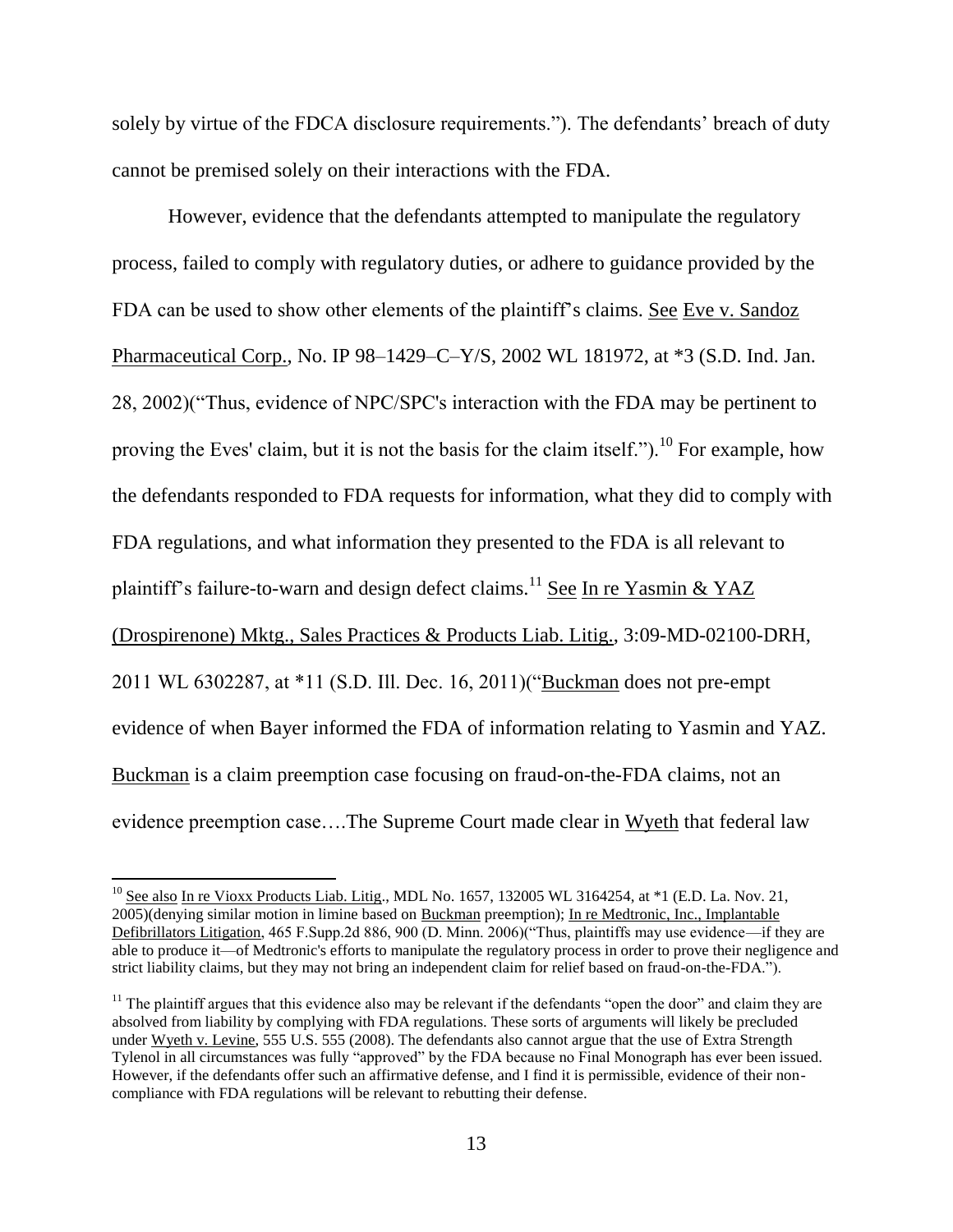does not prevent judges and juries in failure to warn cases from considering a drug companies compliance with FDA regulations. Wyeth, 555 U.S. at 568–73."). This evidence would be highly probative of the defendants' state of mind, motive, or knowledge of a defect. $12$ 

It also would be relevant to the plaintiff's fraud claims if the information the defendants sent to or received from the FDA was different from what the defendants were communicating to consumers, such as the decedent. See Globetti v. Sandoz Pharms. Corp., No. CV98-TMP-2649-S, 2001 WL 419160, at \*2 (N.D. Ala. Mar. 5,

2001)("Notwithstanding that information may have been misrepresented to or concealed from the FDA, once defendant undertook to misrepresent those facts *to plaintiff,* or to conceal *from plaintiff* facts it was bound to disclose, the plaintiff's claim no longer rests simply on the assertion that the agency was defrauded but on the additional fact that *she*  was defrauded.")(emphasis in original).

<sup>&</sup>lt;sup>12</sup> See In re Yasmin & Yaz (Drospirenone) Mktg., Sales Practices & PMF Products Liab. Litig., 3:09-CV-10012-DRH, 2011 WL 6740391, at \*2 (S.D. Ill. Dec. 22, 2011)("The Court finds, as it has in the past, that Buckman is inapposite and Bayer's reliance thereon is misplaced (as it has been throughout this litigation). Wyeth v. Levine, 555 U.S. 555 129 S.Ct. 1187 (2009) is a far better guidepost for this Court and for this litigation. Bayer's knowledge and notice of the adverse effects of the subject drugs are of paramount relevance in this litigation. It will ultimately be an intertwined decision of the jury on the issue of proper warning whether Bayer complied with the FDAs [sic] policies. But, it is clear that the FDA is, for all practical purposes, wholly dependent upon the honesty of the pharmaceutical proponent of a drug when engaged in the approval process. In a case such as this, the jury must be fully informed of any information withheld from the FDA that could have effected decisions regarding the label."); Globetti v. Sandoz Pharms. Corp., No. CV98-TMP-2649-S, 2001 WL 419160, at \*3 (N.D. Ala. Mar. 5, 2001)("The defendant's motion in *limine* based on Buckman is due to be and hereby DENIED. While plaintiff may not offer evidence simply to show misrepresentations to or concealment from the FDA, such evidence may be relevant to showing the defendant's knowledge relating to the adequacy of the warning or the truth of information represented to or concealed from plaintiff or her physician. FRE 403 may dictate that some such evidence be excluded to avoid confusing the jury about the exact nature of plaintiff's claims. Defendant remains free to raise appropriate objections during the course of trial.").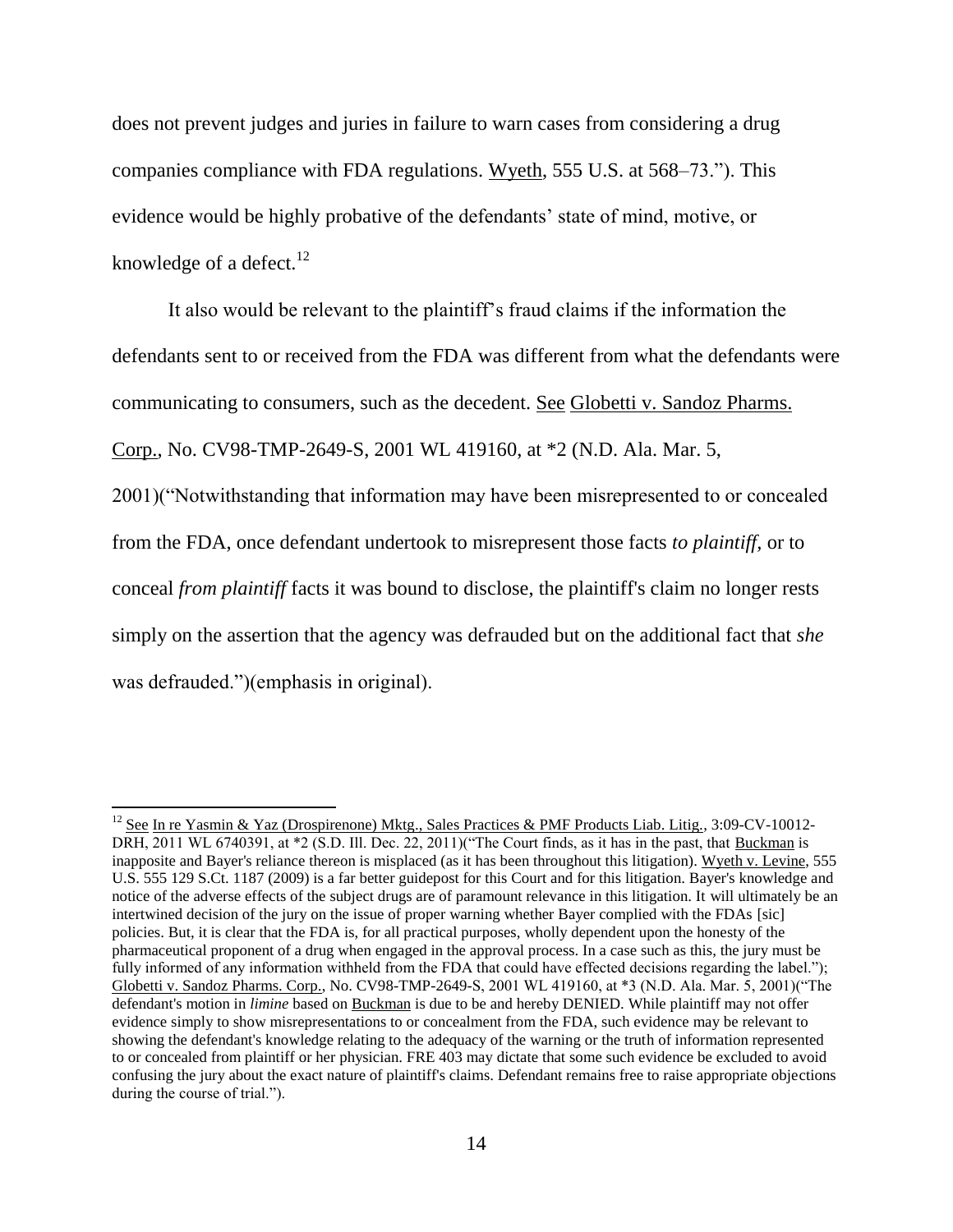For these reasons, I will **DENY** the defendants' motion.<sup>13</sup>

### **3. Defendants' Motion In Limine to Exclude Evidence and Argument Relating to the September 2002 and June 2009 Advisory Committee Meeting (MIL 3)**

The defendants move to exclude certain evidence and argument concerning the September 2002 and the June 2009 Advisory Committee Meetings of the FDA discussing acetaminophen-related liver issues. In September 2002, an Advisory Committee of the FDA met to discuss ways to prevent liver injury caused by unintentional acetaminophen overdose.<sup>14</sup> During the Committee Meeting, the FDA presented findings from medical literature: 1) that hepatotoxicity may occur "at recommended doses of APAP [or acetaminophen]," 2) that such cases were linked to risk factors such as alcohol use and/or fasting, and 3) that some cases of unintentional overdose led to death.<sup>15</sup> The Committee noted findings of hepatotoxicity (i.e., liver damage) in persons who have ingested less than 4 grams/day of acetaminophen and/or had risk factors like "poor nutritional status."<sup>16</sup>

 $13$  The defendants only argued that this evidence should be precluded under Buckman. They did not argue that that it should be precluded under other Federal Rules of the Evidence (i.e., Rule 403, etc.). Any objections or arguments regarding admissibility for other reasons may still be raised at trial.

<sup>&</sup>lt;sup>14</sup> See FDA Safety Analysis Power Point, Sept. 19, 2002 (Doc. No. 95, Ex. 11); FDA Memorandum, Aug. 15, 2002 (Doc. No. 95, Ex. 17).

<sup>&</sup>lt;sup>15</sup> See FDA Safety Analysis (Doc. No. 95, Ex. 11). See also Larson, et al., Acetaminophen-Induced Acute Liver Failure: Results of a United States Multicenter, Prospective Study, Hepatology 2005; 42(6):1364-1372 (Doc. No. 95, Ex. 7)(explaining how fasting may enhance toxicity and how unintentional "overdose" seemed possible at recommended dosing levels).

<sup>&</sup>lt;sup>16</sup> See FDA Safety Analysis at Slide 44 (Doc. No. 95, Ex. 11). This data was later published in the Federal Register as part of FDA's Proposed Rule for the 2009 Label Change, discussed below. See 71 Fed. Reg. 77314 (Dec. 26, 2006)(Doc. No. 95, Ex. 10).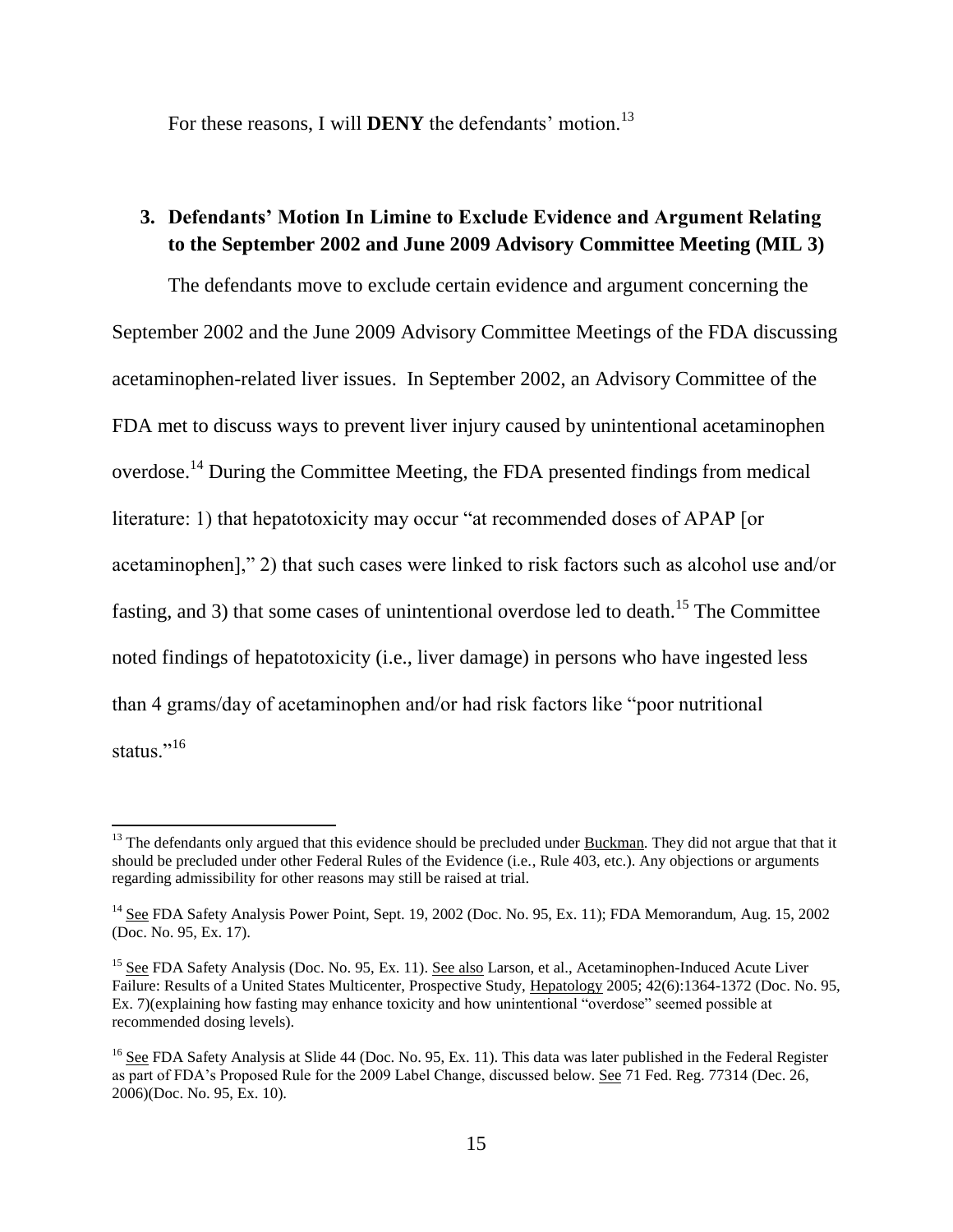In June 2009, several advisory committees within the FDA held a joint meeting to discuss the issue of liver injury related to acetaminophen use.<sup>17</sup> McNeil representatives were present at the meeting and offered presentations to the committee members.<sup>18</sup> At that meeting, the committee members voted to recommend that the current maximum single dose of OTC acetaminophen (i.e., 2 x 500 mg) be made available only by prescription.<sup>19</sup> If that recommendation were put into effect, Extra Strength Tylenol could only be sold by prescription according to its current dosing. The majority of committee members recommended that the maximum single dose of acetaminophen be lowered to 650 mg (i.e., two tablets of Regular Strength Tylenol).<sup>20</sup>

The FDA has over thirty advisory committees which focus on different aspects of its mission. See FDA website, About Advisory Committees,

http://www.fda.gov/AdvisoryCommittees/CommitteesMeetingMaterials/default.htm. As one might deduce from their title, these committees are meant to be advisory in nature. Their decisions or discussions are not considered binding actions by the FDA. The materials prepared by committees are meant to be recommendations which the FDA can adopt or reject. $^{21}$ 

<sup>&</sup>lt;sup>17</sup> See FDA, CDER, Joint Meeting of the Drug Safety and Risk Management Advisory Committee, NDAC, and the Anesthetic and Life Support Drugs Advisory Committee, Questionnaire (Doc. No. 90, Ex. 14).

<sup>&</sup>lt;sup>18</sup> See McNeil Briefing packet for June 2009 Meeting (Pl. Ex. 9 attached to Response for MIL 3, filed under seal).

<sup>&</sup>lt;sup>19</sup> See FDA, CDER, Joint Meeting of the Drug Safety and Risk Management Advisory Committee, NDAC, and the Anesthetic and Life Support Drugs Advisory Committee, Questionnaire (Doc. No. 90, Ex. 14).

<sup>&</sup>lt;sup>20</sup> See FDA, CDER, Joint Meeting of the Drug Safety and Risk Management Advisory Committee, NDAC, and the Anesthetic and Life Support Drugs Advisory Committee, Questionnaire (Doc. No. 90, Ex. 14).

<sup>&</sup>lt;sup>21</sup> As I've explained in earlier decisions, the fact that the FDA does not adopt a recommendation by the advisory committee does not necessarily absolve the defendants of their duty to warn or design a safe product. FDA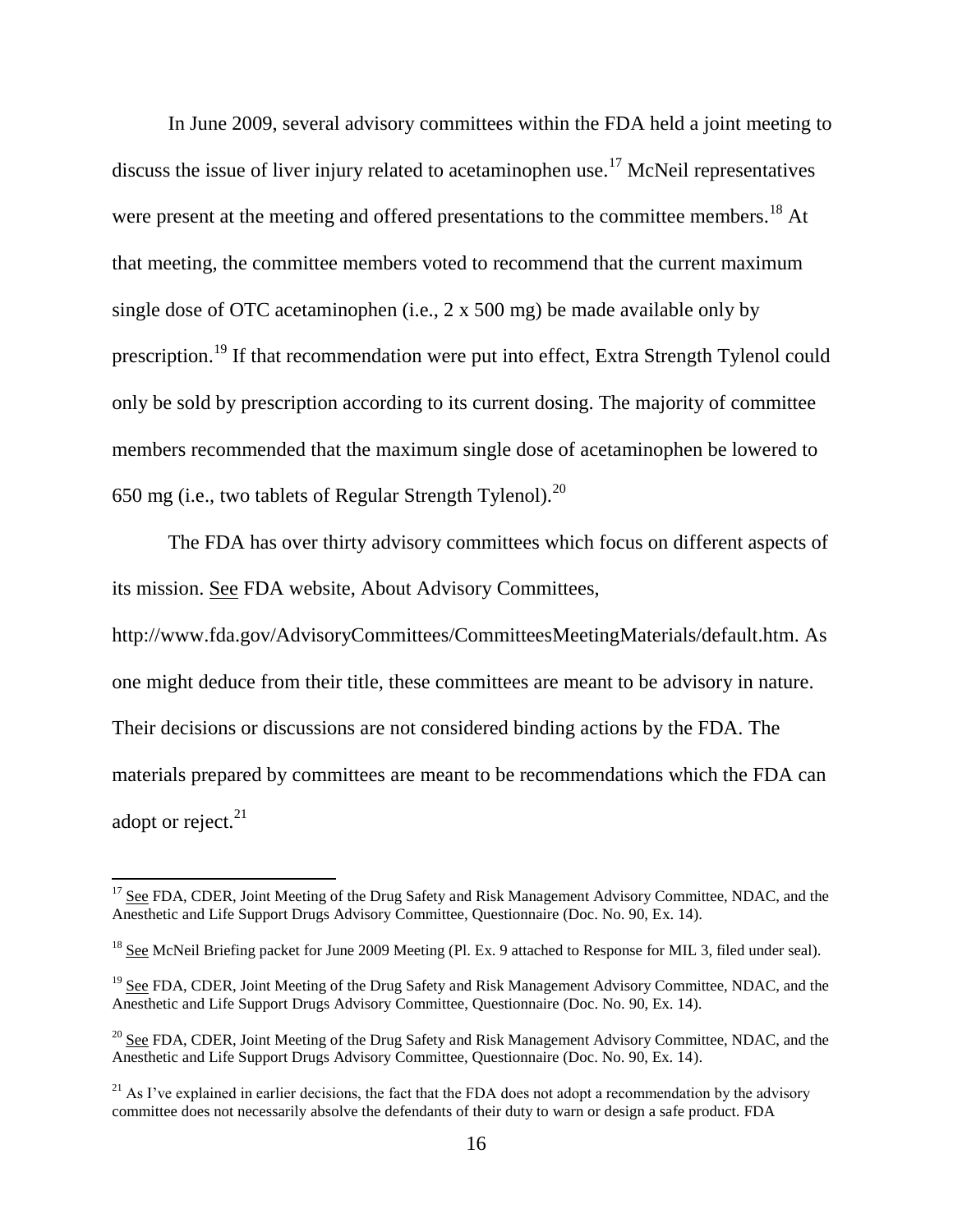#### **a. Hearsay**

 $\overline{\phantom{a}}$ 

The defendants argue that materials from these two meetings would be inadmissible hearsay. The plaintiff argues that the documents would be considered a "public record" which would not be hearsay. "A record or statement of a public office" is not excluded as hearsay "if…it sets out…the office's activities [or] a matter observed while under a legal duty to report...or...in a civil case...factual findings from a legally authorized investigation" and "the opponent does not show that the source of information or other circumstances indicate a lack of trustworthiness." FED. R. EVID. 803(8)(2014). "Public records have justifiably carried a presumption of reliability…" FED. R. EVID. 803(8), 2014 Amendment Advisory Committee Notes. The party wishing to admit evidence under this exception simply needs to meet the definition of a "public record" under the Rule. Id. The burden then shifts to the opposing party to show that "the source of information or other circumstances indicate a lack of trustworthiness." Id.; FED. R. EVID. 803(8). Both facts and opinions contained in documents meeting the requirements of the public records exception are considered to be admissible.<sup>22</sup>

regulations are a floor and not a ceiling. For a further explanation, see Memorandum Denying Defendants' Motion for Summary Judgment on Failure-to-Warn Claim, Nov. 13, 2015 (Doc. No. 182); Memorandum Denying Defendants' Motion for Summary Judgment on Design Defect Claim, Nov. 13, 2015 (Doc. No. 184). See also Wyeth v. Levine, 555 U.S. 806 (2008).

<sup>&</sup>lt;sup>22</sup> Beech Aircraft Corp. v. Rainey, 4 88 U.S. 153, 170 (1988)("We hold, therefore, that portions of investigatory reports otherwise admissible under Rule 803(8)(C) are not inadmissible merely because they state a conclusion or opinion. As long as the conclusion is based on a factual investigation and satisfies the Rule's trustworthiness requirement, it should be admissible along with other portions of the report.").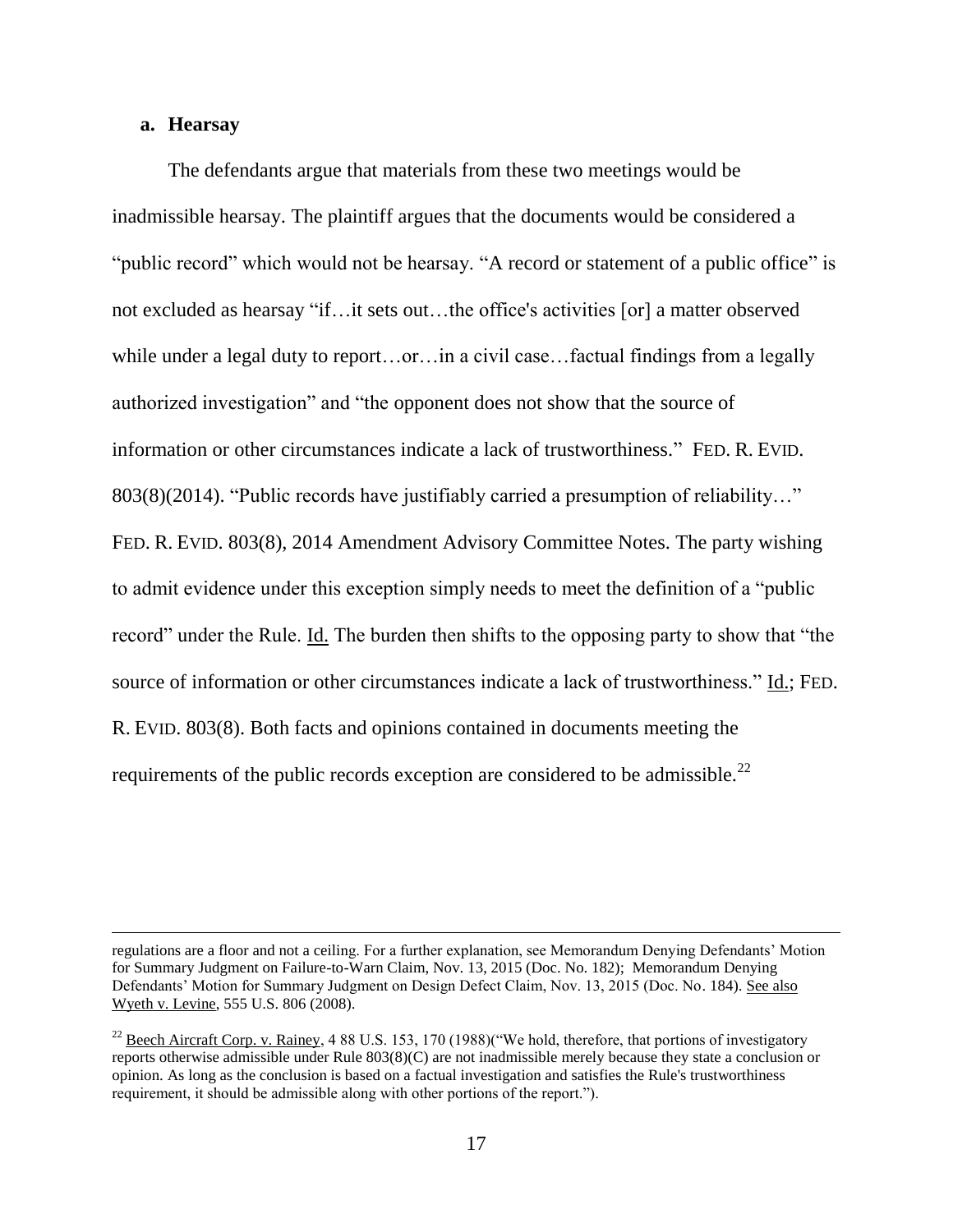The plaintiff also argues that documents related to these meetings are "business records," which are not precluded as hearsay. A record of an act, event, condition, opinion, or diagnosis if:

(A) the record was made at or near the time by--or from information transmitted by--someone with knowledge;

(B) the record was kept in the course of a regularly conducted activity of a business, organization, occupation, or calling, whether or not for profit;

(C) making the record was a regular practice of that activity;

(D) all these conditions are shown by the testimony of the custodian or another qualified witness, or by a certification that complies with Rule 902(11) or (12) or with a statute permitting certification; and

(E) the opponent does not show that the source of information or the method or circumstances of preparation indicate a lack of trustworthiness.

FED. R. EVID. 803(6)(2015).

To determine whether specific advisory committee documents related to these meetings are "public records" or "business records," I will need to see the context and content of each document. I will defer ruling on whether specific documents are admissible until trial. At that time, the parties may raise their hearsay arguments with a focus on specific documents.

### **b. Notice or Knowledge**

If offered to prove notice to the defendants of certain risks or to prove the state of mind of the defendants, these documents would not be hearsay. It may not be necessary to determine if these documents are public records or business records. The defendants were involved in these meetings and were well-aware of the information shared at these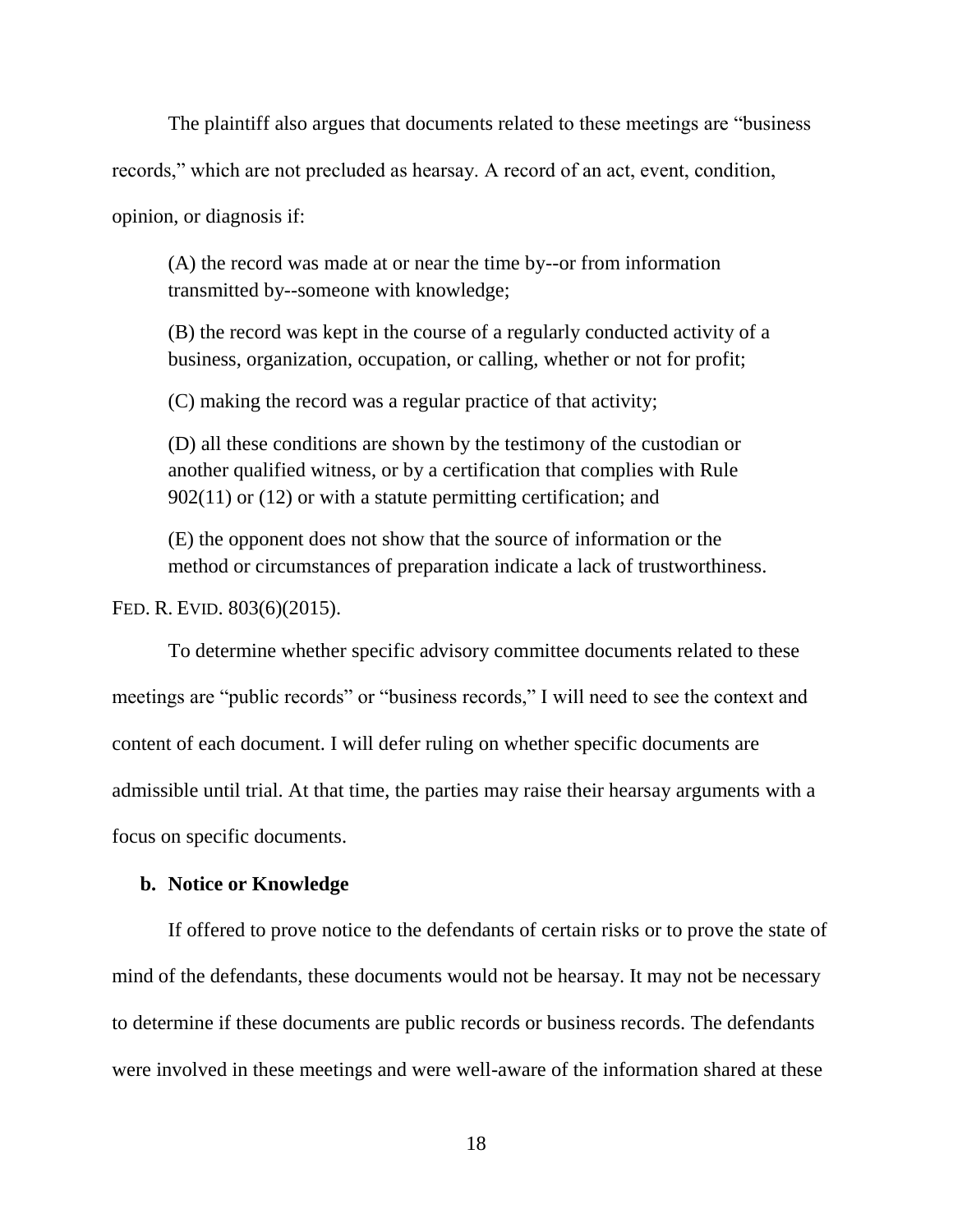meetings. This information would be important to showing whether they had notice or knowledge of the potential link between Extra Strength Tylenol and acute liver failure at or just above recommended doses.<sup>23</sup> What was discussed at these meetings may show defendants' state of mind. There is evidence that the defendants took specific actions in preparation for the meetings and as a result of what happened at them.<sup>24</sup> The jury is entitled to hear this evidence and draw appropriate inferences about why the defendants acted as they did before and after these meetings.<sup>25</sup>

### **c. Rule 403**

 $\overline{\phantom{a}}$ 

The defendants also argue that this evidence should be excluded under Federal Rule of Evidence 403 as confusing to the jury, unfairly prejudicial to the defendants, and/or a waste of time. The fact that the Advisory Committee was not a final rulemaking body of the FDA, the defendants claim, could make the materials confusing to a jury. There is nothing inherently confusing about the Advisory Committee process. With an adequate foundation, there should be minimal risk of jury confusion.

 $^{23}$  The documents at issue were ones produced by the defendants, indicating they were in their possession.

<sup>&</sup>lt;sup>24</sup> See, e.g., E. Kuffner Dep., Mar. 31, 2011at 92 (Pl. Ex. 17 to Response for MIL 3, filed under seal); E. Kuffner Dep., Apr. 30, 2014 at 32, 201 (Pl. Ex. 13 to Response for MIL 3, filed under seal); L. Pawelski Dep., Feb. 28, 2014 at 85-86 (Pl. Ex. 14 to Response for MIL 3, filed under seal); A. Temple Dep., Mar. 20, 2014 at 158 (Pl. Ex. 15 to Response for MIL 3, filed under seal); Email to C. Goggins re: meeting recommendations, May 27, 2009 (Pl. Ex. 7 to Response for MIL 3, filed under seal); Letter to the FDA about "Risk Mitigation Plan," Jul. 29, 2009 (Pl. Ex. 11 to Response for MIL 3, filed under seal).

 $25$  The defendants argue that the information presented at these meetings still has to be "substantially similar" to the injuries presented in this case. It is clear that the purpose of these meetings was to address the very concern at issue in this case—what risk was there to consumers of liver injury from taking Extra Strength Tylenol for therapeutic reasons. These meetings were on point with the issues presented in this case. This argument is not helpful.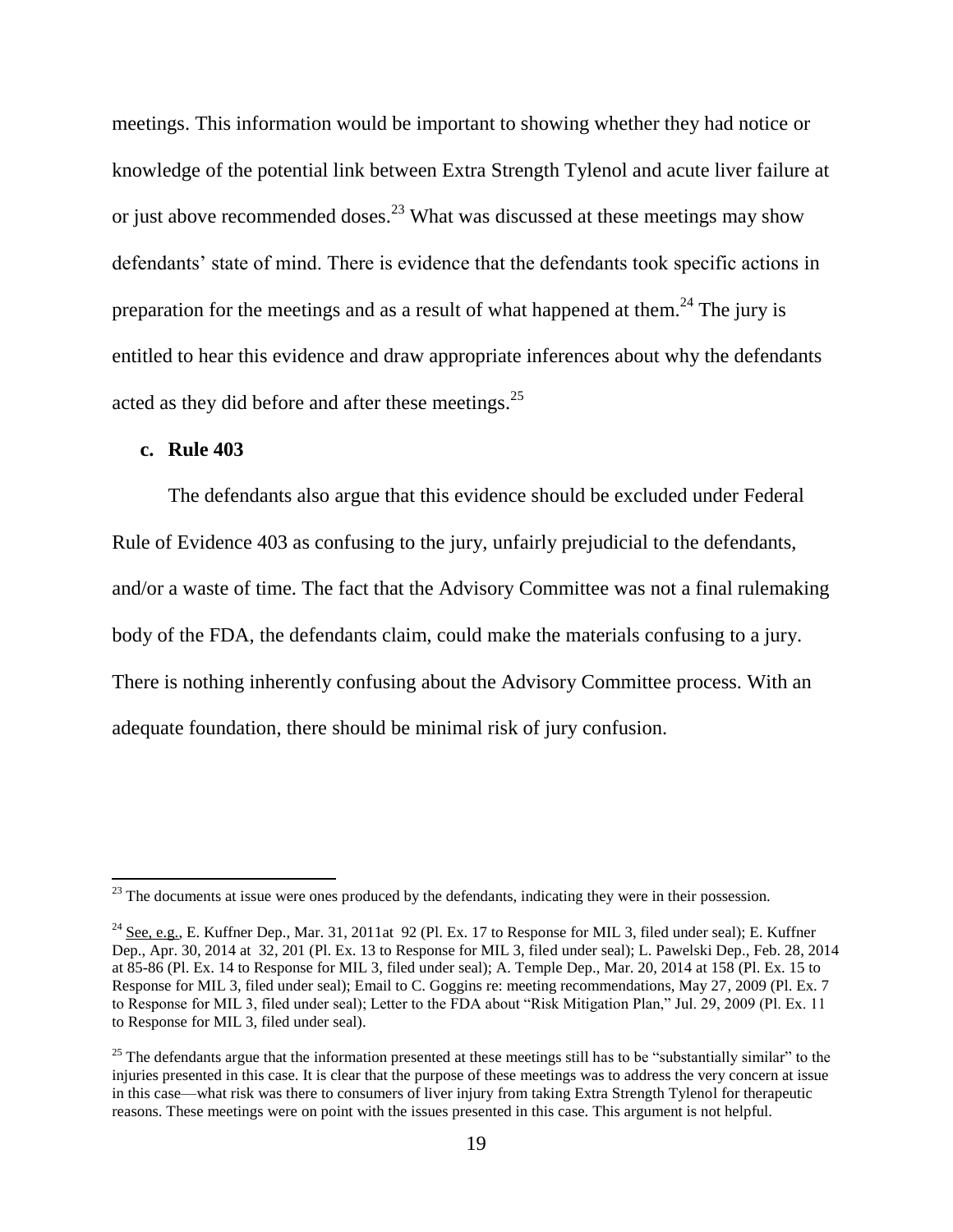For these reasons, I will **DENY** MIL 3 **without prejudice**. The plaintiff will, in the least, be permitted to offer information about the 2002 and 2009 meetings as evidence of notice, knowledge, and/or motive of the defendants.

# **4. Defendants' Motion In Limine to Exclude Evidence or Argument Relating to Employee Compensation (MIL 4)**

The defendants move to exclude any evidence or argument relating to employee compensation under Rule 401 or 403. The plaintiff argues that this information is relevant to show bias or conflict of interest. I agree. $^{26}$ 

If employee compensation evidence is admitted to show bias, the defendants argue that proof of employment alone is enough to show bias. I disagree. For example, an employee's bonus structure may further implicate a particular bias towards a profit motive. The various ways in which an employee was compensated may be relevant.

The defendants contend that evidence of compensation should only apply to current employees of the defendants. There is no good reason to narrow the focus of this evidence. A witness's possible bias created by certain compensation structures would relate to actions taken while the witness was employed with the defendants. While his or her current compensation at a different job may not be relevant, previous compensation while working for the defendants may be relevant to their motivation for making certain decisions on behalf of the defendant corporations. This information appears relevant.

l

 $^{26}$  I made a previous ruling in this regard during the deposition of Ashley McEvoy. The parties could not agree about whether the evidence of employee compensation was relevant. They contacted me during the deposition to decide the issue. I ruled that the financial stake or interest in the corporation was relevant to bias. I confirmed this ruling in an Order dated February 26, 2014. See 13-md-2436, Doc. No. 123. While this Order pertained to the ability of the MDL plaintiffs to discover evidence related to employee compensation, the parameters set out in that Order offer good guidance on what types of employee compensation evidence would be relevant to show bias.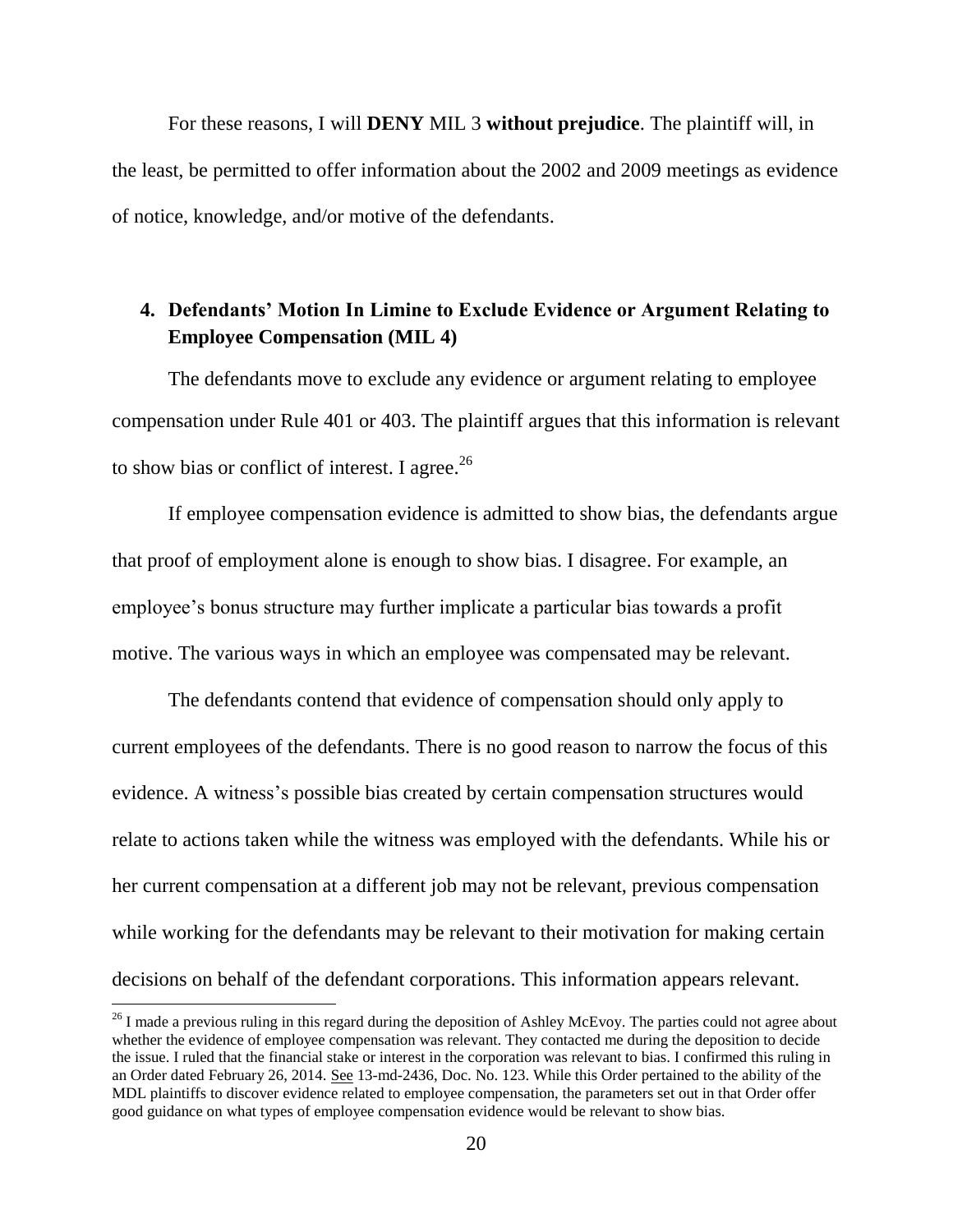At this time, I see no reason why all employee compensation evidence should be precluded based on "unfair prejudice" under Rule 403.

For these reasons, I will **DENY** the defendants' motion.

# **5. Defendants' Motion In Limine to Exclude Expert Testimony Regarding Corporate State of Mind (MIL 5)**

The defendants move to exclude expert testimony about the defendants' "corporate state of mind." They argue that this sort of testimony invades the province of the jury and/or offers inappropriate legal conclusions. Juries can draw inferences from the evidence without the benefit of expert testimony. See In re Viagra Prods. Liab. Litig., 658 F. Supp. 2d 950, 964-965 (D. Minn. 2009)("There is no indication in the record that the jury here would require special assistance to interpret the documents on which [the expert] bases her opinion that Pfizer was more worried about bad publicity than safety. Because the jury is equally capable of evaluating this particular evidence, Dr. Blume's opinion on this matter must be excluded.").

Expert testimony, which draws a legal conclusion about corporate state of mind, is not admissible. See, e.g., Berckeley Inv. Grp., Ltd.v. Colkitt, 455 F.3d 195, 217 (3d Cir. 2006)("[T]he District Court must ensure that an expert does not testify as to the governing law of the case. Although Federal Rule of Evidence 704 permits an expert witness to give expert testimony that 'embraces an ultimate issue to be decided by the trier of fact,' an expert witness is prohibited from rendering a legal opinion. United States v. Leo, 941 F.2d 181, 195–96 (3d Cir.1991). Such testimony is prohibited because it

21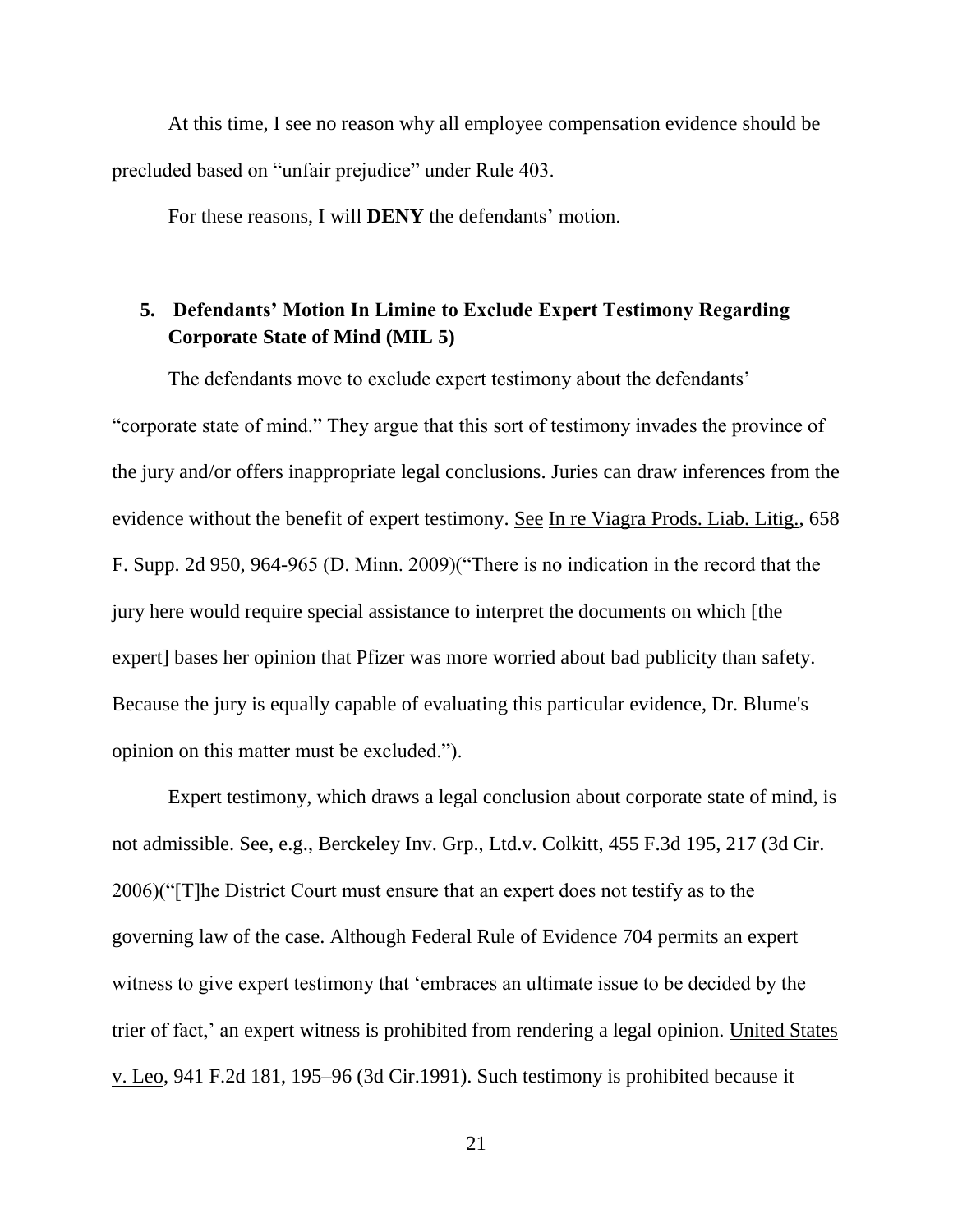would usurp the District Court's pivotal role in explaining the law to the jury. First

National State Bank v. Reliance Elec. Co., 668 F.2d 725, 731 (3d Cir.1981)(per

curiam)."). $^{27}$ 

 $\overline{\phantom{a}}$ 

The plaintiff argues that this motion is overly broad.<sup>28</sup> While I agree that every

context in which an expert might discuss information about corporate state of mind may

not overstep boundaries into the jury's role, it is clear that experts cannot render opinions

<sup>&</sup>lt;sup>27</sup> See also Wolfe v. McNeil-PPC, Inc., No. 07–348, 2011 WL 1673805, at \*8 (E.D. Pa. May 4, 2011)("[T]he extent Dr. Goldberg plans to testify that McNeil behaved negligently in the conduct of its business, such testimony constitutes an improper legal opinion….It will be the role of the jury, not Dr. Goldberg, to determine if McNeil acted negligently." (citing Berckeley, 455 F.3d at 217)); Wolfe v. McNeil-PPC, Inc., 881 F. Supp. 2d 650, 662 (E.D. Pa. 2012)(citing its prior ruling and reiterating that plaintiff's experts "will not be permitted to testify at trial with respect to the state of mind of defendants or the FDA") and at 661 ("The Court rules that expert testimony regarding the state of mind of defendants and the FDA, and expert testimony that constitutes a legal opinion, is inadmissible."); Heineman v. American Home Products Corp., No. 13–cv–02070–MSK–CBS, 2015 WL 1186777, at \*12 (D. Colo. Mar. 12, 2015)(excluding opinions about defendants' state of mind)("[I]t may be necessary for [expert] to explain the meaning or significance of certain words or concepts that might appear in such records—she may have to explain what a safety surveillance employee does, the hierarchy that oversees such employees, or the typical consequences of the event the record reflects—but the Plaintiffs have not shown that, armed with such records and [the expert's] explanations thereof, the trier of fact would be unable to reach a conclusion about the Defendants' knowledge of any labeling deficiencies without [the expert's] say-so."); Chandler v. Greenstone Ltd., No. C04–1300RSL, 2012 WL 882756, at \*1 (W.D.Wash. Mar. 14, 2012)(excluding expert's opinions on defendants' state of mind, intent, or knowledge); Johnson v. Wyeth LLC, No. CV 10–02690–PHX–FJM, 2012 WL 1204081, at \*3 (D.Ariz. Apr. 11, 2012)(excluding expert's opinions on defendants' motive, intent, knowledge, or other state of mind); In re Rezulin Prods. Liab. Litig., 309 F. Supp. 2d 531, 547 (S.D. N.Y. 2004)("Inferences about the intent or motive of parties or others lie outside the bounds of expert testimony. As the Diet Drugs court stated in excluding testimony that the pharmaceutical defendant's conduct with respect to labeling was motivated by its desire to increase profits, '[t]he question of intent is a classic jury question and not one for the experts.'")(quoting  $\overline{\ln n}$ Diet Drugs, No. MDL 1203, 2000 WL 876900, at \*9 (E.D. Pa. June 20, 2000)); In re: Trasylol Prods. Liab. Litig., No. 08–MD–01928, 2010 WL 1489793, at \* 8 (S.D. Fla. Feb. 22, 2010)(quoting/citing Rezulin ruling on issue); In re Baycol Prods. Litig., 532 F. Supp. 2d 1029, 1067 (D. Minn. 2007)("The Court finds that Dr. Smith's opinion criticizing Bayer for inadequately evaluating the potential toxicity of Baycol, and asserting that Bayer ignored warnings is legal argument that does not qualify as expert testimony under Rule 702."); In re Fosamax Prods. Liab. Litig., 645 F. Supp. 2d 164, 192 (S.D. N.Y. 2009)(precluding testimony as to "the knowledge, motivations, intent, state of mind, or purposes of" a company and its employees because it "is not a proper subject for expert or even lay testimony"); Tyree v. Boston Scientific Corp., 54 F. Supp. 3d 501, 564 (S.D.W.Va. 2014)("[T]he defendant's 'knowledge, state of mind, alleged bad acts, failures to act, or other matters related to corporate conduct and ethics are not appropriate subjects of expert testimony because opinions on these matters will not assist the jury.'…The reasonableness of conduct and a party's then-existing state of mind 'are the sort of questions that lay jurors have been answering without expert assistance from time immemorial.'...While internal corporate documents and executives' testimony are certainly relevant in this case, such evidence 'should be presented directly to the jury, not through an expert.'" (quoting In re C.R. Bard, Inc., 948 F.Supp.2d 589, 628 (S.D.W.Va. 2013)).

<sup>&</sup>lt;sup>28</sup> Much of the plaintiff's response revolves around their expert testimony for Dr. Marvin Goldberg. Whether his testimony is appropriate has been addressed in my ruling on the Daubert motion challenging his expert testimony. See Doc. No. 315 (Mar. 2, 2016).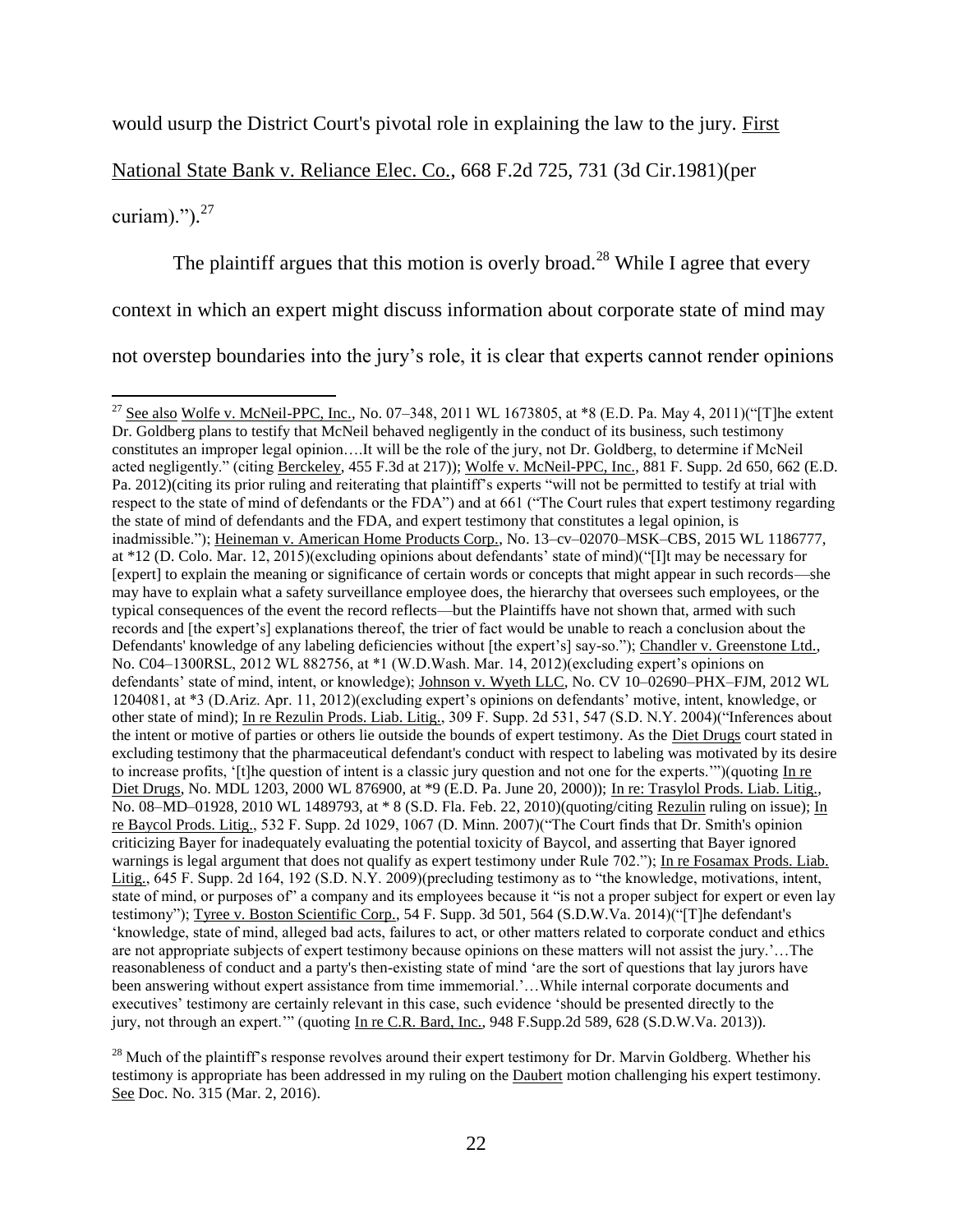on the defendants' corporate state of mind. See Berckeley Inv. Grp., Ltd. v. Colkitt, 455 F.3d 195, 217-18 (3d Cir. 2006)(explaining how expert testimony on industry standards and customs is appropriate but expert conclusions about whether a defendant fell below those standards or complied with federal regulations was inadmissible). That is for the jury.

For these reasons, I will **GRANT** the defendants' motion **without prejudice**. Experts cannot opine about the defendants' corporate state of mind.<sup>29</sup>

# **6. Defendants' Motion In Limine to Exclude Evidence and Argument Regarding Defendants' Draft Company Documents and Internal Reports that were not Disseminated (MIL 6)**

The defendants move to exclude draft company documents and internal reports because the plaintiff cannot show that decedent, plaintiff, decedent's physicians, or any other "relevant" person ever saw and relied on the internal drafts and non-disseminated materials. For this reason, the defendants argue that these documents are irrelevant as they have no probative value. The plaintiff counters that these documents are relevant to what the defendants knew or should have known about risks of liver damage caused by acetaminophen and to the defendants' state of mind, motive, and intent.<sup>30</sup>

 $29$  This does not mean, however, that the plaintiff's experts cannot offer evidence that could allow a jury to infer what the defendants' corporate state of mind would be. That is entirely appropriate. The specifics of what evidence experts can discuss (as opposed to opinions they may render) is better addressed in the context of Daubert motions, deposition designations, and/or at trial. My ruling on Motion in Limine #5 is meant to be narrow.

 $30$  The plaintiff's response centers on the expert report of Dr. Marvin Goldberg, the plaintiff's marketing expert. Whether these documents can be used by Dr. Goldberg is a different question. I addressed what testimony Dr. Goldberg could offer in my Daubert ruling. See Doc. No. 315 (Mar. 2, 2016).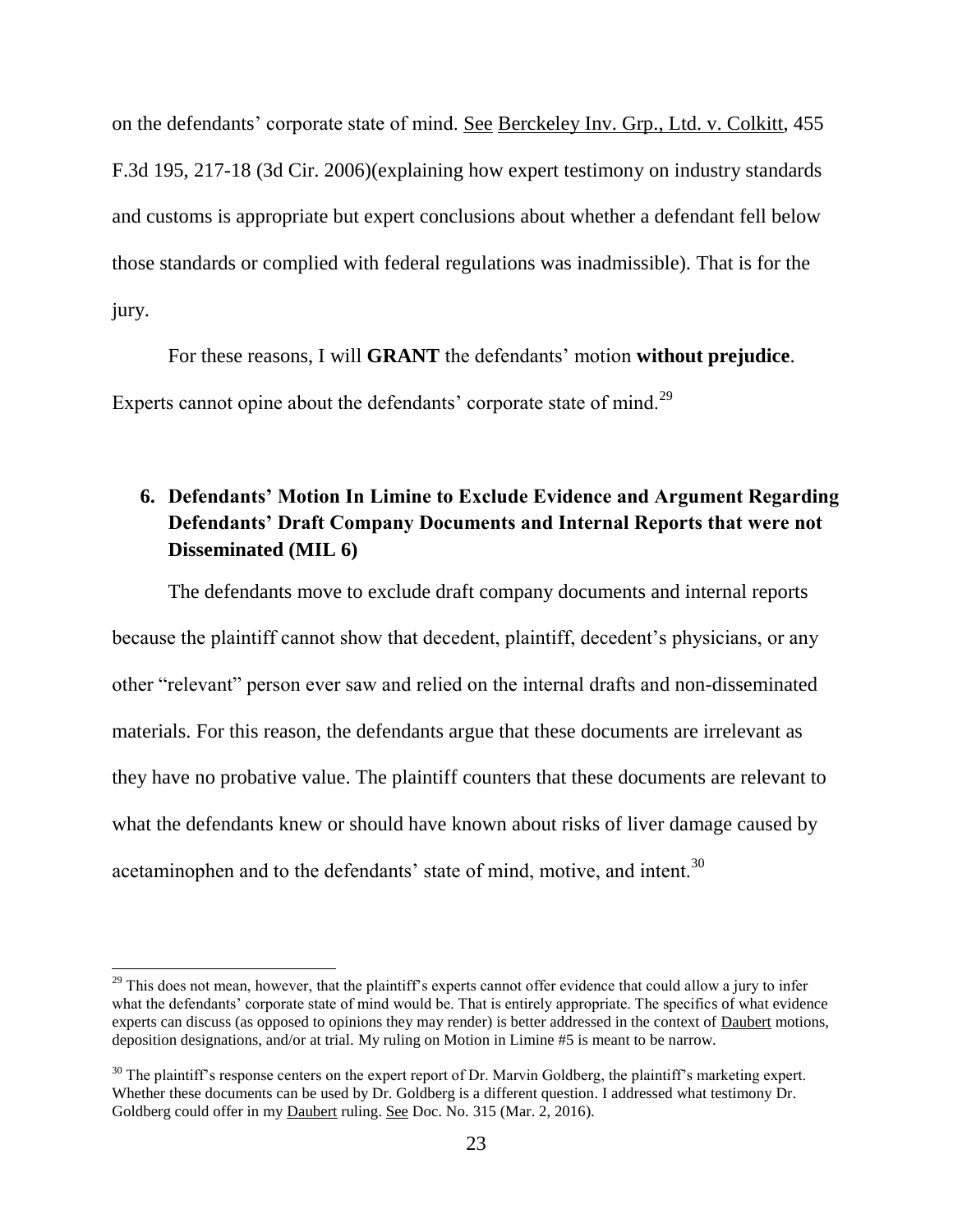Even if the plaintiff, decedent, or decedent's physician did not see the defendants' draft or internal documents at issue, these documents may still be relevant to show the defendants' knowledge, state of mind, motive, and/or intent.

The defendants make an argument based on Rule 403 that any probative value would be substantially outweighed by prejudice to them. I cannot make a determination under Rule 403 without context.

For these reasons, I will **DENY** the defendants' motion **without prejudice**.

# **7. Defendants' Motion In Limine to Exclude Evidence of Manufacturing, Quality Control, and Production Matters Involving McNeil's Facilities; Related Government Investigations; Regulatory Matters, Including FDA Form 483s and CAPAs; Recalls; Testimony Before Congress; the 2011 Consent Decree; and the 2015 Plea Agreement (MIL 7)**

The defendants move to exclude evidence of or references to the following, as irrelevant, impermissible character evidence, and/or unduly prejudicial under Rule 403: manufacturing, quality control, or production issues at McNeil's facilities, along with all related government investigations, regulatory matters (including Form 483s and corrective actions plans or CAPAs), product recalls, testimony before Congress by William Weldon and Colleen Goggins, the 2011 Consent Decree, and any evidence regarding the 2015 Plea Agreement. The plaintiff counters that the evidence is relevant to the defendants' motive, state of mind, and/or knowledge, to show the defendants' character for untruthfulness, or for impeachment purposes. The plaintiff argues that evidence showing the defendants acted contrary to their marketing message of "trust" and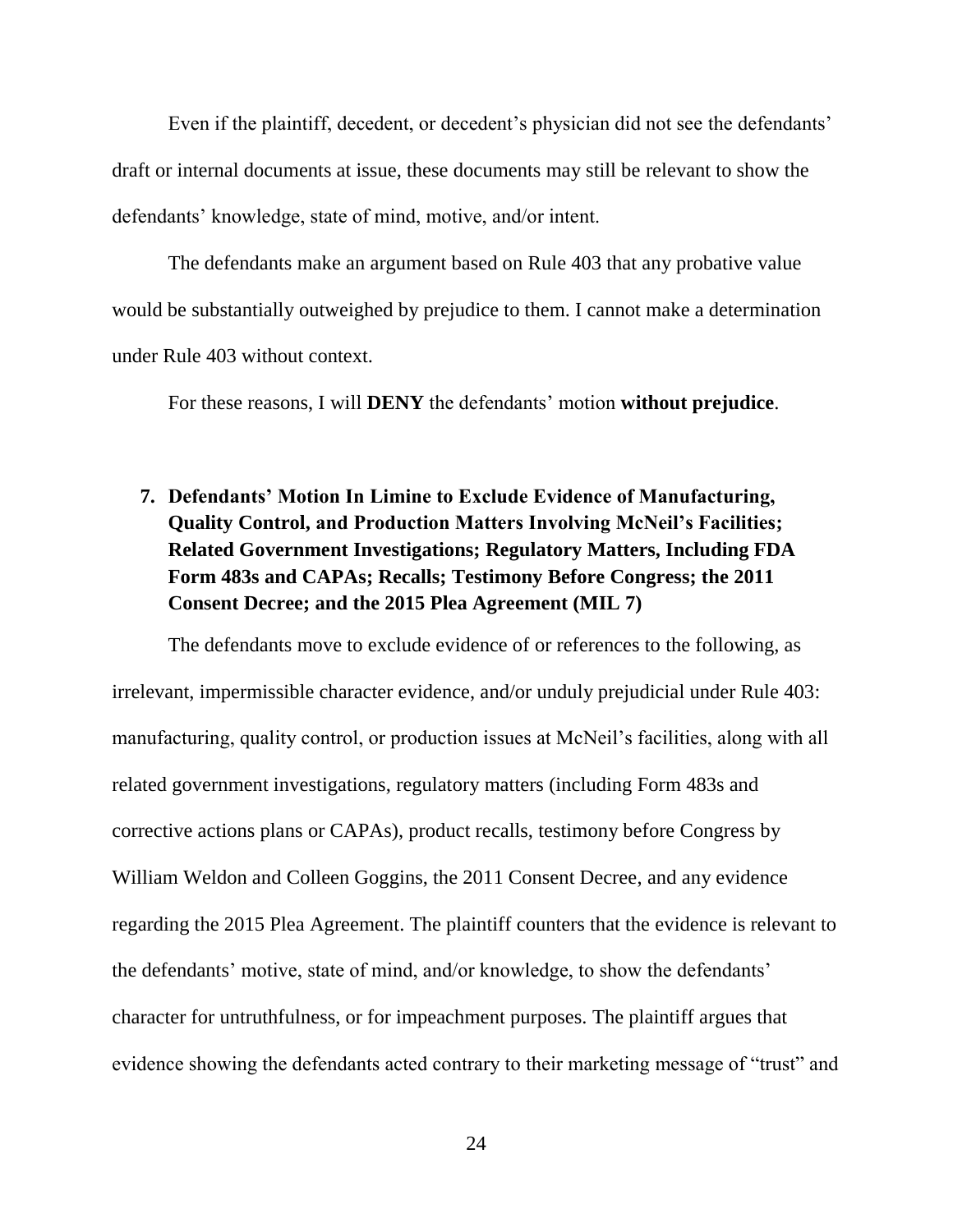"safety" would be probative of the reasonableness of their conduct. They claim the evidence at issue is illustrative of the defendants' motive to maximize profits at the expense of consumer safety.

### **i. The 483 Forms**

The FDA regularly conducts on-site inspections of the facilities of manufacturers of products subject to FDA regulation.<sup>31</sup> At the end of the inspection, the FDA issues a Form 483, outlining observations of any conditions the FDA investigator believes constitute violations of relevant laws and regulations.<sup>32</sup> "Companies are encouraged to respond to the FDA Form 483 in writing with their corrective action plan and then implement that corrective action plan expeditiously."<sup>33</sup> The Form 483 is not considered a final corrective action by the agency but instead is meant to alert the company to harmful conditions.<sup>34</sup>

One area that FDA investigates when it makes its site visits is whether the company had in place appropriate reporting systems of adverse events. On October 19, 1999, the FDA issued a 483 Form for a period of inspection for October 5, 6, 13, and 19, 1999 for a McNeil facility.<sup>35</sup> One noted violation was a failure to establish an audit trail to track changes or deletions made to the Consumer Response System (CRS) containing

<sup>31</sup> See Investigations Operations Manual, 5.5, *available at* http://www.fda.gov/ICECI/Inspections/IOM/ucm122533.htm.

<sup>&</sup>lt;sup>32</sup> Id. See also K. Kwong Dep. at 24-25 (Pl. Ex. 11)(calling a 483 Form a "[c]itation of significant finding").

<sup>33</sup> See Investigations Operations Manual, 5.5, *available at*

http://www.fda.gov/ICECI/Inspections/IOM/ucm122533.htm.

 $34$  Id.

<sup>35</sup> See FDA Form 483, Oct. 19, 1999 (Pl. Ex. 12); K. Kwong Dep. at 269 (Pl. Ex. 11).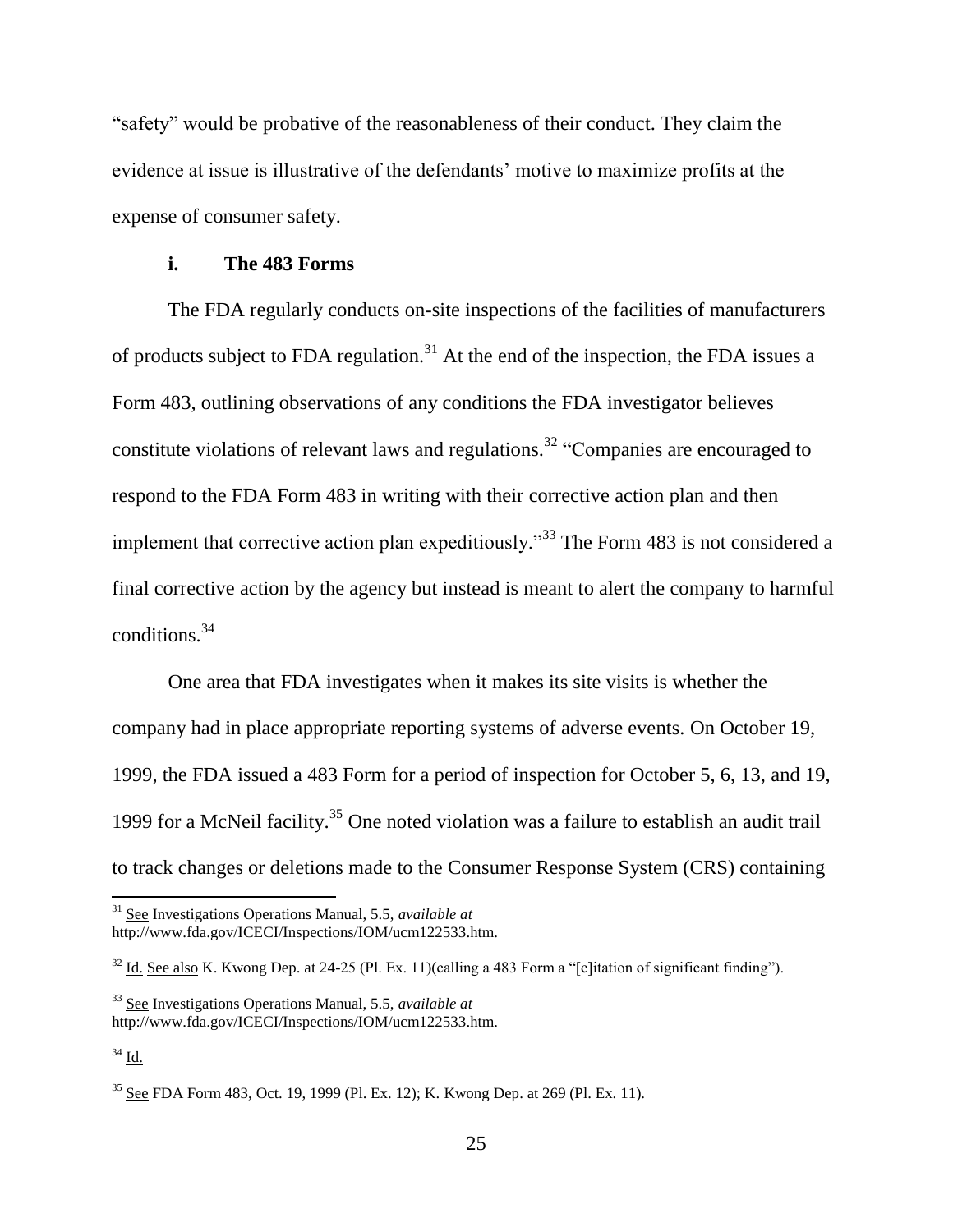15 day and periodic adverse events reports.<sup>36</sup> The Form 483 noted that the Medical Affairs department personnel were allowed to make changes to information entered on MedWatch Forms.<sup>37</sup> The second violation reported a failure of McNeil/J&J's legal department to report two recent adverse drug events they received through litigation.<sup>38</sup>

On December 9, 2010, the FDA issued a second 483 Form for a period of inspection from October 27, 2010 through December 9, 2010.<sup>39</sup> Again, the defendants were cited for having inadequate procedures in handling written and oral complaints.<sup>40</sup>

On April 14, 2011, a third 483 Form was issued for an inspection period of March 21, 2011 to April 14, 2011.<sup>41</sup> The form noted two violations: 1) that procedures for handling written and oral complaints related to drug products were again deficiently written/followed and were not appropriately followed up on; and 2) a failure to report adverse drug experience information to the FDA.<sup>42</sup>

While information in the 483 forms about the actual quality control of the defendants' products would not be relevant to the plaintiff's claims, the reports of

<sup>36</sup> FDA Form 483, Oct. 19, 1999 (Pl. Ex. 12).

<sup>37</sup> FDA Form 483, Oct. 19, 1999 (Pl. Ex. 12).

<sup>&</sup>lt;sup>38</sup> FDA Form 483, Oct. 19, 1999 (Pl. Ex. 12). During the same timeframe, the defendants also conducted internal audits showing similar deficiencies about adverse event reporting. See Quintiles Memorandum, May 2, 2003 (Pl. Ex. 13). I do not consider those internal audits to be at issue in this motion.

<sup>39</sup> FDA Form 483, Dec. 9, 2010 (Pl. Ex. 14).

<sup>&</sup>lt;sup>40</sup> FDA Form 483, Dec. 9, 2010 (Pl. Ex. 14). The Form specifically noted deficiencies in how the defendants' pharmacovigilance department inappropriately handled complaints of stomach pain, diarrhea, and vomiting. This information may be relevant to notice, given that the reported conditions not appropriately handled were those experienced by the decedent.

 $^{41}$  FDA Form 483, Apr. 14, 2011 (Pl. Ex. 15).

 $42$  Id.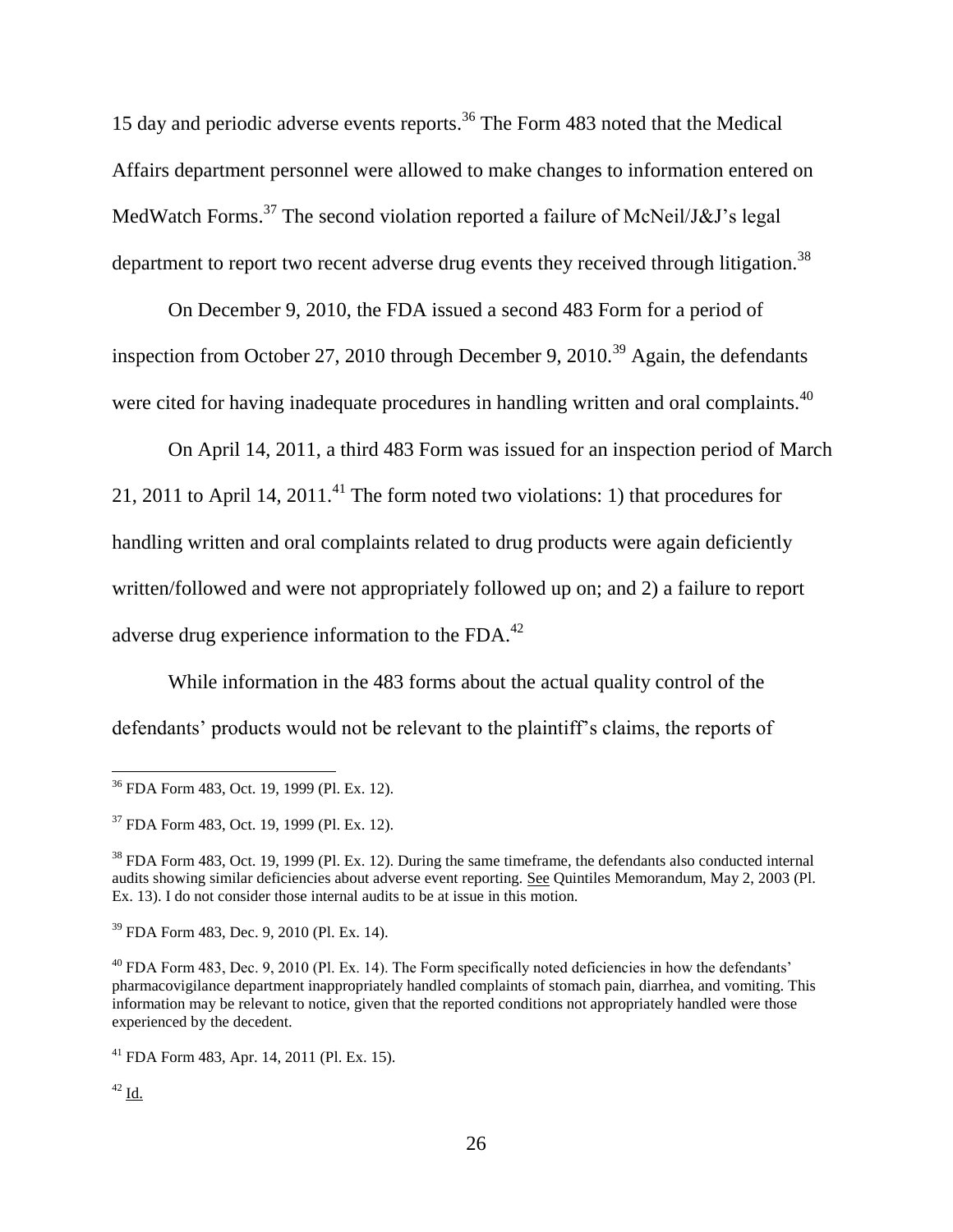pharmacovigilance deficiencies would definitely be relevant to show defendants' breach of duty.<sup>43</sup> From this evidence, a jury may infer that the defendants were careless about and/or willfully blind to potential risks of consumer safety.

Additionally, this information may be relevant to rebut any argument by the defendants that they have been in compliance with FDA regulations. In the same way, it would be appropriate for impeachment purposes.

### **ii. Recall Evidence**

l

In 2007, the defendants voluntarily withdrew liquid Infant Tylenol products from the market. The recall was presented in internal memos as a way to remove the risk of overdose from foreseeable misuse.<sup>44</sup> The plaintiff claims that Infant Tylenol, compared to Extra Strength Tylenol, was a small share of profits. This evidence would most certainly be relevant to the defendants' state of mind and/or knowledge of a design defect in this case.

In 2008, the defendants discovered that certain lots of Motrin were not in compliance with FDA regulations. Instead of issuing a formal recall of the product, the defendants allegedly retained a contractor to go to all retail stores where Motrin was sold nationwide, act as regular customers, and buy all of the product on the shelves. The defendants then indicated to the FDA that a formal recall was not necessary because the product was no longer available on the shelves.

 $43$  Even if the information about deficiencies in manufacturing were relevant, its probative value would be substantially outweighed by the risk of unfair prejudice. See FED. R. EVID. 403. That evidence will be excluded.

<sup>&</sup>lt;sup>44</sup> See C. Goggins Email with Internal Memo, Oct. 10, 2007 (Pl. Ex. 5). See also 2003 Consumer OTC Medication Use Survey, Executive Summary (Pl. Ex. 6).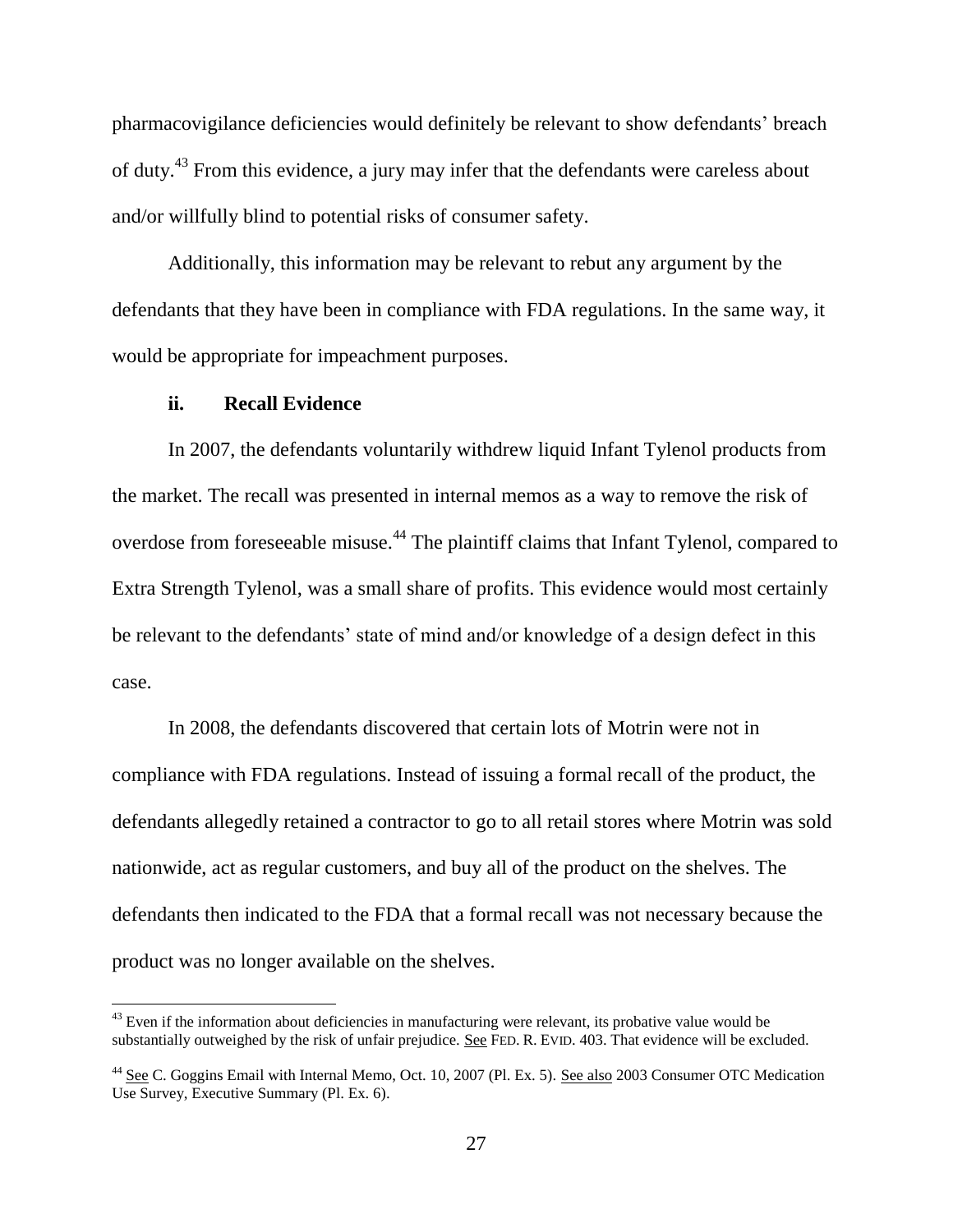The plaintiff argues that this evidence points to the defendants' character for untruthfulness because the corporate character is imputed to the defendants' witnesses, acting on behalf of the company. Testimony given at a formal hearing of the House Committee on Oversight and Government Reform raised questions about how forthright the defendants were during the above "recall." See Transcript of Hearing of the House Committee on Oversight and Government Reform, 09/30/10, at 33-34, 37, 39, 43 (Pl. Ex. 7).

The plaintiff claims that this motion may encompass evidence showing that the defendants' were not cooperative with the FDA during the investigations into their manufacturing concerns and were, at times, trying to "influence" the FDA.<sup>45</sup> They claim this evidence can be used as impeachment material, to attack the defendants' reputation for truthfulness. See FED. R. EVID. 608(a). I agree that this information may be used for impeachment purposes. However, the information would not necessarily be used as character evidence if the defendants don't open the door to it.

### **iii. The 2011 Consent Decree, 2015 Plea Agreement, and Related Congressional testimony**

From 2008 through 2015, McNeil was involved in several matters related to the contamination of some of its over-the-counter drug products. Some of these issues regarding production were noted in the above-mentioned 483 Forms and "phantom recalls." In 2010, Johnson & Johnson executives Colleen Goggins and William Weldon appeared before Congress to discuss ongoing manufacturing, quality control, and

 $^{45}$  See C. Goggins Email, Jul. 3, 2009, "Stakeholder plans" (Pl. Ex. 1); McNeil Powerpoint, Jul. 20, 2009 (Pl. Ex. 4).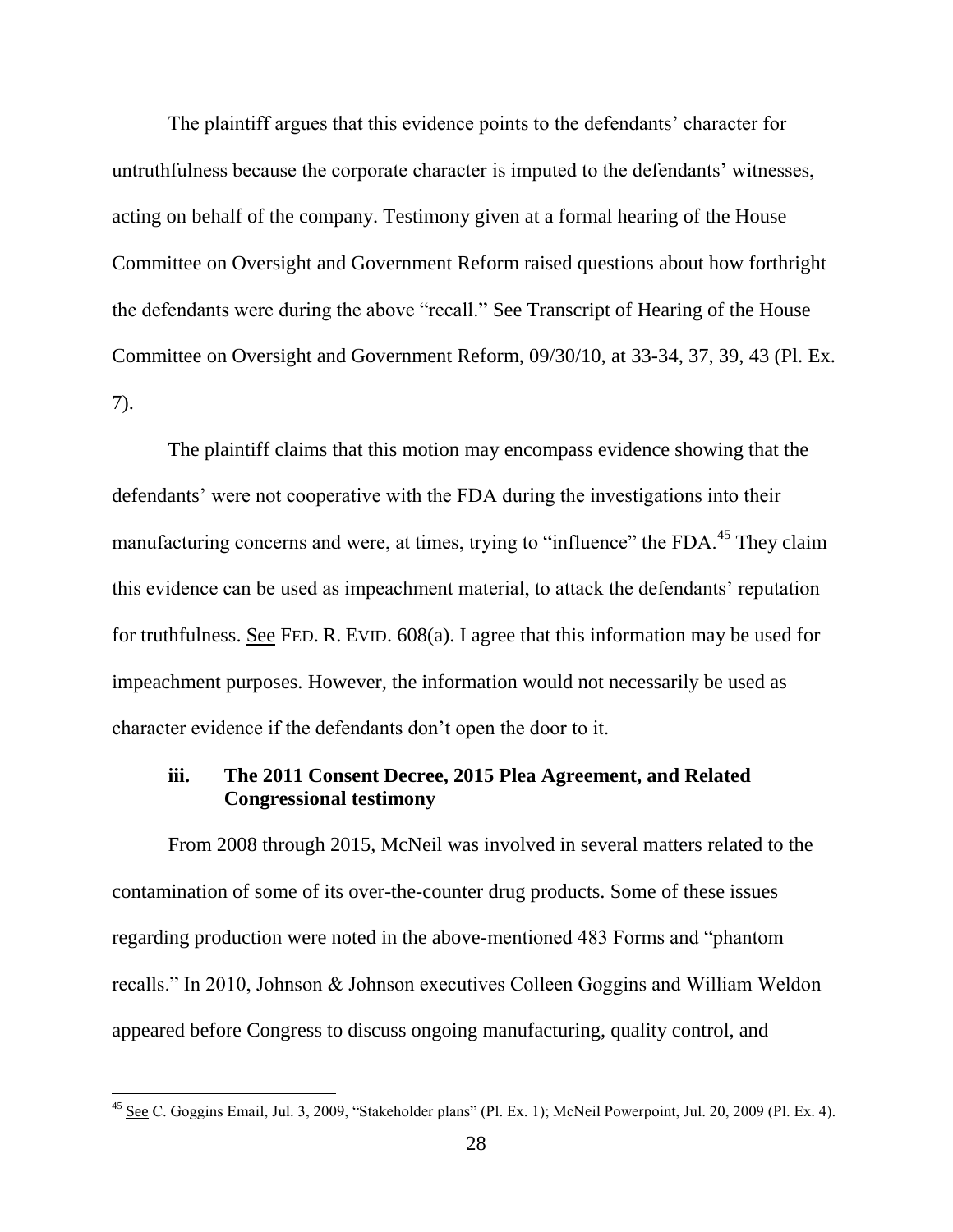production issues at McNeil facilities. In 2011, McNeil entered a Consent Decree of Permanent Injunction with the U.S. Department of Justice (DOJ), without admission of fault, in relation to those manufacturing, quality control, and production issues.<sup>46</sup> In 2015, McNeil entered into a Plea Agreement on the same issues with the DOJ because they were not rectified. $47$ 

The plaintiff asserts a design defect claim, not a manufacturing defect claim. Her claims do not involve injury from a contaminated Tylenol product. For this reason, I see little to no relevance in admitting evidence regarding manufacturing defects. Any probative value this evidence might have would be substantially outweighed by the risk of unfair prejudice or confusion by the jury.<sup>48</sup> See FED. R. EVID. 403. However, if the defendants "open the door" to such evidence (i.e., offering compliance with FDA regulations, etc.), I may reconsider this ruling. Congressional testimony, of course, will be available for impeachment purposes if the defendants' witnesses provide inconsistent testimony at trial. This testimony also may include discussions of the defendants' treatment of AERs and other pharmacovigilance actions, which I've noted would be relevant to the plaintiff's claims.

 $46$  See 2011 Consent Decree (Doc. No. 69, Ex. B).

 $47$  See 2015 Plea Agreement (Doc. No. 69, Ex. A).

<sup>&</sup>lt;sup>48</sup> The plaintiff argues that these are "prior bad acts" which can show "proof of motive, opportunity, intent, preparation, plan, knowledge, identity, or absence of mistake." See FED. R. EVID. 404(b). If the plaintiff had a manufacturing defect claim, this argument would have merit. However, I do not see this act as being similar enough to count as "prior bad acts" under Rule 404.

The plaintiff also claims this evidence is relevant to the punitive damages claim, because it reflects "a pattern and practice of evading federal marketing regulations and federal obligations." I disagree. Again, the Consent Decree and Plea Agreement involved manufacturing defect issues. This is not a manufacturing defect case.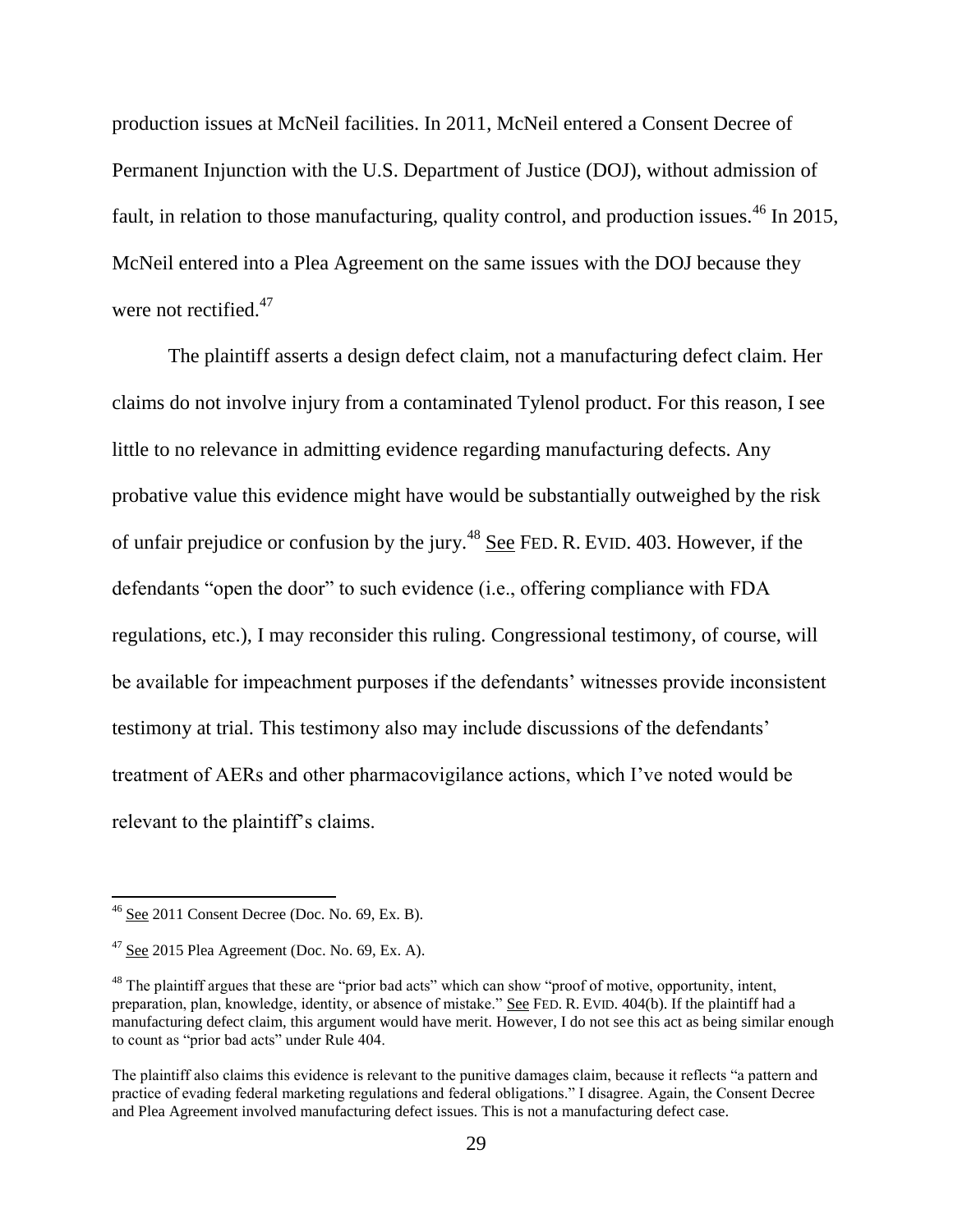#### **iv. Character Evidence**

The defendants also argue that this evidence should be excluded under Rule 404, as impermissible character evidence. Rule 404(a)(1) provides that, "Evidence of a person's character or character trait is not admissible to prove that on a particular occasion the person acted in accordance with the character or trait." Rule  $404(a)(2)$ provides exceptions to this rule but only in criminal proceedings. Under Rule 404(a), evidence showing the defendants' character for "untruthfulness" would be excluded to prove the plaintiff's claims.

Rule 404(b)(1) states that: "Evidence of a crime, wrong, or other act is not admissible to prove a person's character in order to show that on a particular occasion the person acted in accordance with the character." However, Rule 404(b)(2) provides that evidence of crimes or "prior bad acts" "may be admissible for another purpose, such as proving motive, opportunity, intent, preparation, plan, knowledge, identity, absence of mistake, or lack of accident." Given that the plaintiff may be offering this evidence to show motive/state of mind or knowledge, I cannot exclude this evidence outright. This evidence has the potential to be very prejudicial. A specific offer of proof is necessary for each item of possible 404(b) evidence.

The plaintiff also argues that the evidence of the Congressional testimony, Plea Agreement, and Consent Decree also show the defendants' character for being untruthful. This likely will not come in during the plaintiff's case-in-chief. However, if the defendants claim they have been forthright with the FDA and the Government, this information may be allowed for impeachment.

30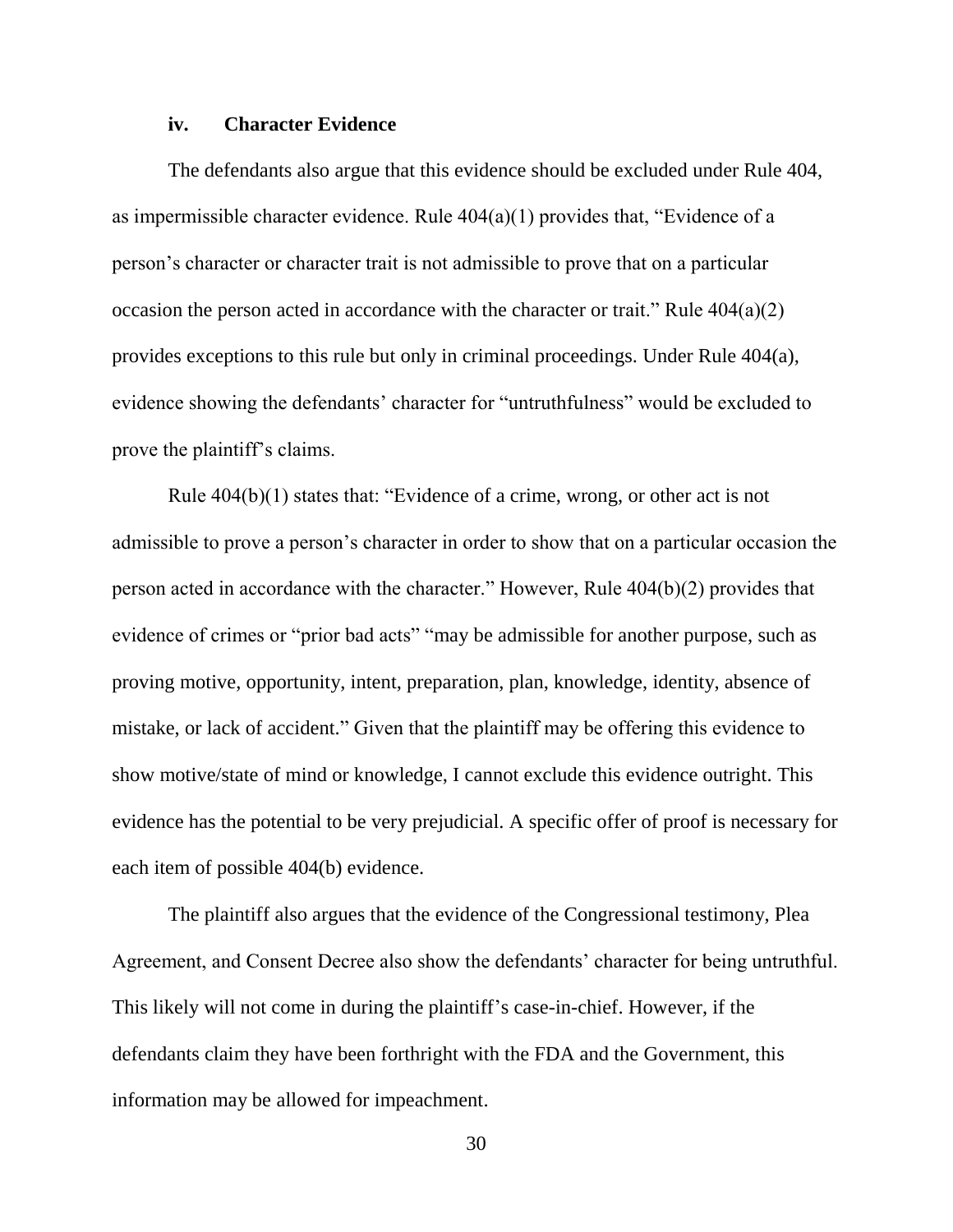#### **v. Hearsay Argument**

 $\overline{\phantom{a}}$ 

Lastly, the defendants argue that regulatory documents and communications, including recall announcements, Forms 483s, are inadmissible hearsay under Rule 801 because they are out-of-court statements offered for the truth of the matter. The defendants do not address whether any of these documents are exempted or excepted under hearsay rules. If these documents are being used to show motive, state of mind, or knowledge, they would not be hearsay. If they are being used for the truth of the matter, I will determine at trial whether they are hearsay or whether they fall within an exception or exemption.<sup>49</sup>

For these reasons, I will **GRANT** MIL 7 **in part** and **DENY** it **in part without prejudice**. The 2011 Consent Decree and 2015 Plea Agreement shall be excluded. 483 Form evidence will be limited to deficiencies regarding pharmacovigilance (i.e., AERs, complaint reporting, etc.). The admissibility of all other evidence will be considered at trial, in context.

## **8. Defendants' Motion In Limine to Exclude Evidence of Other Lawsuits, Settlements, Government Investigations, and Unrelated Actions (MIL 8)**

The defendants move to exclude evidence of or references to any other pending or former lawsuits, claims, or settlements of non-parties who allegedly experienced adverse

 $49$  The plaintiff also argues that this evidence may be considered party admissions, which would not be hearsay. See FED. R. EVID. 801(d). This also may be a reason the evidence would not be considered hearsay. Context, again, is important to determine this.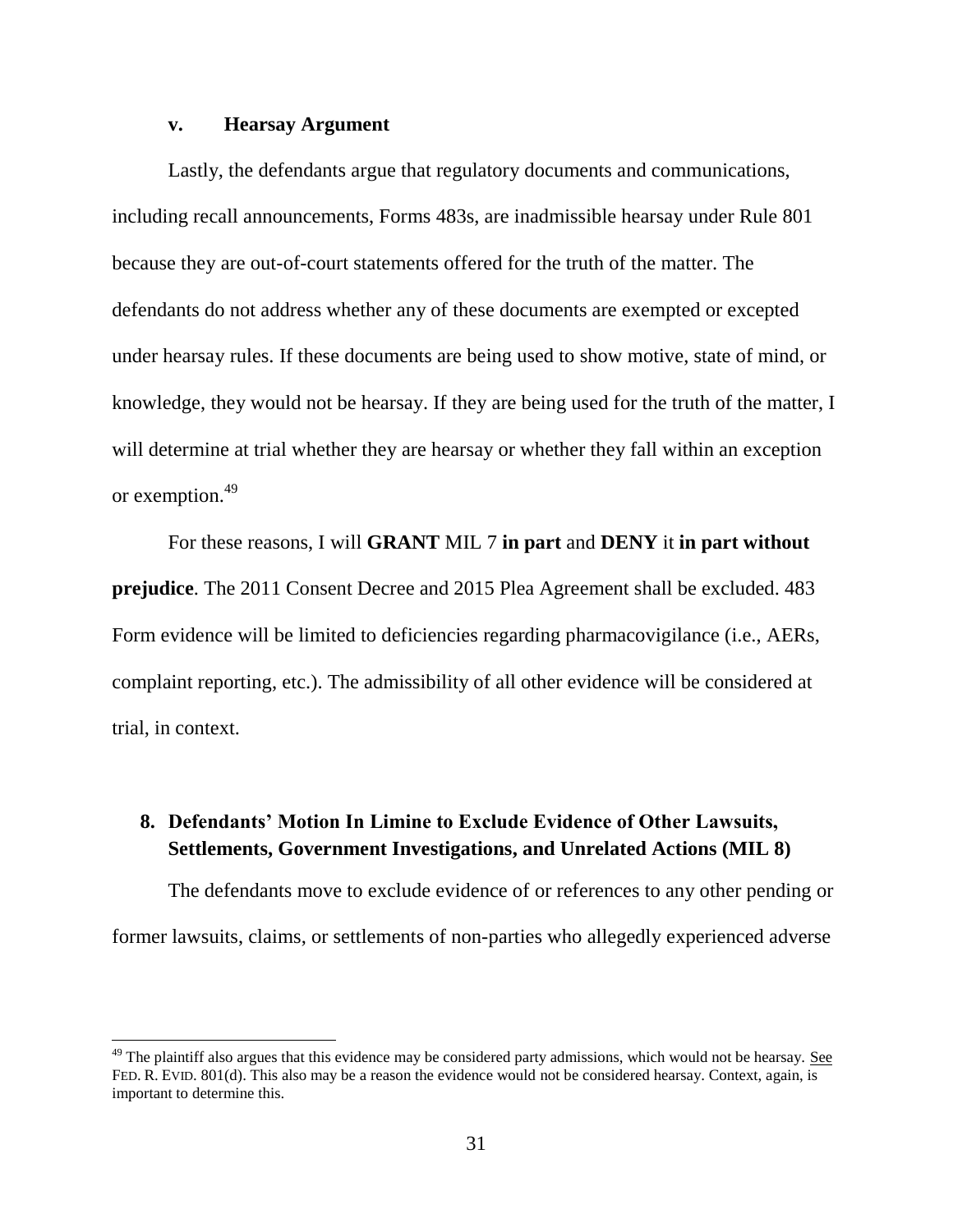reactions from ingesting any Tylenol product.<sup>50</sup> They argue such evidence is inadmissible as irrelevant under Rules 401 and 402 and/or unduly prejudicial under Rule 403. The defendants also argue this information would be inadmissible hearsay and/or character evidence.

It is unclear what evidence to this effect might be presented or how it might be used. Evidence of past settlements is highly disfavored under Rule 408. However, evidence of past lawsuits may be probative of notice/knowledge of a possible defect and/or of the motive of the defendants. Information related to past lawsuits also may be relevant for impeachment purposes. Without more information about the content and context of the evidence at issue, I cannot make a blanket ruling on its exclusion. See Luce v. U.S., 469 U.S. 38, 41 (1984)("A reviewing court is handicapped in any effort to rule on subtle evidentiary questions outside a factual context.").

For this reason, I will **DENY** MIL 8 **without prejudice**.

# **9. Defendants' Motion In Limine to Exclude Evidence or Argument Regarding Any Documents, Events, or Labeling that Post-Date Decedent's August 2010 Acute Liver Failure (MIL 9)**

The defendants move to exclude evidence or argument regarding documents, events, and/or labeling changes that post-date Ms. Hayes's August 2010 acute liver failure.<sup>51</sup> The defendants argue, generally, that this evidence is inadmissible under Rule

 $50$  I do not consider a 2011 Consent Decree (i.e., settlement) or 2015 Plea Agreement with the federal government to be included in this evidence. Arguments about the admissibility of that evidence were raised in MIL 7 and are addressed in my ruling on that motion.

 $51$  Specifically, the defendants would like to exclude: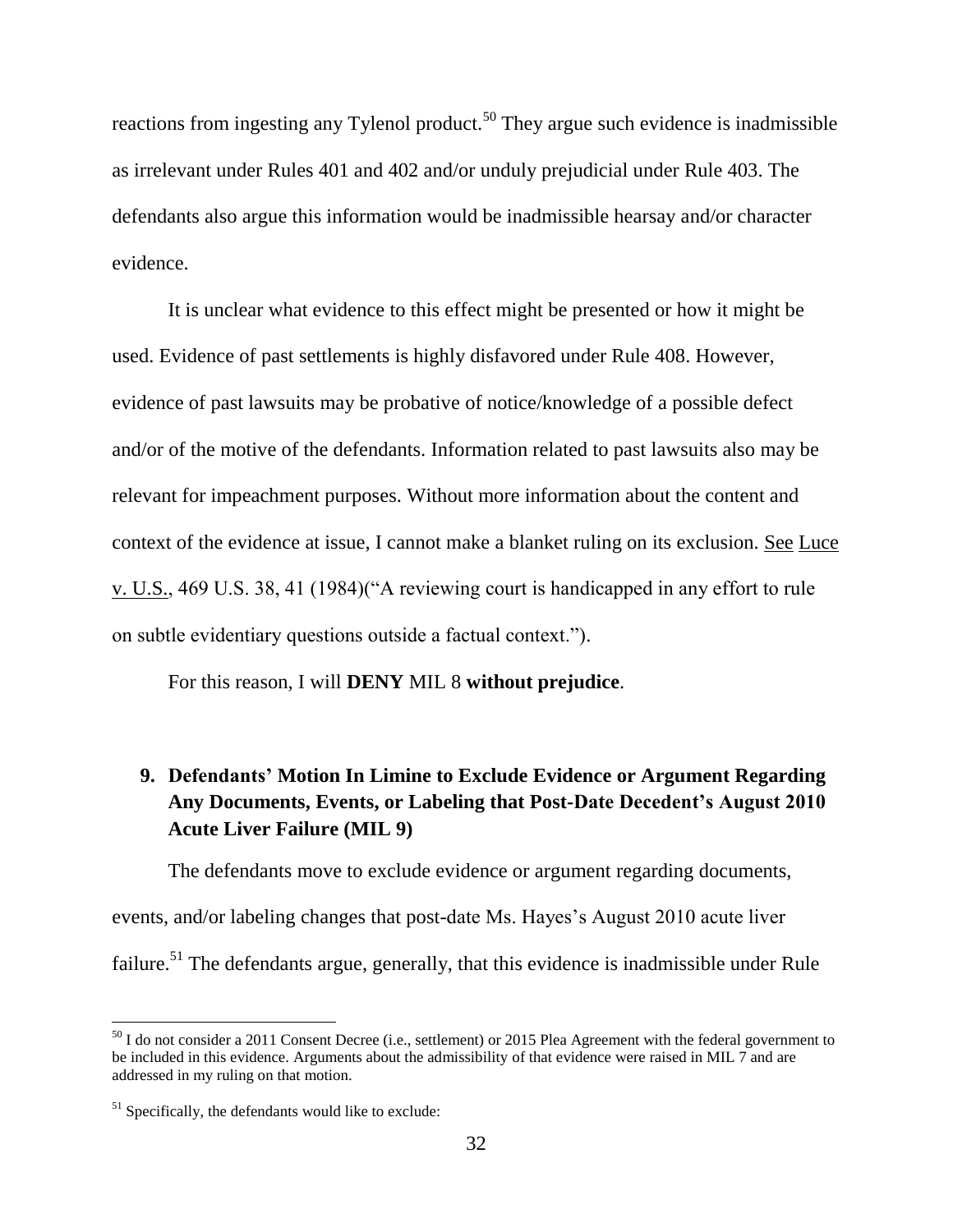401 or Rule 403. Without the context of this evidence, I cannot make such a ruling. For example, communications by the defendants' employees may have occurred after the decedent's death but may discuss what the defendants' knew about the risk of acute liver failure at the recommended dose *before* she died. That evidence would be highly relevant to this case  $52$ 

The defendants argue that changes to prescription acetaminophen labels are irrelevant. Unlike other OTC drugs, acetaminophen's maximum total daily limit is the same for both OTC and prescription products. Because one of the key issues in this case is whether the defendants should have recommended different dosing or warnings for Extra Strength Tylenol, there may be instances when changes to a prescription acetaminophen label may be relevant. Without more of a context, I cannot say for certain that this evidence would not have probative value.

- Post-injury MedWatch 3500 forms, including that of Ms. Hayes, or other adverse event reports; and
- The notice of proposed rulemaking for acetaminophen currently on the unified agenda with a projected completion date of December 2015 (79 Fed. Reg. 76718-01 (Dec. 22, 2014)).

This is not an exhaustive list, however, of the types of evidence that might be covered by this motion.

Post-injury changes to the labeling for over-the-counter Extra Strength Tylenol® labeling (e.g., McNeil's voluntary reduction of the listed maximum daily dose on its OTC acetaminophen products that was made in conjunction with FDA input–namely a reduction from 4,000 mg to 3,000 mg in a 24 hour period);

Post-injury changes to prescription acetaminophen labeling (see, 76 Fed. Reg. 2691 (Jan. 14, 2011));

Post-injury FDA statements/pronouncements or regulations concerning prescription acetaminophen (see, e.g., FDA safety communications regarding limiting prescription acetaminophen products to 325 mg per dosage, and recommendations to health care professionals to stop dispensing prescription combination drug products with more than 325 mg of acetaminophen, http://www.fda.gov/drugs/drugsafety/informationbydrugclass/ucm165107.htm; and notice of public hearing on Over-The-Counter Drug Monograph System –Past Present, and Future, 79 Fed. Reg. 10168 (Feb. 24, 2014));

 $52$  The plaintiff offers another example: evidence that the defendants neglected to follow up on adverse events after the decedent's death. This information will likely not be relevant. Punitive damages cannot be imposed on the defendants for conduct that occurred after the injury asserted. I note this example but decline to rule definitely on it until trial.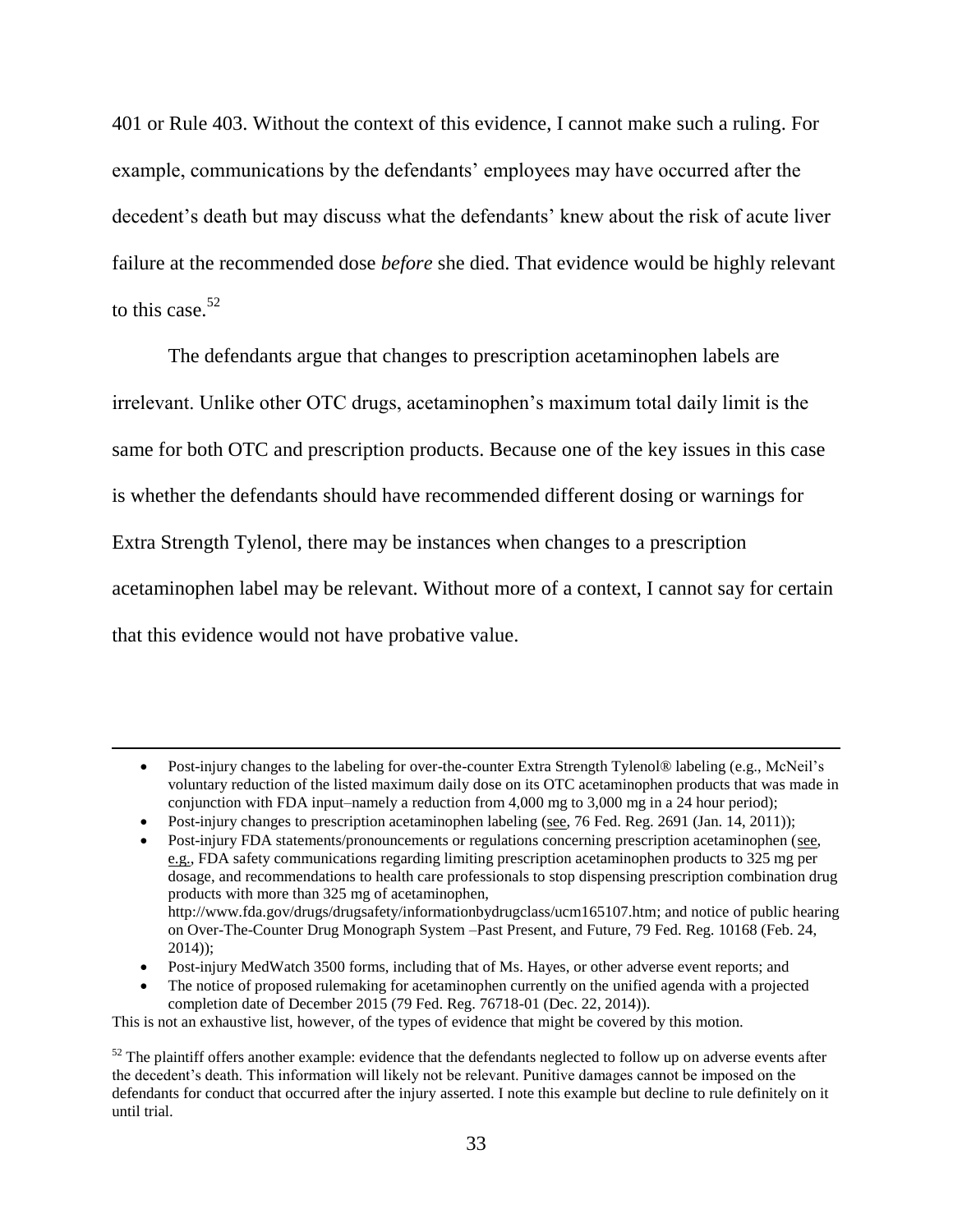They also argue the change of the dosing on Extra Strength Tylenol's label, after the decedent's death, would be inadmissible as a subsequent remedial measure under Rule 407. Rule 407 prohibits the introduction of evidence of post-injury measures which "would have made an earlier injury or harm less likely to occur" (i.e., "subsequent remedial measures") to show negligence, a defendants' culpable conduct, a defect in a product or its design, or a need for a warning or instruction. However, "the court may admit this evidence for another purpose, such as impeachment or—if disputed—proving ownership, control, or the feasibility of precautionary measures." The defendants have already claimed that their making a label change prior to the decedent's death was not possible. Under Rule 407, the plaintiff would be allowed to rebut this argument offering the post-death label changes.<sup>53</sup> The post-injury label changes are also available for impeachment purposes. I see no reason, at this time, to exclude this evidence pre-trial.<sup>54</sup>

<sup>53</sup> See, e.g., Kenny v. Southeastern Pennsylvania Transp., 581 F.2d 351, 356 (3d Cir.1978)("As a general rule, evidence of remedial measures taken after the event is not admissible to prove culpable conduct. Fed.R.Evid. 407. The reason for the exclusion is to encourage post-accident repairs or safety precautions in the interest of public safety. See Saltzburg & Redden, Federal Rules of Evidence Manual 162 (2d ed. 1977). But when the defendant opens up the issue by claiming that all reasonable care was being exercised at the time, then the plaintiff may attack that contention by showing later repairs which are inconsistent with it. See 2 J. Weinstein & N. Berger, Weinstein's Evidence PP 407(03), (04) (1977).").

 $54$  The plaintiff also argues that the subsequent remedial measures were not voluntary and are, therefore, not covered by Rule 407. In January 2011, the FDA asked manufacturers of combination drugs containing acetaminophen, sold globally under trade names such as Tylenol and Panadol, to limit acetaminophen doses to no more than 325 mg in each tablet or capsule by January 14, 2014. For this reason, the plaintiff argues, the changes were not voluntary. The majority of Circuits agree that a subsequent remedial measure is not "voluntary" if it is not done by the defendants. See Steele, Texas Emp. Ins. Ass'n, Intervenor v. Wiedemann Mach. Co., 280 F.2d 380, 382 (3d Cir. 1960)(holding the rule excluding evidence of repairs made after an accident is not applicable where the person who made the repairs is not a party to the suit); TLT–Babcock, Inc. v. Emerson Elec. Co., 33 F.3d 397, 400 (4th Cir.1994)("In the case at bar, the remedial measures were not taken by defendant Emerson but rather were initiated by a third party, the Maryland Transit Authority. Under our reading of Rule 407, we conclude that the district court correctly admitted the disputed evidence."); Lolie v. Ohio Brass Co., 502 F.2d 741, 744 (7th Cir. 1974)(Rule 407 has no applicability "when the evidence is offered against a party…which did not make the changes."); O'Dell v. Hercules, Inc., 904 F.2d 1194, 1204 (8th Cir. 1990)("An exception to Rule 407 is recognized for evidence of remedial action mandated by superior governmental authority or undertaken by a third party because the policy goal of encouraging remediation would not necessarily be furthered by exclusion of such evidence."); In re Aircrash in Bali, Indonesia,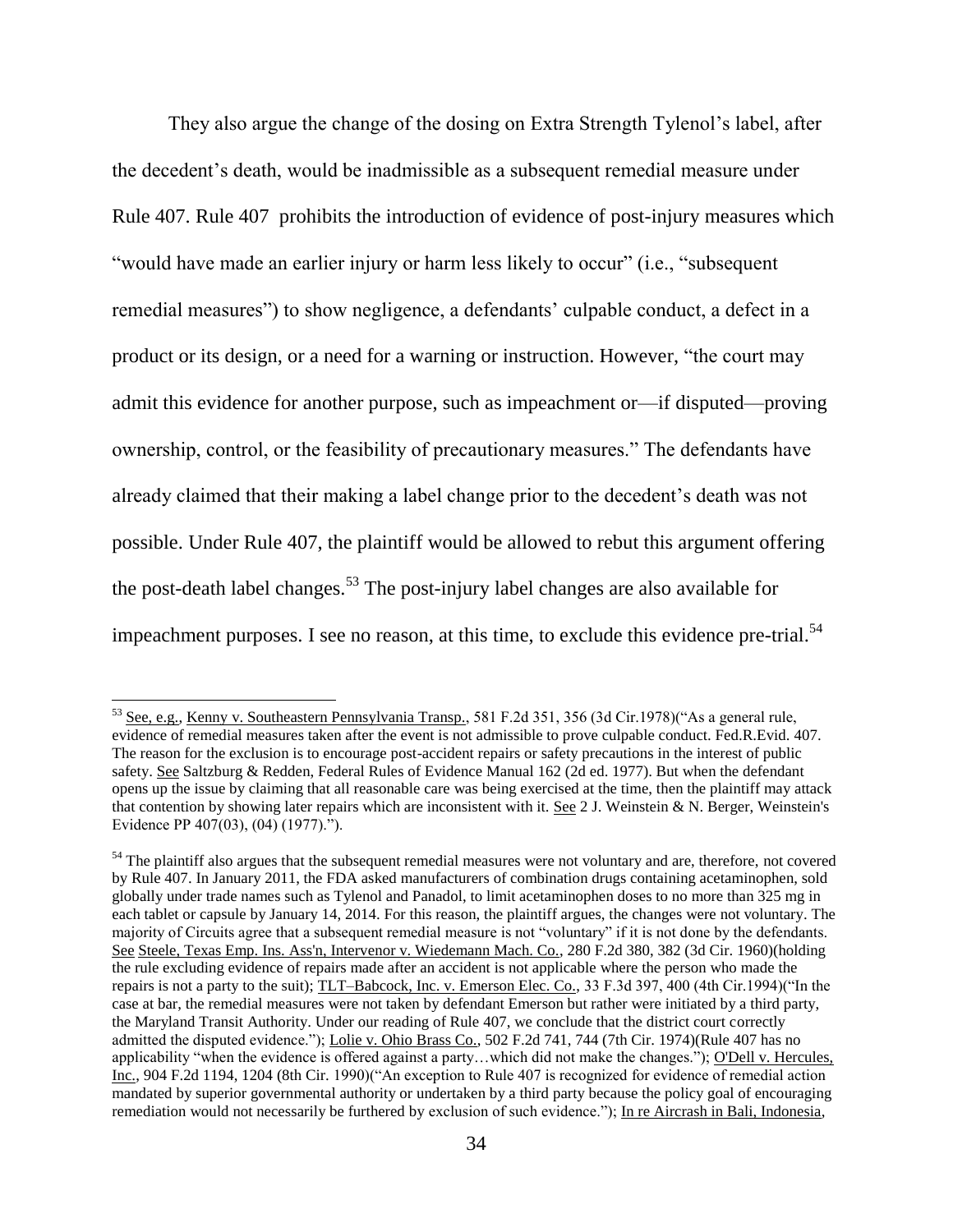# More context will be needed to determine if this evidence is admissible.<sup>55</sup>

 $\overline{\phantom{a}}$ 

871 F.2d 812, 817 (9th Cir. 1989)(per curiam)("The purpose of Rule 407 is not implicated in cases involving subsequent measures in which the defendant did not voluntarily participate."); Mehojah v. Drummond, 56 F.3d 1213, 1215 (10th Cir.1995)("'[R]ule 407 only applies to a *defendant's* voluntary actions;' it does not apply to subsequent remedial measures by non-defendants." (citation omitted)(emphasis in original)); Millennium Partners, L.P. v. Colmar Storage, LLC, 494 F.3d 1293, 1302 (11th Cir. 2007)("Rule 407 does not apply to a remedial measure that was taken without the voluntary participation of the defendant.").

The more specific question presented here is whether a subsequent remedial measure is "voluntary" if it was undertaken at the request or authority of a regulatory agency, like the FDA. Several Circuits have held that a subsequent remedial change made at the bequest on a "superior authority" is not "voluntary" and, therefore, is not to be covered by Rule 407. See O'Dell v. Hercules, Inc., 904 F.2d 1194, 1204 (8th Cir. 1990)("An exception to Rule 407 is recognized for evidence of remedial action mandated by superior governmental authority or undertaken by a third party because the policy goal of encouraging remediation would not necessarily be furthered by exclusion of such evidence."); Herndon v. Seven Bar Flying Service, Inc., 716 F.2d 1322, 1331 (10th Cir. 1983)("Where a superior authority requires a tort feasor to make post-accident repairs, the policy of encouraging voluntary repairs which underlies Rule 407 has no force—a tort feasor cannot be discouraged from voluntarily making repairs if he *must* make repairs in any case." (emphasis in original)); Rozier v. Ford Motor Co., 573 F.2d 1332, 1343 (5th Cir. 1978)("Invoking this policy [of Rule 407] to justify exclusion here is particularly inappropriate since the estimate was prepared not out of a sense of social responsibility but because the remedial measure was to be required in any event by a superior authority, the National Highway Traffic Safety Administration."); In re Aircrash in Bali, Indonesia, 871 F.2d 812, 817 (9th Cir. 1989)(per curiam)("Where the defendant has not voluntarily participated in the subsequent measure at issue, the admission of that measure into evidence does not 'punish' the defendant for his efforts to remedy his safety problems. In this case, Pan Am's management, although to be commended for its cooperation, nonetheless was legally obligated to cooperate with the FAA's investigation. See 14 C.F.R. § 13.3. Thus, the admission of the Hudson report did not penalize Pan Am for its voluntary participation in safety measures."). See generally Annot., Subsequent Remedial Measures, 158 A.L.R. Fed. 609 at § 5[a] (1999).

The Third Circuit has not ruled on this issue. See Stecyk v. Bell Helicopter Textron, Inc., No. CIV. A. 94–CV–1818, 1998 WL 744087, at \*12 (E.D. Pa. Oct. 23, 1998)("There is a conflict within the federal courts regarding the court's authority to admit certain government-ordered remedial measures under the 'superior authority' exception to Fed.R.Evid. 407 cited by plaintiffs. See generally, E. Lee Reichert, Note, The Superior Authority Exception" to Federal Rule of Evidence 407: the Remedial Measure Required to Clarify a Confused State of Evidence, 1991 U. Ill. Rev. 843 (1991). In O'Dell v. Hercules, 904 F.2d 1194 (8th Cir. 1990), the Eighth Circuit became the first to explicitly adopt an exception to Rule 407 for evidence of remedial action mandated by a superior authority. Conversely, the Fourth Circuit explicitly rejected a superior authority exception to Rule 407 in Werner v. Upjohn, 628 F.2d 848 (4th Cir.1980), *cert denied*, 449 U.S. 1080, 101 S.Ct. 862, 66 L.Ed.2d 804 (1981). To date, the Third Circuit has not ruled on whether to recognize a superior authority exception to Rule 407.").

There is not enough evidence before the court to determine even if the possibly admissible subsequent remedial measure was "voluntary" or whether it was done at the behest of the FDA. For this reason, I will decline to make a ruling based on this "theory" of admissibility. When the plaintiff seeks to admit evidence of a post-death label change, the parties can then address the issue of whether Rule 407 applies based on the "voluntariness" of the subsequent change.

<sup>55</sup> See, e.g., Whitehead v. St. Joe Lead Co., Inc., 729 F.2d 238, 247 n. 6 (3d Cir. 1984)(subsequent remedial measure of label change admissible under Rule to show the feasibility of providing warnings); Siegle v. Sears, Roebuck and Co., 1990 WL 250527, at \*3-4 (E.D. Pa. Dec. 28, 1990)(subsequent remedial change to a radial saw arm admissible because defendants disputed feasibility prior to injury), *judgment aff'd without opinion*, 941 F.2d 1203 (3d Cir. 1991); Bowman v. General Motors Corp., 64 F.R.D. 62, 70 (E.D. Pa. 1974)("Evidence of subsequent design modifications and indeed even post-accident precautions are admissible: (1) to refute the position that the existing condition was incapable of improvement, or to demonstrate that precautions were feasible before the injury; or (2) to show that the defendant knew or should have known of a reasonably foreseeable danger yet failed to give notice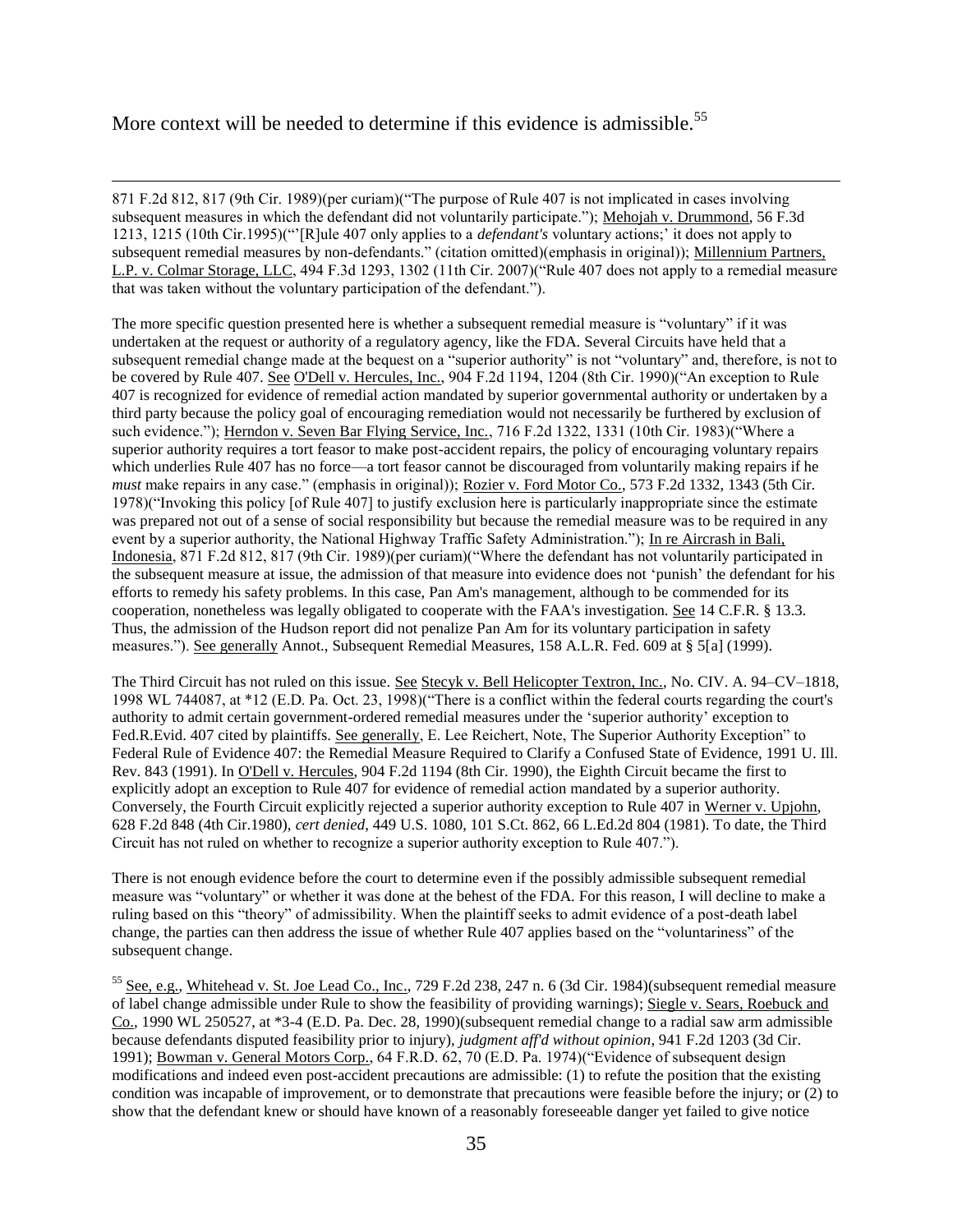For these reasons, I will **DENY** the defendants' MIL 9 **without prejudice**. The parties may raise their arguments under Rules 401, 403, and 407 at trial.

# **10. Defendants' Motion In Limine to Exclude Evidence or Argument Regarding What the FDA May Do in the Future (MIL 10)**

The defendants have indicated they are withdrawing this motion and that any rulings on this point can be made at trial. For this reason, I will **DENY** this motion **without prejudice**.

# **11.Defendants' Motion In Limine to Exclude Evidence or Argument Relating to the Alleged Inadequacy of the FDA's Regulatory Process (MIL 11)**

The defendants move to exclude evidence and arguments related to the alleged inadequacy of the FDA's regulatory process. They claim this evidence and argument is preempted by Buckman Co. v. Plaintiffs' Legal Committee, 531 U.S. 341 (2001). I

previously found that Buckman did not preempt the plaintiff's claims. I see no reason

thereof." (citations omitted)); Sterner v. U.S. Plywood-Champion Paper, Inc., 519 F.2d 1352, 1354 (8th Cir. 1975)("Evidence of such changes are, however, admissible for some purposes such as demonstration of knowledge of dangerous properties prior to the accident or the availability of better design or the feasibility of a more adequate warning of the risk involved.").

See also Standridge v. Alabama Power Co., 418 So.2d 84, 87 (Ala. 1982)("[Under Alabama law,] [t]here are several exceptions to the general rule of inadmissibility of evidence of subsequent repairs or remedial measures. A party may introduce such evidence to show the existence of a condition at the time of an accident; Dixie Electric Co. v. Maggio, 294 Ala. 411, 318 So.2d 274 (1975); to show the feasibility of the use of safeguards or precautionary measures; Werner v. Upjohn Co., 628 F.2d 848 (4th Cir. 1980); to impeach a witness, Norwood Clinic, Inc. v. Spann, 240 Ala. 427, 199 So. 840 (1941); or to give testimony which is part of the res gestae.") and id. at 88 (acknowledging that proof of ownership is an additional exception to the rule).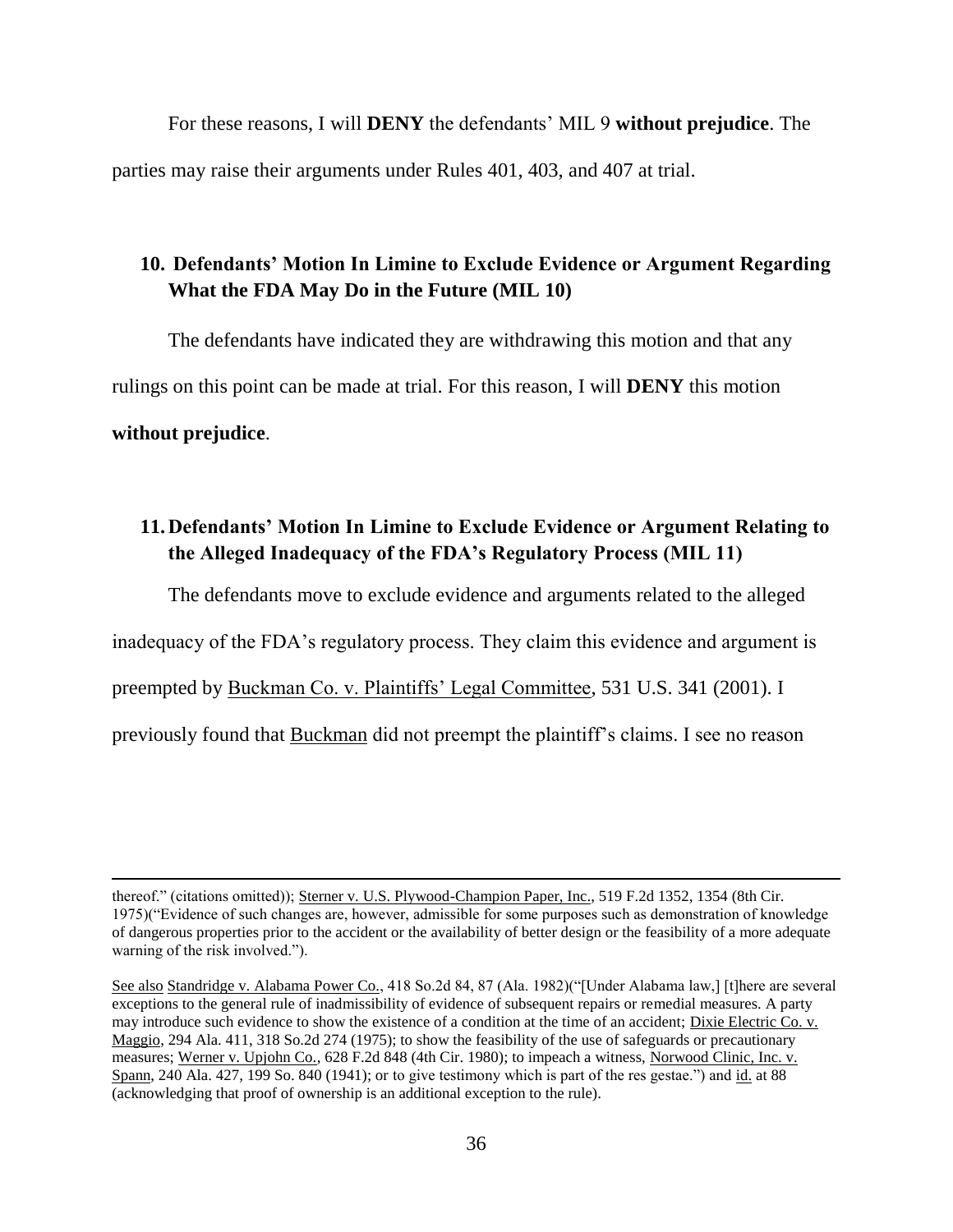why Buckman would preempt the admission of evidence about alleged flaws in the FDA's regulatory process.<sup>56</sup>

The defendants also argue that this evidence would be prejudicial, confusing, or a waste of time and should be excluded under Rule 403. Without more information, I cannot determine whether this will be the case. This information may be irrelevant or confusing to a jury if the plaintiff raises criticism of the FDA process in her case-in-chief. However, if the defendants claim they were compliant with their duties under FDA regulations and were not required to do more, the plaintiff could potentially offer evidence of the criticism of the FDA regulatory process to rebut these assertions.

For these reasons, I will **DENY** the defendants' motion **without prejudice**.

# **12.Defendants' Motion In Limine to Exclude Evidence and Argument Based on Defendants' Exercise of their Constitutionally Protected Right to Petition the Government (MIL 12)**

The defendants move to exclude any evidence or argument regarding their lobbying efforts towards Congress or the FDA. They argue that this evidence is barred by the Noerr-Pennington doctrine and is violative of their First Amendment rights to petition the government.

<sup>&</sup>lt;sup>56</sup> The defendants support this argument with Horn v. Thoratec Corp., 376 F.3d 163, 178 (3d Cir. 2004). Horn did quote part of the FDA's amicus brief stating: "[I]t is inappropriate for a jury to second-guess FDA's scientific judgment on such a matter that is within FDA's particular expertise." The FDA has not offered any opinion on the outcome of this motion or case. That case also involved a medical device and different regulations than this one. Horn discussed whether preemption was appropriate, not whether evidence was admissible. I have already ruled that the plaintiff's claims are not preempted by Buckman. For these reasons, Horn is not helpful.

I also note that the FDA itself has questioned the efficacy of the monograph process. See FDA Is Seeking Ideas for a "New and Improved" Process for Regulating OTC Drugs under the OTC Drug Review, available at http://blogs.fda.gov/fdavoice/index.php/2014/04/fda-is-seeking-ideas-for-a-new-and-improved-processforregulating-otc-drugs-under-the-otc-drug-review/.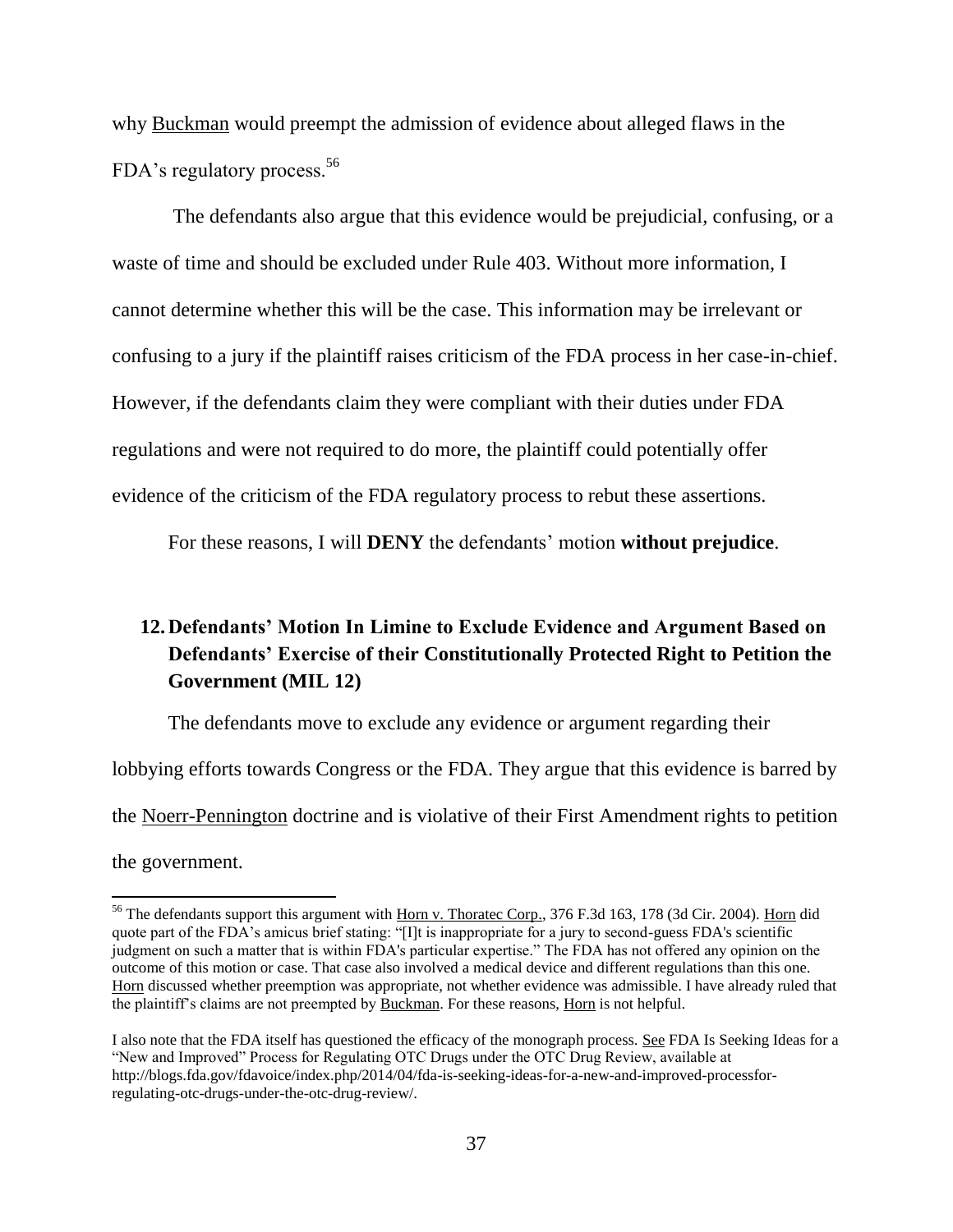The First Amendment provides the right to petition the government without fear of retribution or penalty. See U.S. Const. amend. I ("Congress shall make no law ... abridging . . . the right of the people to petition the government for a redress of grievances."); see also U.S. Const. amend. XIV. "Under the Noerr–Pennington doctrine—established by Eastern Railroad Presidents Conference v. Noerr Motor Freight, Inc., 365 U.S. 127, 81 S.Ct. 523, 5 L.Ed.2d 464 (1961), and United Mine Workers v. Pennington, 381 U.S. 657, 85 S.Ct. 1585, 14 L.Ed.2d 626 (1965)—defendants are immune from antitrust liability for engaging in conduct (including litigation) aimed at influencing decisionmaking by the government." Octane Fitness, LLC v. ICON Health & Fitness, Inc., 134 S.Ct. 1749, 1757 (2014)(citation omitted).<sup>57</sup> Essentially, businesses can't be held liable for antitrust violations for petitioning the government because their First Amendment rights supersede antitrust laws.

The defendants argue that Noerr-Pennington is applicable beyond just the antitrust context. While that is true, the Noerr-Pennington doctrine has no place here.<sup>58</sup> The

 $\overline{a}$  $57$  The doctrine also includes a "sham exception" which provides that "activity 'ostensibly directed toward influencing governmental action' does not qualify for Noerr immunity if it 'is a mere sham to cover...an attempt to interfere directly with the business relationships of a competitor.' " Octane Fitness, LLC v. ICON Health & Fitness, Inc., 134 S.Ct. 1749, 1757 (2014)(citation omitted). Since the Noerr-Pennington doctrine does not apply here, I see no reason to consider argument about whether the sham exception applies to prevent immunity.

<sup>58</sup> See, e.g., We, Inc. v. City of Philadelphia, 174 F.3d 322, 327 (3d Cir. 1999)("Thus, the purpose of Noerr– Pennington as applied in areas outside the antitrust field is the protection of the right to petition. Immunity from liability is necessary so as not to chill the exercise of that right."); Congregation Anshei Roosevelt v. Planning and Zoning Bd. of the Borough of Roosevelt, No. 07–4109(GEB), 2008 WL 4003483, at \*6-9 (D. N.J. Aug. 21, 2008)("The Supreme Court as well as the Third Circuit Court of Appeals have since extended the Noerr–Pennington doctrine beyond the scope of antitrust to areas such as civil conspiracy and cases arising under § 1983 as well as other civil rights statutes.")(citations omitted); Falise v. Am. Tobacco Co., 94 F. Supp. 2d 316, 350-53 (E.D. N.Y. 2000); Video Intern. Production v. Warner-Amex Cable Com., 885 F.2d 1075, 1084 (5th Cir. 1998)("Although the Noerr–Pennington doctrine initially arose in the antitrust field, other circuits have expanded it to protect first amendment petitioning of the government from claims brought under federal and state laws, including section 1983 and common-law tortious interference with contractual relations. See, e.g., Evers v. County of Custer, 745 F.2d 1196, 1204 (9th Cir. 1984); Gorman Towers, Inc. v. Bogoslavsky, 626 F.2d 607, 614 (8th Cir.1980), and cases cited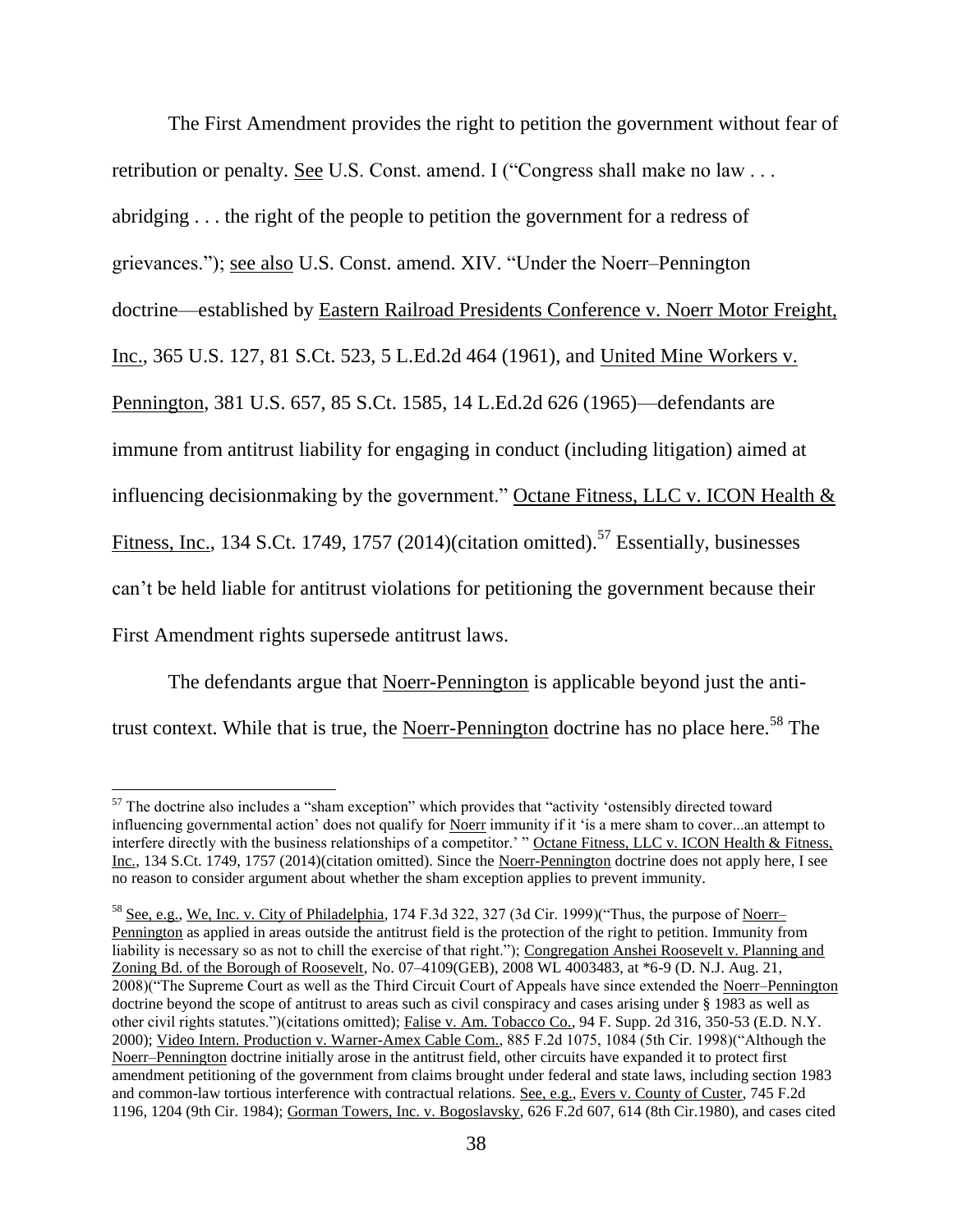plaintiff is not trying to restrain the defendants' speech or enjoin the defendants' conduct towards the government. See NAACP v. Claiborne Hardware Co., 458 U.S. 886, 913-15 (1982)(recognizing Noerr-Pennington protects right to boycott businesses for civil rights violations; reversing state court's issuance of an injunction and damages for lost profits). The plaintiff is not seeking civil liability for the defendants' petitioning efforts, based on a theory of conspiracy. See In re Asbestos School Litigation, 46 F.3d 1284, 1286, 1294 (3d Cir. 1994)(finding that a civil conspiracy claim could not withstand summary judgment when it was based primarily on evidence that the defendant company joined a lobbying organization that may have offered misleading information to governmental officials); Int'l Bhd of Teamsters, Local 734 Health & Welfare Trust Fund v. Philip Morris Inc., 196 F.3d 818, 826 (7th Cir. 1999)("To the extent the manufacturers' statements were designed to influence Congress—to get favorable laws and ward off unfavorable ones—they cannot be a source of liability directly under the Noerr– Pennington doctrine."); Evers v. County of Custer, 745 F.2d 1196, 1204 (9th Cir. 1984)(finding conspiracy claim unfounded based on petitioning activities).<sup>59</sup> Nor is the plaintiff trying to base her cause of action on the defendants' petitioning activities. See

therein. We find it easy to agree that the same rationale under antitrust law that supports WAX's petitions to the City also serves to protect WAX from the tort claim. There is simply no reason that a common-law tort doctrine can any more permissibly abridge or chill the constitutional right of petition than can a statutory claim such as antitrust.").

<sup>&</sup>lt;sup>59</sup> The Third Circuit in In re Asbestos School Litigation, 46 F.3d 1284 (3d Cir. 1994), relied on NAACP v. Claiborne Hardware Co., 458 U.S. 886, 913-15 (1982), in making its decision. However, the court's focus was more on a violation of Pfizer's First Amendment right to associate with a lobbying organization than it was Pfizer's right to petition the government. Id. at 1289-94. See also id. at 1294 ("In sum, then, the district court's decision was clearly wrong. Worse, it has implications that broadly threaten First Amendment rights. The district court's holding suggests that Pfizer-based solely on its limited and (as far as the record reflects) innocent association with the SBA-could be held liable, as the plaintiffs have urged, for all of the allegedly tortious acts committed by all of the defendants, whether before or after the SBA was formed. The implications of such a holding are far-reaching. Joining organizations that participate in public debate, making contributions to them, and attending their meetings are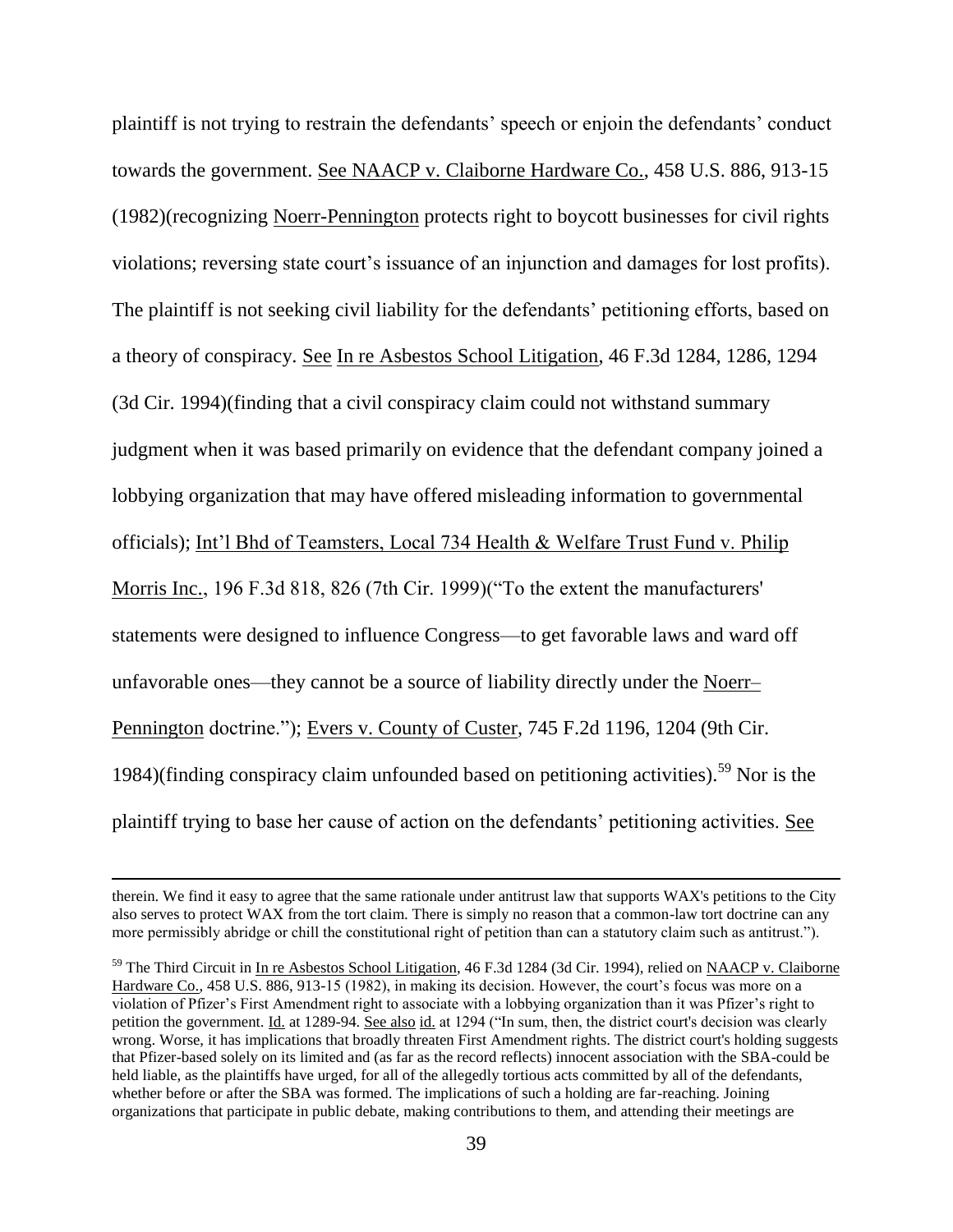Brownsville Golden Age Nursing Home, Inc. v. Wells, 839 F.2d 155, 160 (3d Cir.

1988)("In numerous cases, the courts have rejected claims seeking damages for injuries allegedly caused by the defendants' actions directed to influencing government action."); Structure Building Corp. v. Abella, 377 N.J. Super. 467, 471-73 (N.J. Super. 2005) (applying Noerr-Pennington doctrine to bar malicious abuse of process, malicious use of process, and tortious interference with prospective economic advantage suit against homeowners who opposed zoning applications that affected their properties); Caixa Geral De Depositos, S.A. v. Rodrigues, No. COV/A/03-746 MLC, 2005 WL 1541055, at \*10-11 (D.N.J. June 30, 2005)(Noerr-Pennington doctrine barred defamation and injurious falsehood claims against defendants who had sent letters to federal regulators).

Instead, the plaintiff seeks to offer evidence about how the defendants attempted to influence, petition, or communicate with Congress and/or the FDA to show their knowledge, state of mind, or intent. It would be a stretch to say that Noerr-Pennington bars any use of any evidence of the defendants' petitioning of the government, and its agencies, or evidence of any communications with the FDA. See Wolfe v. McNeil-PPC, Inc., No. 07–348, 2012 WL 38694, at \* 6 (E.D. Pa. Jan. 9, 2012)(rejecting that argument that Noerr-Pennington allows exclusion of evidence to show state of mind/knowledge); In re Brand Name Prescription Drugs Antitrust Litig., 186 F.3d 781, 789 (7th

activities that enjoy substantial First Amendment protection….But the district court's holding, if generally accepted, would make these activities unjustifiably risky and would undoubtedly have an unwarranted inhibiting effect upon them." (citations omitted)). While the lobbying organization's communications with Congress would be protected, the Court noted that misleading communications by the lobbying organization to plaintiffs and potential members of the class may not be protected and could be evidence of fraudulent concealment. See id. at 1290 and 1290, n. 4.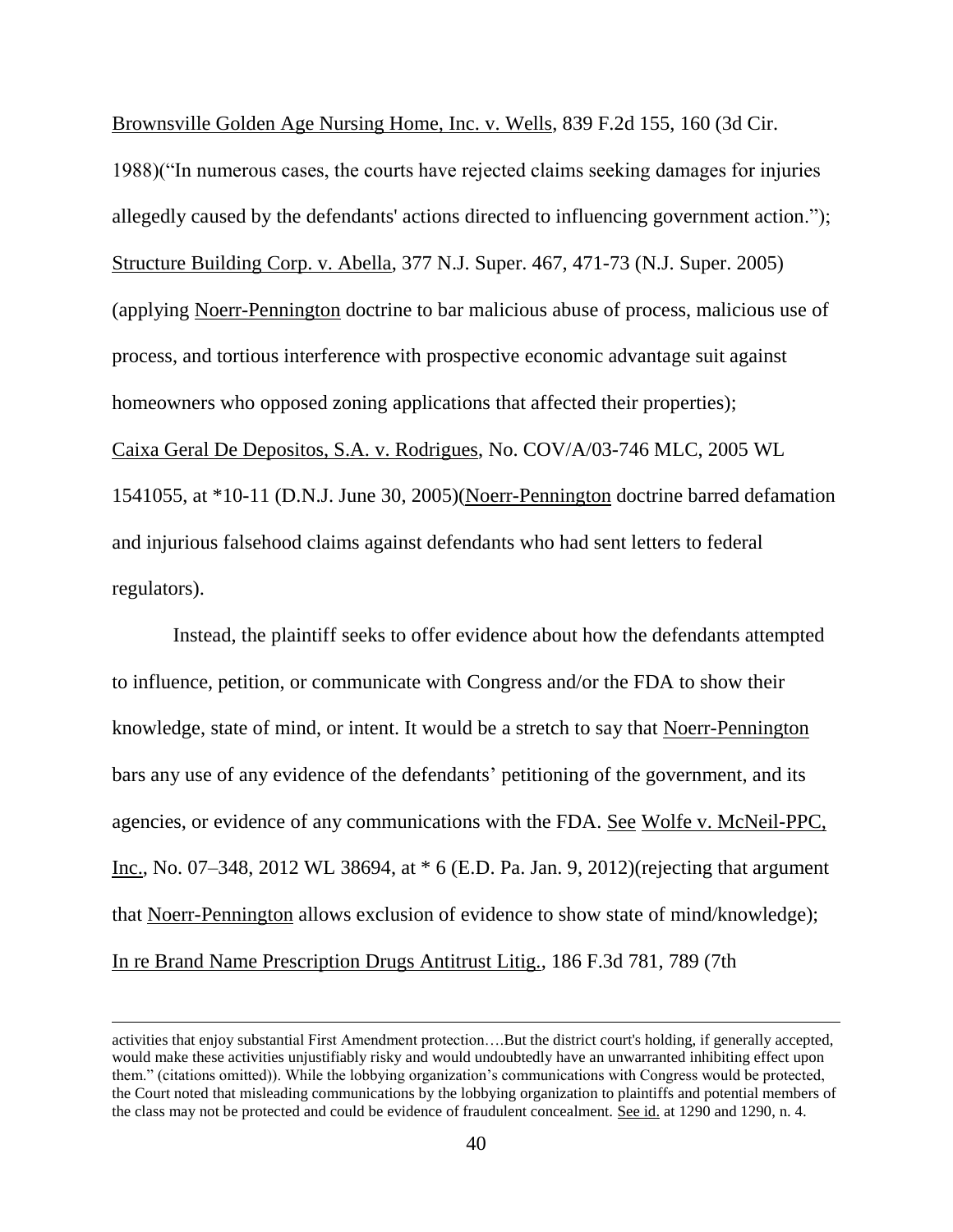Cir.1999)(finding that district judge "erred in treating the [Noerr–Pennington] doctrine as a rule of evidence").<sup>60</sup>

They also argue this evidence should be precluded under Rule 401 and 403. The context of this evidence is important to understanding its relevance and/or risk of undue prejudice. I will decline to rule based on Rule 401 or 403 at this time.

For these reasons, I will **DENY** the defendants' motion **without prejudice**.

# **13.Defendants' Motion In Limine to Exclude Evidence and Argument Related to Foreign Labeling and Foreign Regulatory Actions (MIL 13)**

The defendants argue that evidence related to labeling or regulatory actions taken in countries outside the U.S. should be excluded under Rules 401, 402, or 403. The defendants argue that foreign regulatory processes regarding labeling of OTC products are so different from the FDA's processes that information about foreign regulatory actions would be irrelevant. <sup>61</sup> The plaintiff counters that foreign labels on the defendants'

 $60$  See also In re Cardizem CD Antitrust Litigation, 105 F.Supp.2d 618, 645 (E.D. Mich. 2000)(finding that district judge "erred in treating the [Noerr–Pennington ] doctrine as a rule of evidence")(citing In re Brand Name Prescription Drugs); Mason v. Texaco, Inc., 741 F.Supp. 1472, 1500-01 (D. Kan. 1990)(explaining how Noerr-Pennington only bars cause of action based on solely on petitioning activities, not evidence of petitioning activities for other claims).

<sup>&</sup>lt;sup>61</sup> The defendants cite In re Vioxx Litig., 2006 WL 2950622, at \*5 (N.J. Super., Law Div. Oct. 2, 2006), and 395 N.J. Super. 358, 377 (App. Div. 2007), *cert. denied*, 193 N.J. 221 (2007), as support for this argument. These decisions focused on whether New Jersey was an appropriate forum, not whether foreign labels would be admissible evidence. I do not find these cases to be helpful.

They also cite to Meridia Prods. Liab. Litig. v. Abbot Labs., 447 F.3d 861 (6th Cir. 2006). In Meridia, the Sixth Circuit reviewed whether the district court's grant of summary judgment was appropriate. Id. at 863. The court considered whether a foreign label with different instructions created a "triable issue of fact," not whether admission of a foreign label was permissible. See id. at 867. This case is not helpful.

The other cases offered by the defendants to support their relevance argument are also not on point or are not persuasive. See Hurt v. Coyne Cylinder Co., 956 F.2d 1319, 1327 (6th Cir. 1991)(discussing the use of foreign labels in the context of whether a jury instruction about alternative designs was appropriate); Deviner v. Electrolux Motor, AB, 844 F.2d 769, 771 n.2 (11th Cir. 1988)(noting simply that the district court excluded foreign instructions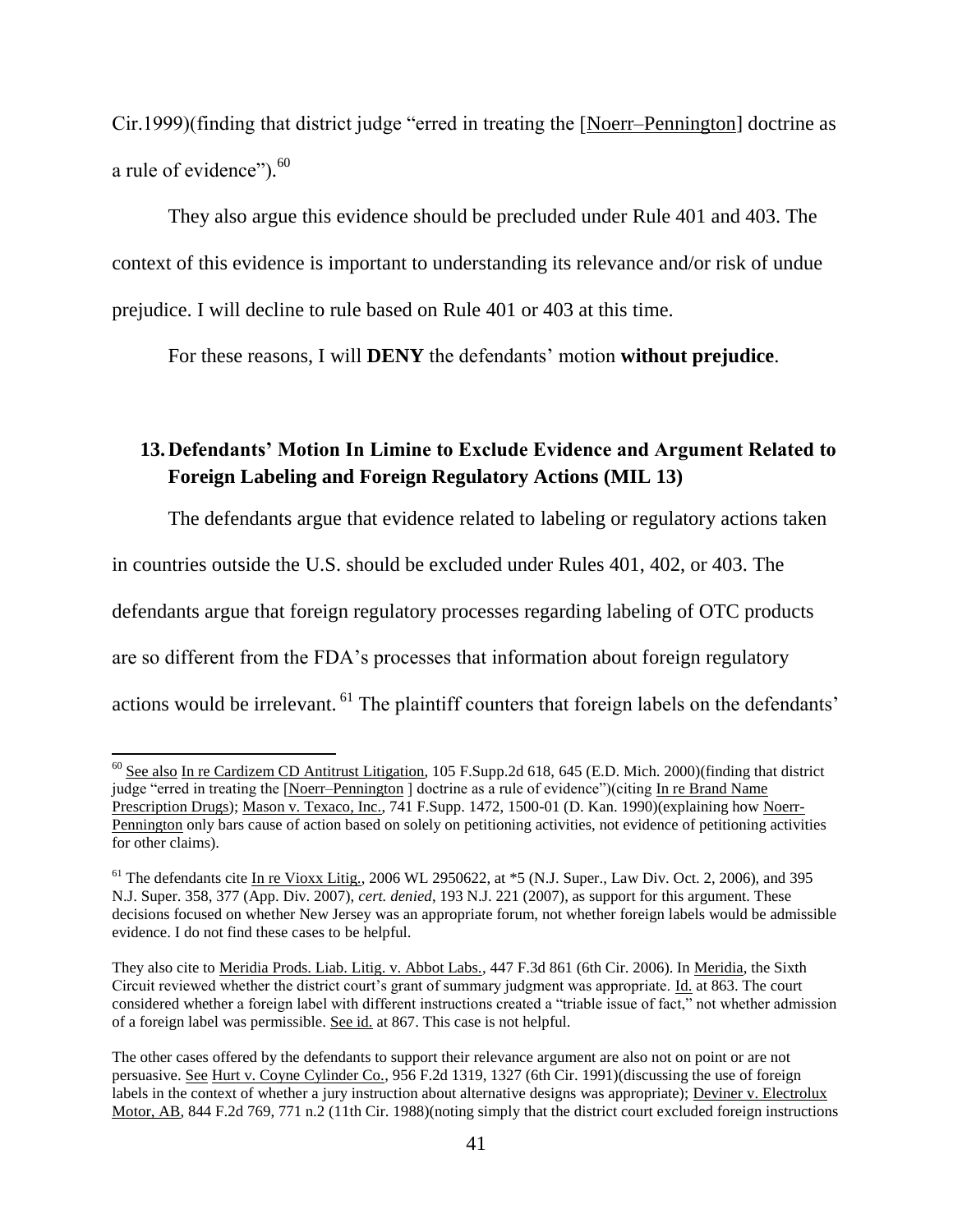products, warning of the risk of "severe or possibly fatal liver damage" before the decedent's death are evidence of the defendants' knowledge of potential risks related to their products. See Pl. Ex. 1, Canadian Label (filed under seal). I agree. I recognize that the admission of foreign labels may require context of a foreign country's regulatory system in order to present them accurately, leading to a trial within a trial and undue delay. However, I believe it's possible for the plaintiff to offer evidence that foreign regulatory agencies raised concerns about acetaminophen dosing years before the decedent's death, to show notice and/or knowledge. A jury instruction can be given to ensure that jurors understand the limited nature of this evidence.

The plaintiff also argues that defendants' foreign labeling can be offered to show how the defendants fell below their standard of care. Here, I agree with the defendants. It would be unfair to allow evidence of foreign labeling in countries requiring different regulatory and/or statutory duties to show that the defendants breached their duties under United States laws. Use of foreign regulatory activities in this way would be inappropriate.

The plaintiff claims this evidence could also be used to show causation. It is unclear to me how this evidence would be probative of causation. I would need to see

on a saw based on relevance, without offering much explanation of the rationale of that decision); In re Trasylol Prods. Liab. Litig., 709 F. Supp. 2d 1323, 1336 (S.D. Fla. 2010)(excluding expert testimony on foreign regulatory matters in a Daubert motion because expert was not qualified in this area of expertise, testimony included improper opinions, and/or information about foreign regulations should be excluded under Rule 403); In re Seroquel Prods. Liab. Litig., 601 F. Supp. 2d 1313, 1318 (M.D. Fla. 2009)(affirming exclusion of evidence of foreign regulatory activities under Rule 403); In re Baycol Prods. Litig., 532 F. Supp. 2d 1029, 1054 (D. Minn. 2007)(excluding evidence about foreign label based on Rule 403 and the risk of confusion to the jury).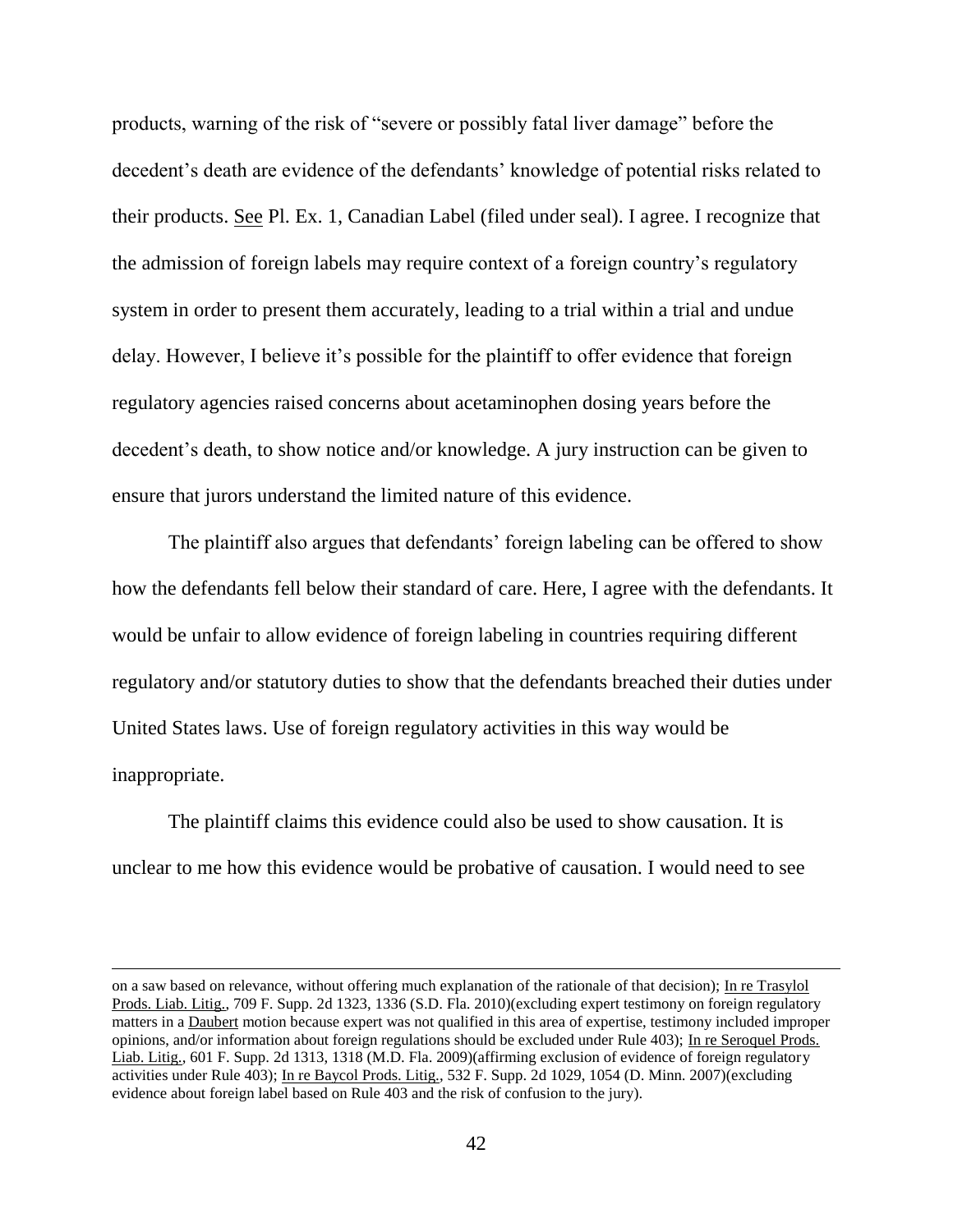how it was used in context to determine whether its admission for this purpose would be appropriate.

In addition, I will decline to make rulings as to the admissibility of this evidence based on Rule 403. The context and content of the evidence regarding foreign labels and foreign regulatory actions will be important to my determining its probative value and any risk of prejudice, undue delay, or confusion to the jury.

The defendants also argue that foreign labels are inadmissible hearsay that do not fall within an exception.<sup>62</sup> The plaintiff counters that they are not hearsay because they are not being offered for the truth.<sup>63</sup> In order to address this argument, I would need more information about the labels and how the plaintiff plans to use them in order to rule on this point.

Lastly, the defendants claim that the plaintiff cannot authenticate foreign labeling evidence. The plaintiff argues that the evidence is self-authenticating under Rule 902(3). Argument on this point is better addressed at trial.

For the foregoing reasons, I will **DENY** the defendants' MIL 13 **without prejudice**. 64

 $62$  The plaintiff counters that these labels are adoptive admissions under Rule 801(d)(2)(A), (B). I would need to see more information about the content and context of the labels in order to rule appropriately on this point.

 $63$  The plaintiff also argues that her experts may rely on the foreign labels and regulatory actions in rendering an opinion. This may be true. See FED. R. EVID. 703. However, this argument is better addressed in the context of pending Daubert motions.

 $64$  See, e.g., Tobin v. SmithKline Beecham Pharms., No. 00-CV-0025, 2001 WL 36102165, at  $*1$  (D. Wyo. May 18, 2001)(denying motion in limine to exclude foreign labels because they may be relevant to knowledge or adequacy of warning); In re: Yasmin and Yaz (Drospirenone) Marketing, Sales Practices and PMF Prods. Liab. Litig., 3:09-md-2100-DRH, MDL 2100, 2011 U.S. Dist. LEXIS 147935, at \*5-6, 2011 WL 6740391, at \*2 (S.D. Ill. Dec. 22, 2011)(denied motion to exclude foreign regulatory action and labeling evidence on grounds it would assist jury in finding out what defendant knew and when); In re Levaquin Prods. Liab. Litig., No. 08-5743, 2010 U.S. Dist.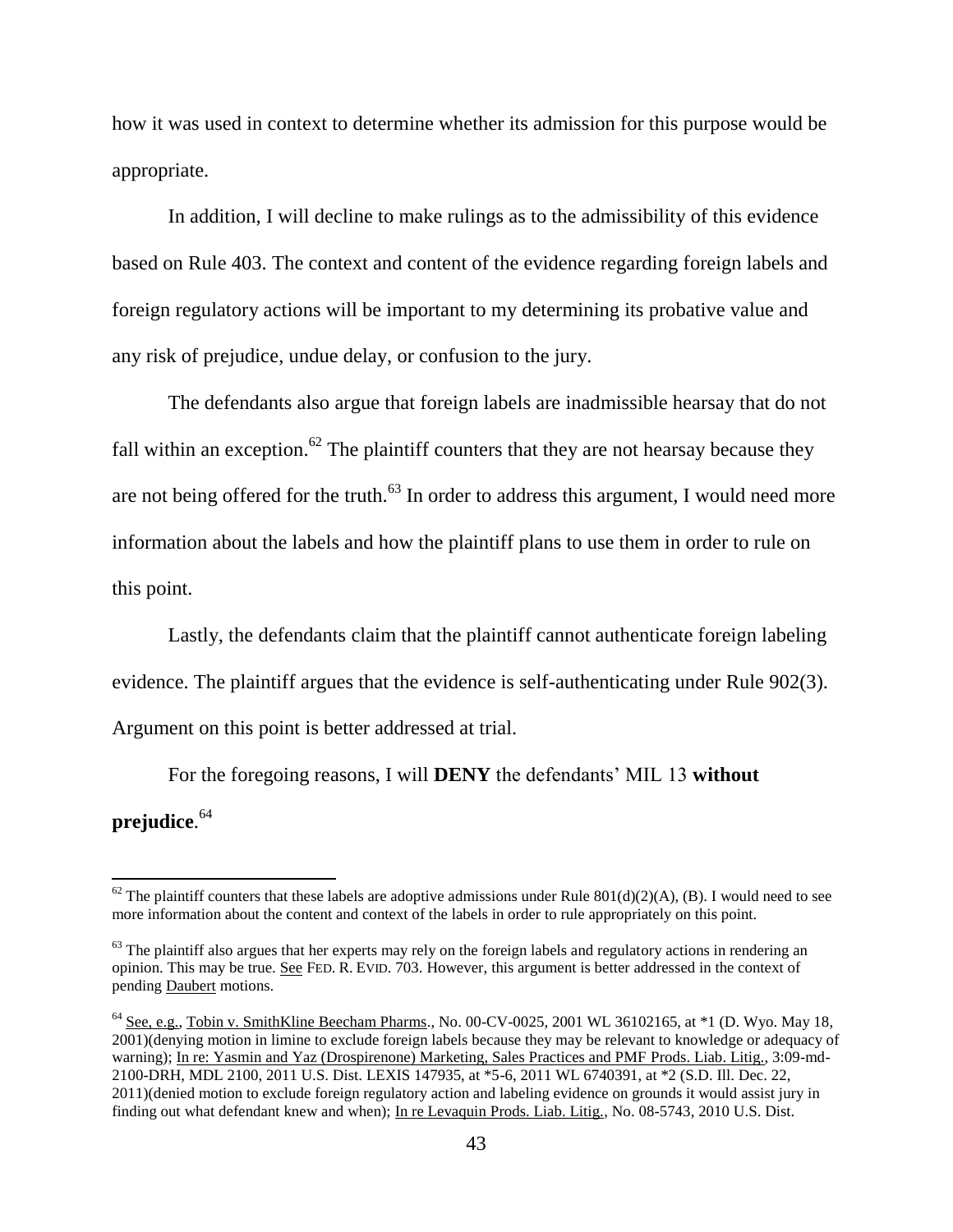### **14. Defendants' Motion In Limine to Exclude Marketing and Promotional Materials (MIL 14)**

The defendants move for the exclusion of any evidence related to marketing, public relations, and/or promotional materials for Tylenol products. They argue the information is irrelevant, would confuse the jury, or cause undue delay in the trial. The plaintiff argues that evidence regarding marketing and advertising decisions made by the defendants should be allowed to show knowledge, state of mind, and/or conscious disregard and is relevant to the plaintiff's failure-to-warn, design defect, and wrongful death claims.<sup>65</sup>

First, the defendants argue that the information is irrelevant because the plaintiff cannot assert a deceptive marketing claim under Alabama law.<sup>66</sup> The plaintiff concedes this point.<sup>67</sup> This argument is moot.

Next, the defendants claim that advertising is irrelevant because the plaintiff admits that the decedent read the label. The plaintiff notes that advertising, marketing, and public relations are other ways the defendants use to communicate with the public and physicians about Tylenol products and their risks; all of the varied ways the

LEXIS 145282, at \*13, 2010 WL 4676973, at \*4-5 (D. Minn. Nov. 9, 2010)(denied motion to exclude foreign regulatory action evidence on grounds it speaks to notice and motive).

 $65$  See A. McEvoy Dep., Feb. 12, 2014 at 332-339 (Pl. Ex. 2)(discussing how negative press about liver damage side effects was shown to hurt sales of Tylenol); A. Vernon Dep., Aug. 5, 2014 at 128-129, 132 (Pl. Ex. 3)(discussing the lack of warning about serious side effects in advertising).

<sup>&</sup>lt;sup>66</sup> The parties also discuss the relevant regulatory standards for over-the-counter drug marketing, as enforced by the Federal Trade Commission (FTC). Because there is no deceptive marketing claim, I do not see this information as relevant or helpful to the motion at hand.

 $67$  See McClain v. Metabolife Int'l, Inc., 193 F.Supp.2d 1252, 1257 (N.D. Ala. 2002).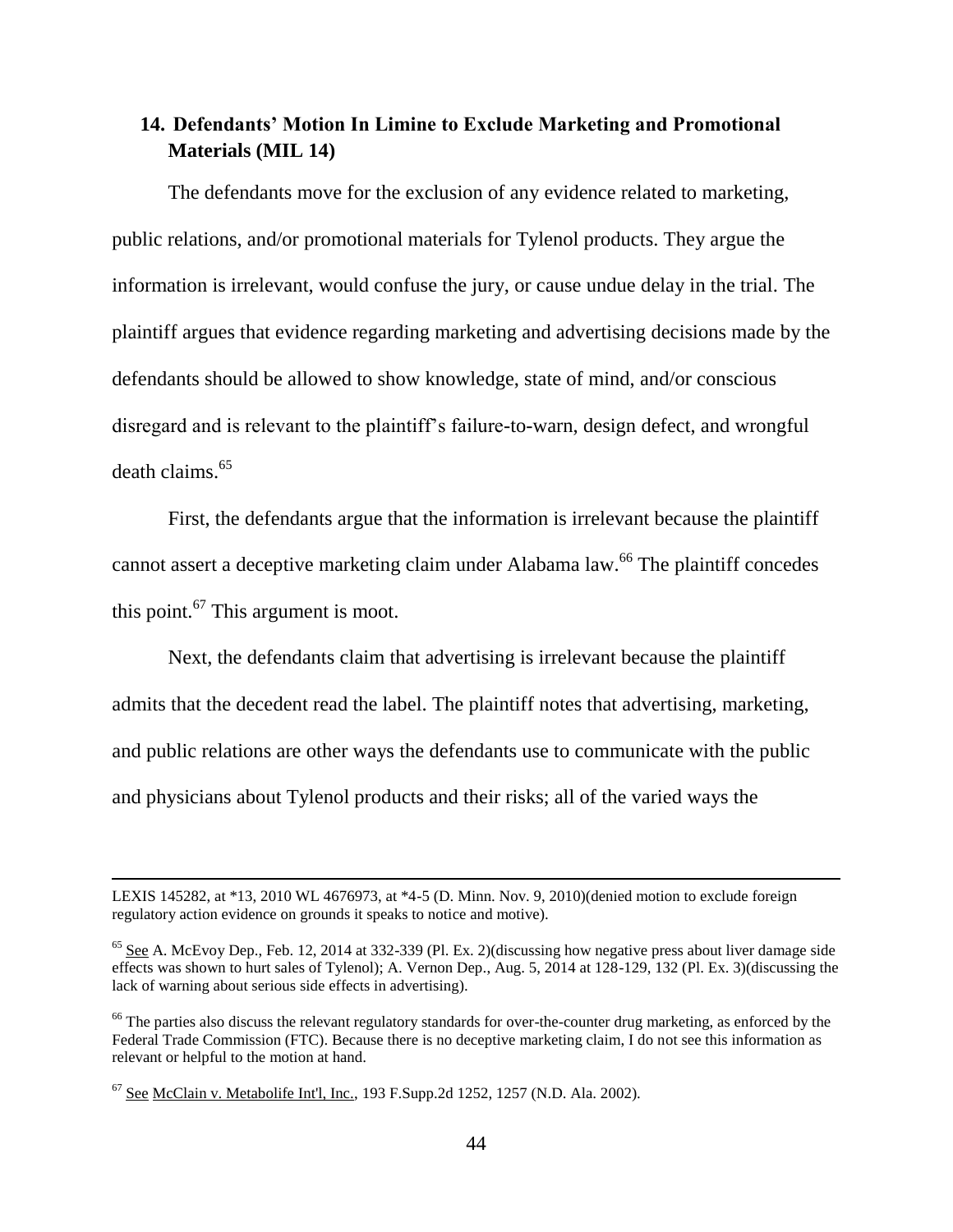defendants communicated with consumers should be considered because Tylenol is an over-the-counter product.<sup>68</sup>

There is a question—to be answered by the jury—about whether the decedent took the recommended dose or accidentally took an overdose. The plaintiff argues that marketing and advertising affected consumers' perceptions of how strictly to adhere to the warnings, giving consumers the impression that Tylenol was "safe." Given that the jury will have to decide whether the decedent overdosed or misused the product and whether this misuse was foreseeable, marketing and advertising may be relevant to the plaintiff's theory that the defendants' branding of Extra Strength Tylenol "blunted" the warnings provided.

Third, the defendants argue that any advertising not actually seen or relied upon by the decedent should be excluded as irrelevant.<sup>69</sup> For example, the defendants argue that

<sup>68</sup> See A. McEvoy Dep., Feb. 12, 2014 at 282-89 (Pl. Ex. 2).

 $69$  To support this point, the defendants point to other cases which have excluded marketing evidence: Zundel v. Johnson & Johnson, No. MID-L-6854-05, Hrg. Tr., at 60-62 (N.J. Super. Ct., Middlesex Cty. Jan. 13, 2009)(Doc. No. 76, Ex. E); In re Norplant Contraceptive Prods. Liab. Litig., 165 F.3d 374, 379 (5th Cir. 1999); and Appleby v. Glaxo Wellcome, Inc., 2005 WL 3440440, at \*4 n. 5 (D. N.J. Dec. 13, 2005). These cases are not helpful.

In Zundel, the judge excluded marketing evidence because it was not relevant to the plaintiff's failure-to-warn claim. See No. MID-L-6854-05, Hrg. Tr., at 60-62 (N.J. Super. Ct., Middlesex Cty. Jan. 13, 2009)(Doc. No. 76, Ex. E). However, it is not clear from that decision whether the plaintiff also had asserted a punitive damages claim. In this case, the marketing evidence may be relevant to state of mind, which is especially important to the plaintiff's punitive damages claim. For this reason, I cannot say that Zundel is helpful.

In re Norplant Contraceptive Prods. Liab. Litig., 165 F.3d 374, 379 (5th Cir. 1999), was an appeal of a summary judgment decision. The Fifth Circuit briefly discussed the appellant's argument that evidence of "aggressive" marketing should negate adequate warnings. The court found that this argument was "critically weakened by the absence of any evidence on the record that any of the five plaintiffs actually saw, let alone relied, on any marketing materials issued to them by [the defendant]." Id. The court went on to explain that even if there was evidence of the plaintiff relying on marketing, the learned-intermediary doctrine would make summary judgment appropriate. Id. Norplant, unlike this case, involved a prescription drug. Given Norplant's procedural and factual differences, it is distinguishable and not persuasive.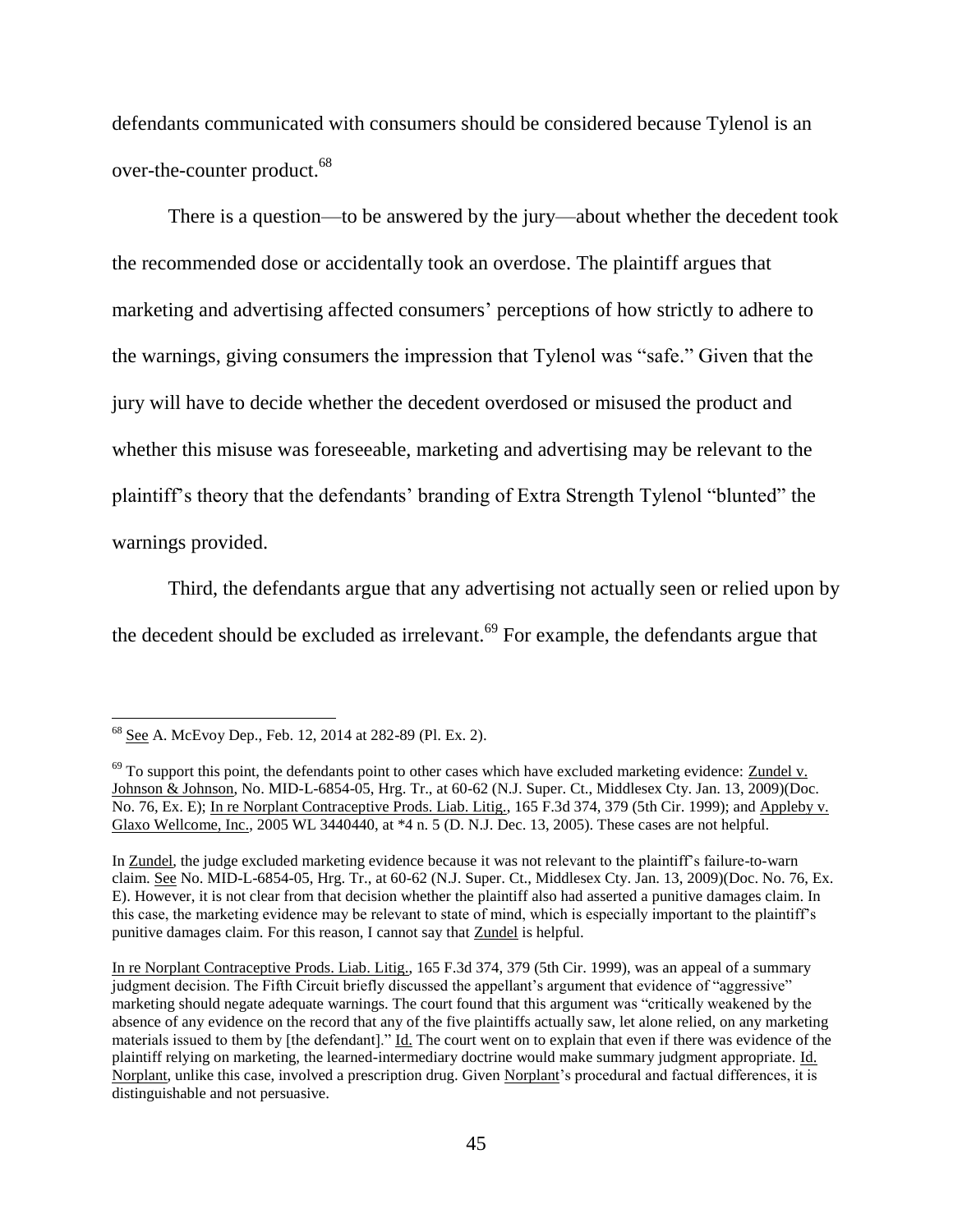certain promotional materials involving Tylenol Cool Burst Caplets has no bearing on Ms. Hayes' case. They claim that the only evidence the plaintiff can offer on this topic comes from "vague and conclusory testimony" by Rebecca Hayes, the decedent's sister. This, the defendants argue, should not be enough to permit any and all advertising of about Tylenol into evidence at trial.<sup>70</sup>

It may very well be true that Ms. Hayes did not see all the advertising the plaintiff purports to put forth. It may also be true that information regarding these promotional materials could be relevant to show the defendants' state of mind. Decisions on whether specific pieces of evidence are relevant or irrelevant are best made in context, at trial, when the use of such materials is clearer.

Lastly, the defendants argue that financial information related to marketing should be excluded under Rule 403 because it would be unfairly prejudicial or would cause undue delay in the trial. The defendants have filed a separate motion (MIL 17) seeking to exclude all financial information. I will address the admissibility of financial information in discussing that motion.

Appleby v. Glaxo Wellcome, Inc., 2005 WL 3440440 (D. N.J. Dec. 13, 2005), also involved a prescription drug. In discussing whether a direct marketing exception of the learned intermediary doctrine existed, the court found that liability premised on this theory could not stand because the plaintiff had not presented evidence she was affected by marketing. Id. at \*4-5. This case is distinguishable.

 $^{70}$  To support this theory, the defendants cite decisions in Wolfe v. McNeil-PPC, Inc., 2011 WL 1673805, at \*8-9 (E.D. Pa. May 4, 2011), and Lyles v. McNeil-PPC, Inc., No. ATL-L-8655-11 (N.J. Super. Ct.). These decisions are not helpful. Both of those decisions discussed whether the expert testimony of Dr. Marvin Goldberg, the plaintiff's marketing expert, should be excluded under Daubert. The defendants filed a separate Daubert motion to exclude Dr. Goldberg's testimony. The plaintiff also makes arguments in this motion in limine about the admissibility of Dr. Goldberg's testimony. The extent to which Dr. Goldberg's testimony is admissible has been addressed in my decision on his Daubert motion. See Doc. No. 315 (Mar. 2, 2016).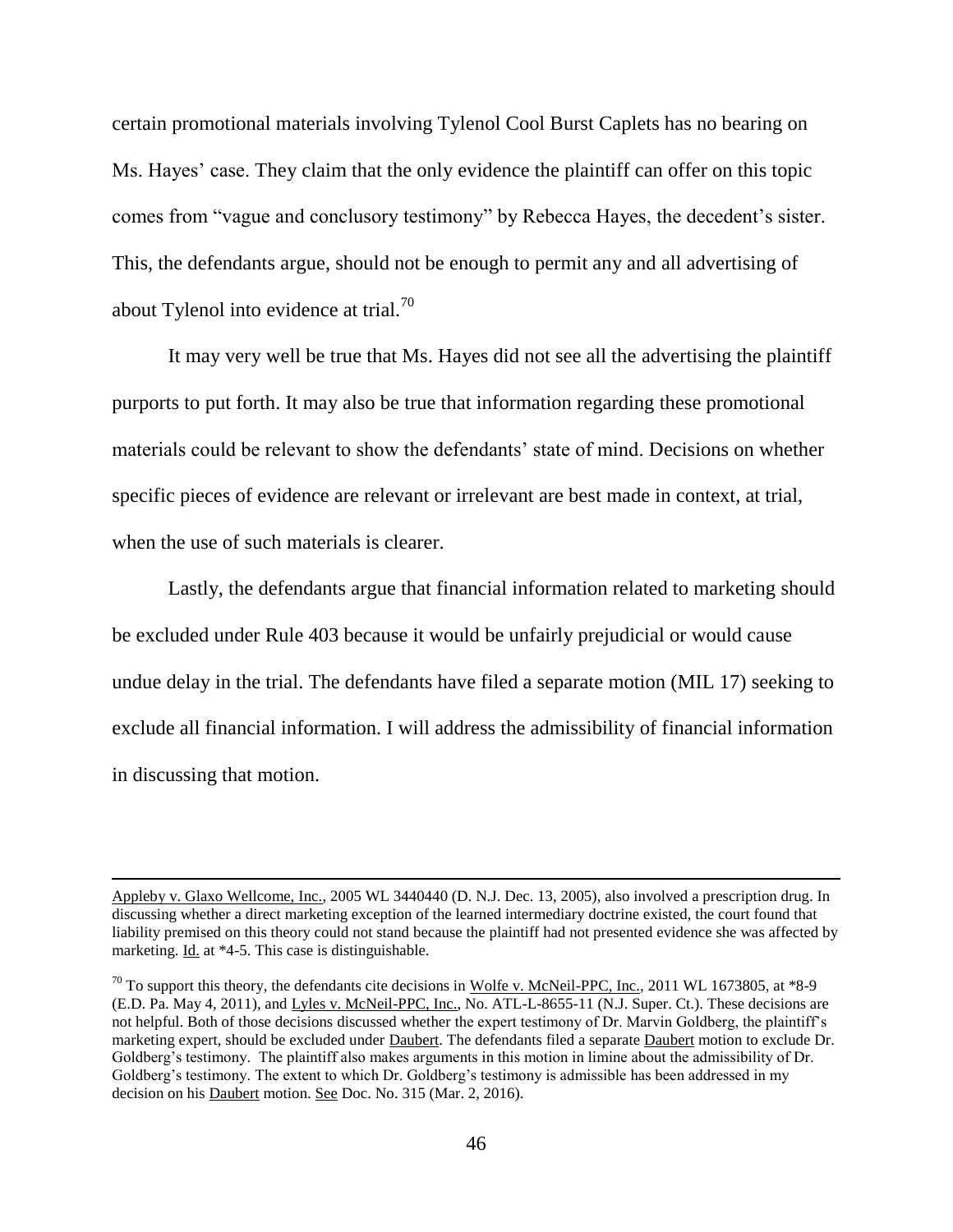The plaintiff counters that sales of Tylenol were influenced by the defendants' branding of Tylenol products as safe and recommended most by doctors and hospitals. She also claims marketing evidence may show the defendants' breach of their pharmacovigilance duties. One of the plaintiff's main theories of the case is that the defendants put profits over safety. The plaintiff has offered evidence about how expenditures on marketing far exceeded those budgeted for research and development. This information would, in the least, be relevant to the plaintiff's theory about the defendants' state of mind and/or motive.<sup>71</sup>

The plaintiff argues that evidence related to marketing and advertising would be relevant to the plaintiff's failure-to-warn claim—to show that the danger of liver failure was not known and obvious under the circumstances, thereby imposing a duty to warn of such risks on the defendants. The marketing and promotional materials could establish the context in which the decedent perceived the risks associated with Extra Strength Tylenol.<sup>72</sup> Evidence explaining the backdrop of the product's marketing may be helpful in providing the details the jury would need to determine whether the risk of acute liver

 $\overline{\phantom{a}}$ 

 $^{72}$  See, e.g., Strickland v. Royal Lubricant Co., 911 F.Supp. 1460, 1468 (M.D. Ala. 1995)(explaining that warnings are "adequate" if it is "reasonable under the circumstances" and that the duty to warn is for non-obvious risks)(quoting Gurley v. American Honda Motor Co., 505 So.2d 358, 361 (Ala. 1987)); Reynolds v. Bridgestone/Firestone, Inc., 989 F.2d 465, 471 (11th Cir. 1993)("There is 'a duty to warn of those dangers which the user would not be aware of under the particular circumstances of his use of the product.'...The purpose in placing a duty to warn on the manufacturer is to familiarize the user with dangers of which he may be unaware.…So if the user is aware of the dangers associated with the product, the manufacturer has no duty to warn.")(quoting and citing Gurley, 505 So.2d at 361).

<sup>&</sup>lt;sup>71</sup> See Forst v. Smithkline Beecham Corp., No. 07-CV-612, 2008 WL 4951155, at  $*2$  (E.D. Wis. Nov. 18, 2008)("The more efforts and resources GSK expended to encourage use of its product, the more culpable its behavior in knowingly exposing users to an increased suicide risk without proper warnings.").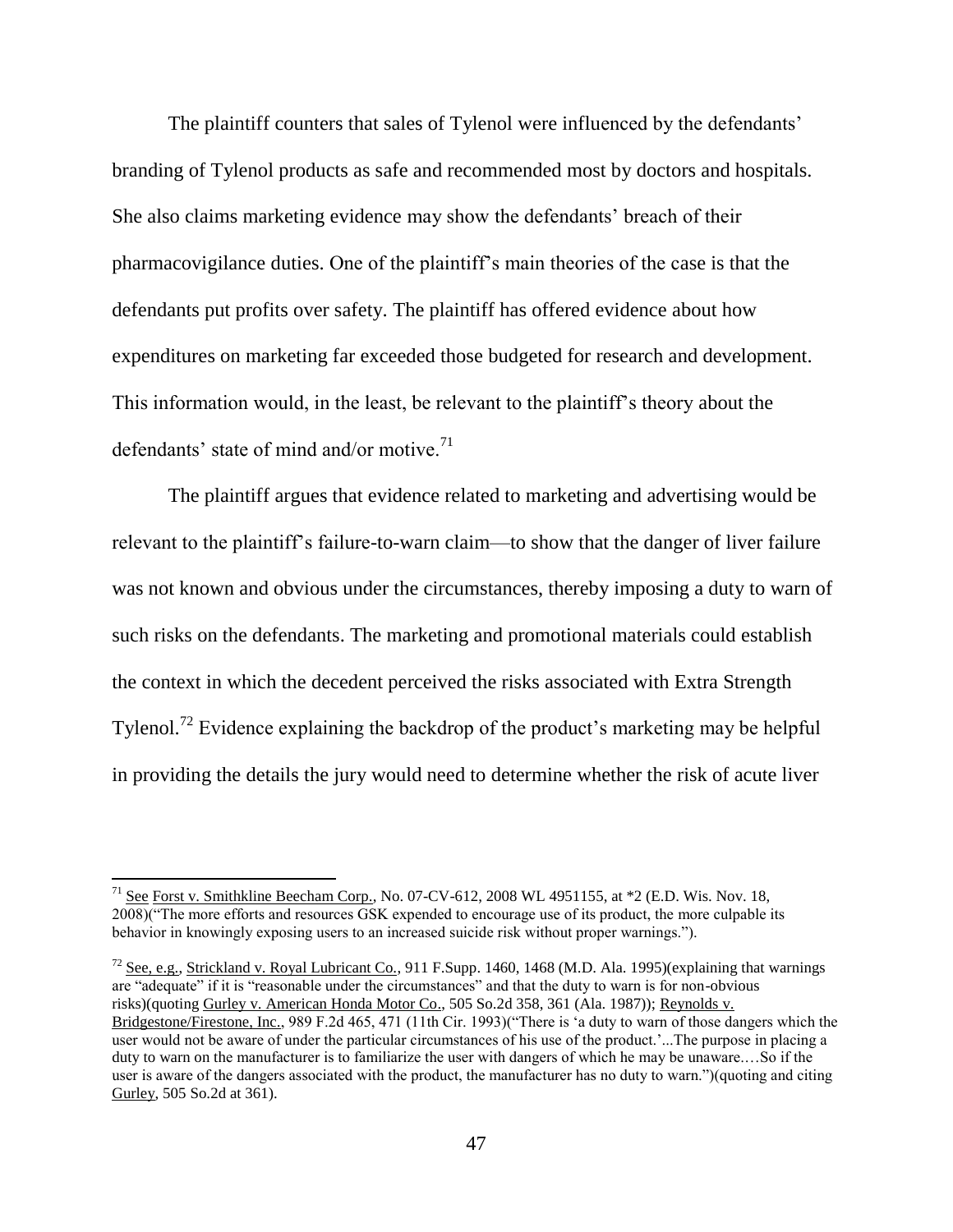failure was really one that was known and obvious to consumers of Extra Strength Tylenol.<sup>73</sup>

The plaintiff claims marketing evidence may also be relevant to the plaintiff's design defect claim by showing Extra Strength Tylenol was an "unreasonably dangerous product." Under Alabama law, "a defective product is one that is unreasonably dangerous, i.e., one that is not fit for its intended purpose or that does not meet the reasonable expectations of the ordinary consumer." Beam v. Tramco, Inc., 655 So.2d 979, 981 (Ala.1995)(citing Casrell v. Altec Industries, Inc., 335 So.2d 128, 133 (Ala.1976); Entrekin v. Atlantic Richfield Co., 519 So.2d 447 (Ala.1987)). The plaintiff argues that marketing evidence would be relevant to showing "the reasonable

<sup>&</sup>lt;sup>73</sup> See Hon v. Stroh Brewery Co., 835 F.2d 510, 512, 514-15 & n. 4 (3d Cir. 1987)("In addition, we conclude that the story boards of Stroh's commercials provide additional evidence from which a jury could conclude that the general public is unaware of the hazard that allegedly led to Mr. Hon's death. If a jury finds that Stroh's marketing of its product has effectively taught the consuming public that consumption of beer on the order of eight to twelve cans of beer per week can be a part of the 'good life' and is properly associated with healthy, robust activities, this conclusion would be an important consideration for the jury in determining whether an express warning was necessary to make Old Milwaukee beer safe for its intended purpose. Cf. Baldino v. Castagna, 505 Pa. 239, 478 A.2d 807, 810 (1984)(jury may consider whether a manufacturer has nullified warning that has been given by its promotion of the product); Incollingo v. Ewing, 444 Pa. 263, 282 A.2d 206, 220 (1971)("Action designed to stimulate the use of a potentially dangerous product must be considered in testing the adequacy of a warning as to when and how the product should not be used....")); Salmon v. Parke, Davis & Co.*,* 520 F.2d 1359, 1360, 1363 (4th Cir. 1975)(explaining how advertising "with emphasis that was [not] commensurate with the risk [of injury]" may allow a jury to determine that a warning was not adequate in context). See also McDarby v. Merck & Co., Inc., 949 A.2d 223, 266-267 (N.J. Super. 2008)(upholding admission of Vioxx marketing evidence–including identification of doctors to be neutralized by sales staff, video training sales staff to allay fears, and other risk-minimizing materials– because it bore on failure to adequately warn of known dangers and conduct in obscuring risk evidence); Incollingo v. Ewing, 282 A.2d 206, 220 (Pa. 1971)("[W]hether or not the printed words of warning were in effect cancelled out and rendered meaningless in the light of the sales effort made by the detail men, were questions properly for the jury. Action designed to stimulate the use of a potentially dangerous product must be considered in testing the adequacy of a warning as to when and how the product should Not be used; if detail men are an effective means of selling a product and explaining its nature, a jury could find that they also afforded an effective medium of conveying a warning.")(citation omitted), *overruled on other grounds by*, Kaczkowski v. Bolubasz, 491 Pa. 561 (1980); Bullock v. Philip Morris USA, Inc., 71 Cal. Rptr. 3d 775, 791 (2008)("Philip Morris contends the dangers of smoking cigarettes were known to the ordinary consumer before July 1, 1969, and thereafter, and the jury's finding to the contrary was not supported by substantial evidence. We disagree. The evidence of Philip Morris's extensive efforts, through various means, to mislead the public about the adverse health effects of smoking cigarettes and create a false controversy as to whether smoking caused lung cancer and other diseases, and evidence that smokers are particularly vulnerable to such manipulation, is sufficient to support the finding that the ordinary consumer was mislead and was unaware of the dangers of cigarette smoking.").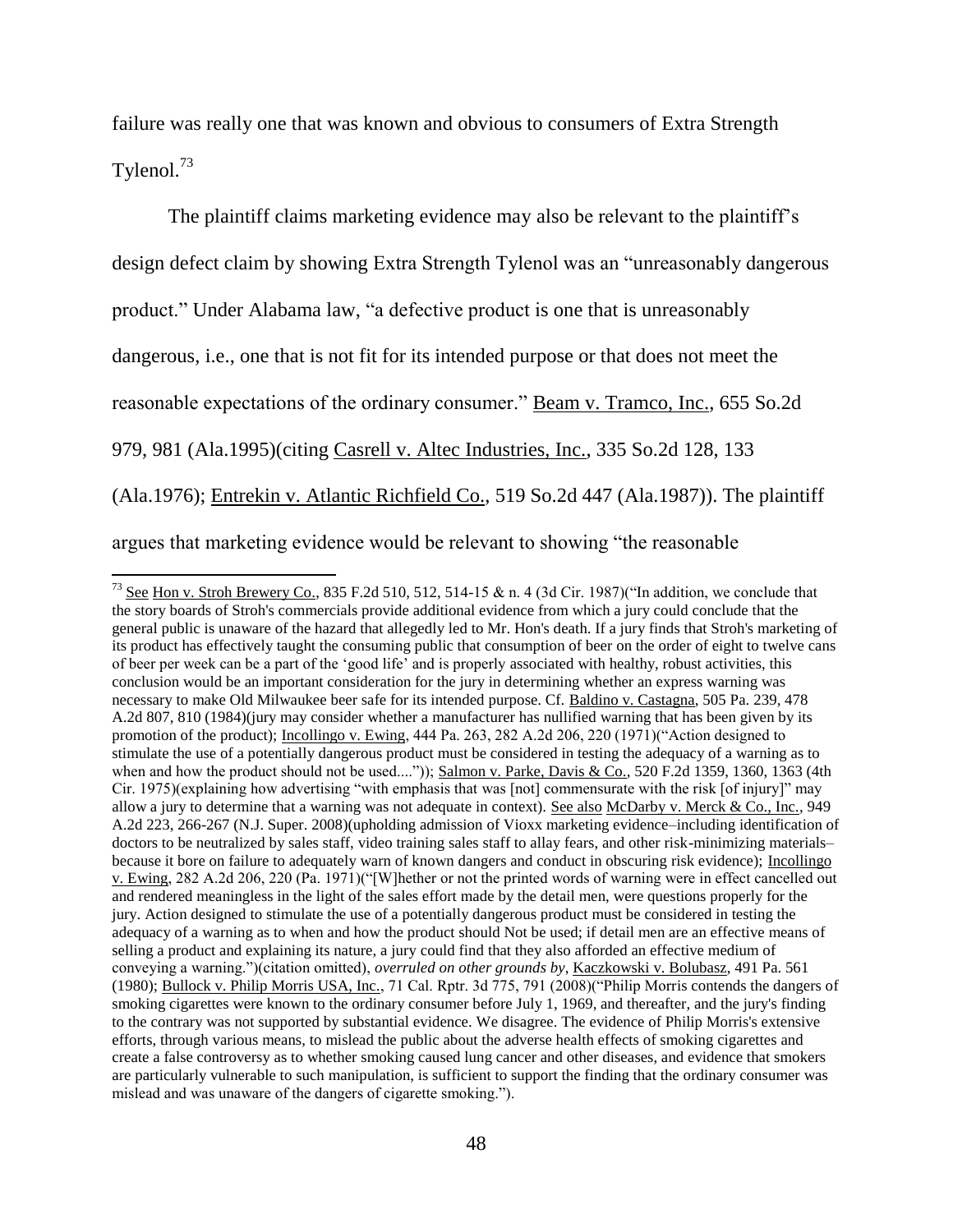expectations of the ordinary consumer."<sup>74</sup> I agree that marketing evidence may be relevant evidence in this respect.

Furthermore, the Tylenol label itself included the defendants' marketing message of "How Tylenol® Products are Different." This message, on the box of Tylenol products, stated how Tylenol is "[r]ecommended the most by doctors and used the most by hospitals" and is "[u]nlikely to cause the gastric irritation often associated with aspirin, naproxen sodium or even ibuprofen." This information most certainly would be relevant, given Rebecca Hayes' testimony that her sister took Extra Strength Tylenol—as opposed to another pain reliever—because she thought it was gentler on her stomach and was a safer product. A jury could conclude from this information that the decedent expected it to be a safe product—not one which might cause her irreparable harm and death.

The evidence may also help the plaintiff make out her fraud claims, by showing that the information communicated to the public through marketing, advertising, public relations, and the products' label did not fully inform the decedent of Extra Strength Tylenol's risks. The drug product in this case is sold over-the-counter (OTC). A consumer does not need the advice of a doctor to take it. From that vantage point, the label and any other information, i.e., marketing, advertising, and public relations, would

l

 $^{74}$  See Wilson Sporting Goods Co. v. Hickox, 59 A.3d 1267, 1276 (D.C. 2013)("There was evidence that Wilson's representative told Mr. Hickox that the mask would disperse energy and protect against concussion, and that the mask was the best and safest technology. Mr. Hickox also testified that he believed that companies like Wilson tested new products and did not sell them unless they were safe to use. Jurors could consider such testimony in combination with their own reasonable inferences to determine an ordinary consumer's expectations.").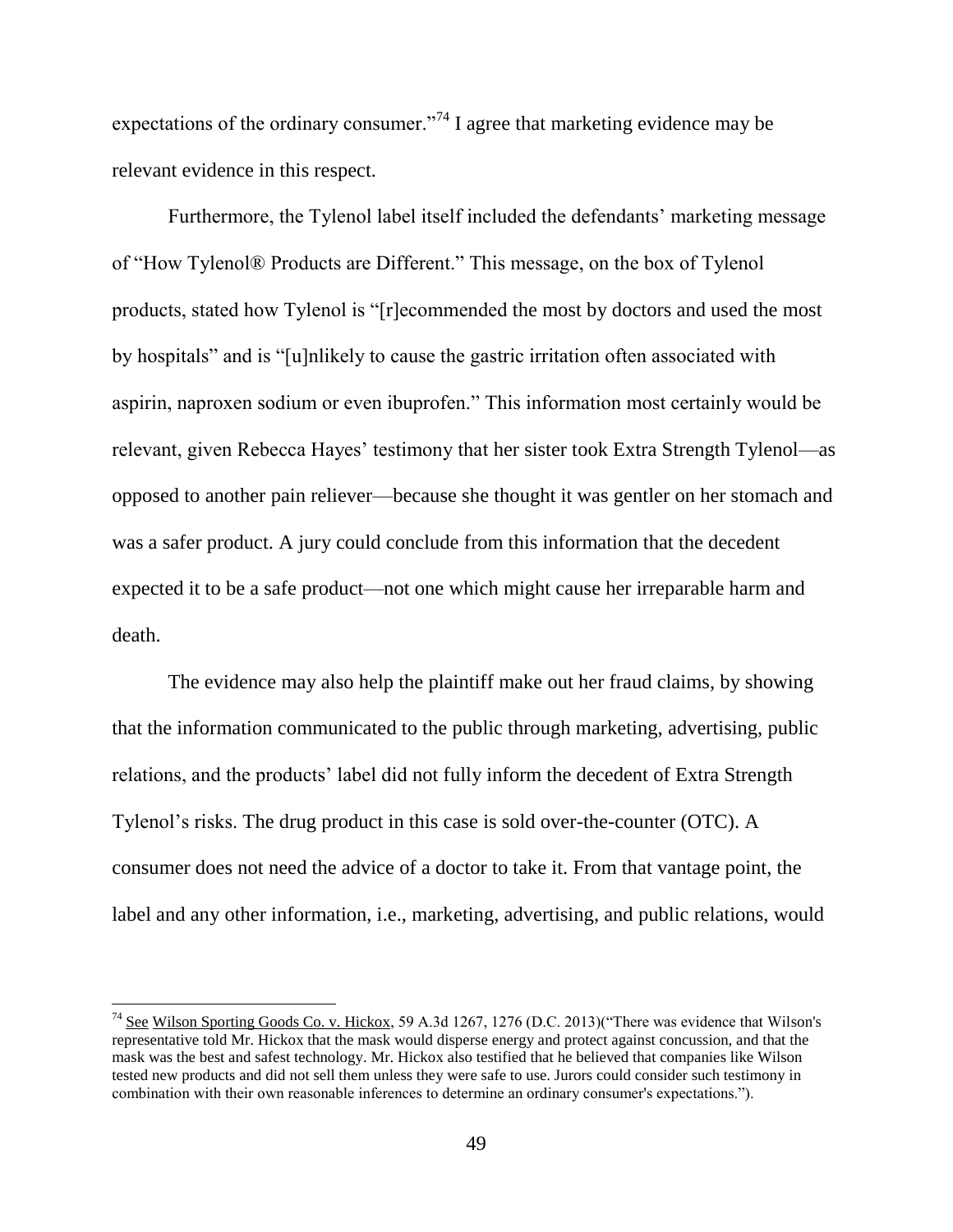be the primary means by which consumers learn about the product.<sup>75</sup> In this context especially, marketing and advertising may be more relevant because there is no "learned intermediary" who can educate consumers about an OTC product.<sup>76</sup> The plaintiff has offered evidence that Rebecca Hayes and the decedent relied upon the defendants' marketing and advertising messages for Tylenol in making their decisions to purchase/consume Extra Strength Tylenol. Marketing evidence would, therefore, be relevant to the plaintiff's fraud claims.

In the least, the plaintiff argues that marketing and sales documents should be

admissible for impeachment purposes. I agree.

For these reasons, I will **DENY** the defendants' MIL 14 **without prejudice**. The

parties may raise arguments regarding relevance and unfair prejudice at trial.

l <sup>75</sup> See Torsiello v. Whitehall Labs., Div. of Home Prods. Corp., 165 N.J. Super. 311, 326 (App. Div. 1979)("A consumer of over-the-counter drugs is, as it were, self-prescribing and is intended, expected, and indeed encouraged by the drug industry to do so. He must, therefore, also be given such information by the manufacturer as will permit him to self-prescribe with a minimum of risk.").

 $76$  See id. at 322-23 ("It was clearly for the jury to determine whether in fact that danger is, in Restatement verbiage, as 'generally known and understood' among lay consumers as it apparently is in medical and pharmaceutical circles. In our view, the duty of the manufacturer explicitly to warn consumers of the specific risks of over-the-counter drug use derives from the basic marketing predicate of the over-the-counter drug industry, namely, that nonprescription drugs are purchased by consumers for the purpose of self-medication typically without any intended or actual intervention by a physician. The consuming public may well appreciate that an inherent risk of self-medication is delay or failure in obtaining professional attention for an ailment requiring more than simple symptomatic relief. But it has also been led to believe that while the over-the-counter product may not prove ultimately helpful, neither will it harm if taken as directed. Indeed, a jury would be justified in concluding that the advertising and mass marketing techniques involved in selling aspirin to the consumer are calculated to assure the public of its essential innocuousness and inherent safety. It is indeed this actual and intended direct relationship between the manufacturer and the consumer of over-the-counter drugs, in contradistinction to the interposition between them of the physician where prescription drugs are involved, which accounts for what has become a well-recognized dichotomy in respect of the required recipient of the manufacturer's warning, namely, that while it is the consumer who is entitled to the warning in respect of nonprescription drugs, only the prescribing physician need be warned as to the risks involved in a prescription drug.").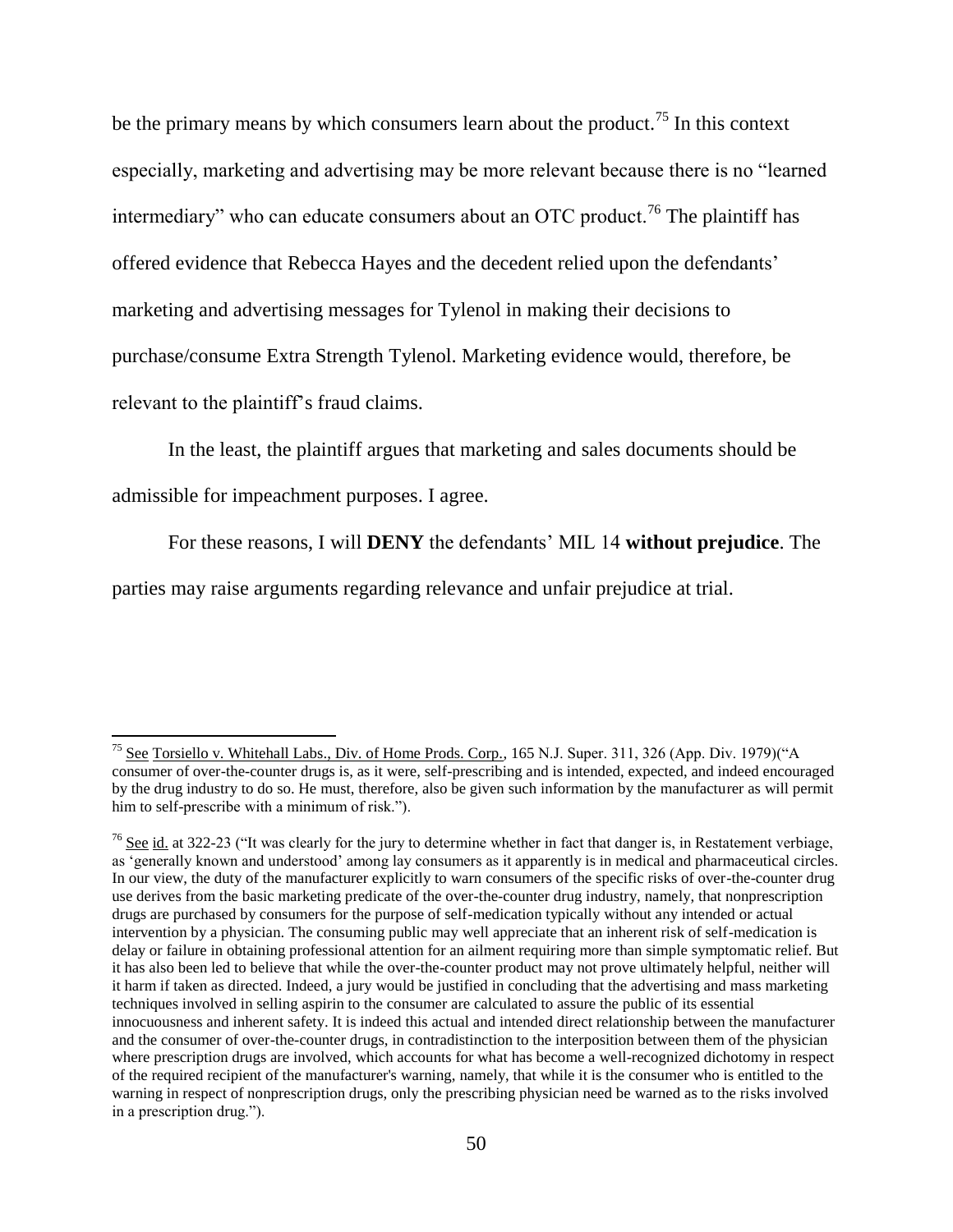# **15. Defendants' Motion In Limine to Exclude Media Reports Relating to Tylenol (MIL 15)**

The defendants move to preclude the plaintiff from introducing into evidence media reports concerning Tylenol "that are unrelated to Plaintiff's claims in this case." Specifically, the defendants take issue with admission of an April 1995 television program "Prime Time Live," a series of print and audio reports by ProPublica including a September 2013 program on the National Public Radio (NPR) podcast "This American Life," and a 2015 article published online at the big.com on the efficacy of acetaminophen for the treatment of spinal pain and related media coverage of that article. They argue this evidence is hearsay, is irrelevant, and is highly prejudicial under Rule 403.

The plaintiff counters that the defendants' motion is vague and overly broad. Further, she argues that media reports may be relevant because the defendants used aggressive public relations tactics as part of their marketing of Tylenol as safe. The plaintiff "acknowledges that, in general, media video and/or publications may fall under the hearsay rule." However, the plaintiff claims media reports may fall into hearsay exceptions or may be appropriate impeachment material. Media reports, the plaintiff claims, also may be offered for a purpose other than the truth of their content (i.e., notice, breach of duty, knowledge, state of mind, etc.).

The defendants have not provided these specific pieces of evidence. It is not entirely clear what they discuss or include. The lack of information about this evidence makes it difficult for me to assess their admissibility. See Luce v. U.S., 469 U.S. 38, 41

51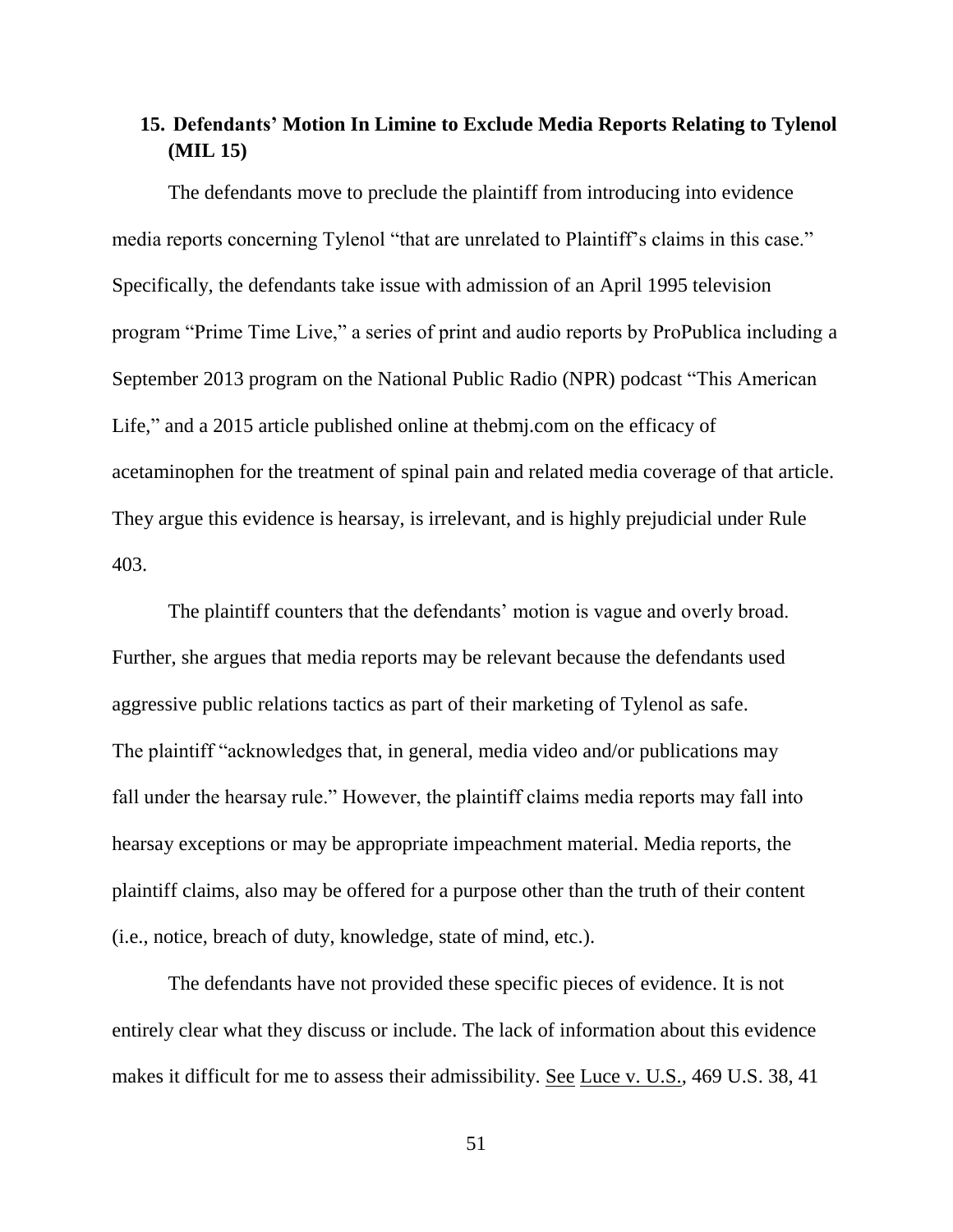(1984)("A reviewing court is handicapped in any effort to rule on subtle evidentiary questions outside a factual context."). Without the context of this evidence or any other media reports the plaintiff might introduce, I cannot rule on this motion based on the defendants' Rule 401, 402, and 403 arguments. In addition, the purpose for which these materials may be offered will help determine whether they are hearsay.

For these reasons, I will **DENY** the defendants' MIL 15 **without prejudice**.

# **16.Defendants' Motion In Limine to Exclude Evidence or Argument Related to Statements Submitted to the American Association for the Study of Liver Diseases to the FDA and the 2006 Press Release Issued by the American Liver Foundation (MIL 16)**

The defendants move to exclude evidence and argument concerning two related pieces of evidence created by third-parties: 1) the July 2006 press release issued by the American Liver Foundation (ALF) regarding the dangers of "excess acetaminophen," and 2) the April 27, 2007 memorandum prepared by the American Association for the Study of Liver Diseases (AASLD) that was submitted to the FDA. See Doc. No. 79, Ex. C and D. They argue that this evidence is inadmissible hearsay or is barred by Rule 403.

### **a. AASLD and ALF**

The AASLD "was founded in 1950 by a small group of leading liver specialists... to bring together those who had contributed to the field of hepatology." See http://www.aasld.org/aboutus/Pages/default.aspx; see also Doc. No. 79, Ex. A: "About Us," from http://www.aasld.org/aboutus/Pages/default.aspx. The AASLD's stated mission is "[t]o advance and disseminate the science and practice of hepatology, and to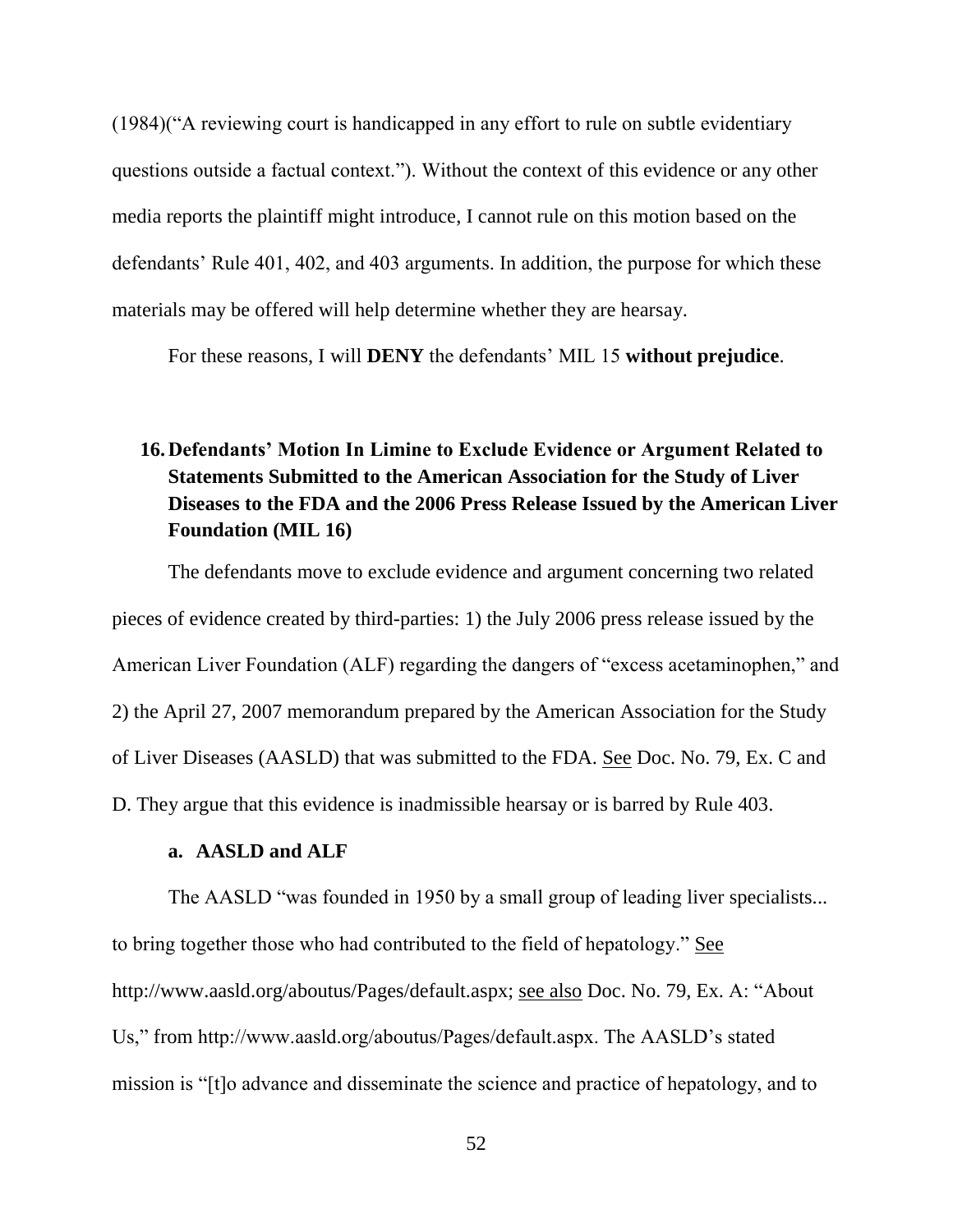promote liver health and quality patient care." Id. The American Liver Foundation is a non-profit organization created by the AASLD in 1976 with a mission of "facilitat[ing], advocat [ing], and promot [ing] education, support and research for the prevention, treatment and cure of liver disease." See http://www.liverfoundation.org/about/; see also Doc. No. 79, Ex. B: "About Us," from http://www.liverfoundation.org/about/.

### **b. July 2006 ALF Press Release**

 $\overline{\phantom{a}}$ 

In July 2006, the American Liver Foundation (ALF) issued a press release to warn of the "dangers of excess acetaminophen." See ALF press release, Jul. 18, 2006 (Doc. No. 79, Ex. C). The press release discussed a recently published study in the Journal of the American Medical Association (JAMA) that "showed that healthy adults who took the maximum recommended dose of acetaminophen for two weeks had drastically increased liver enzyme levels which could lead to liver damage."  $Id.<sup>77</sup>$ 

In response to the article, the ALF recommended "that people not exceed three grams of acetaminophen a day for any prolonged period of time." Id. The press release explained that the recommendation concerned persons taking "the equivalent of six 'extra-strength' tablets a day for several weeks" not those taking acetaminophen for "[r]egular, short-term use." Id.

#### **c. The AASLD's Public Comment on FDA's December 2006 Rulemaking**

In December 2006, the FDA proposed certain amendments to its OTC labeling regulations and the tentative final monograph for OTC internal analgesic, antipyretic, and

 $77$  The article in question was Paul B. Watkins, Aminotransferase Elevations in Healthy Adults Receiving 4 Grams of Acetaminophen Daily, 296 JAMA 87, 91 (Jul. 5, 2006)("An association between therapeutic dosing of acetaminophen and elevations in ALT has not been previously reported.").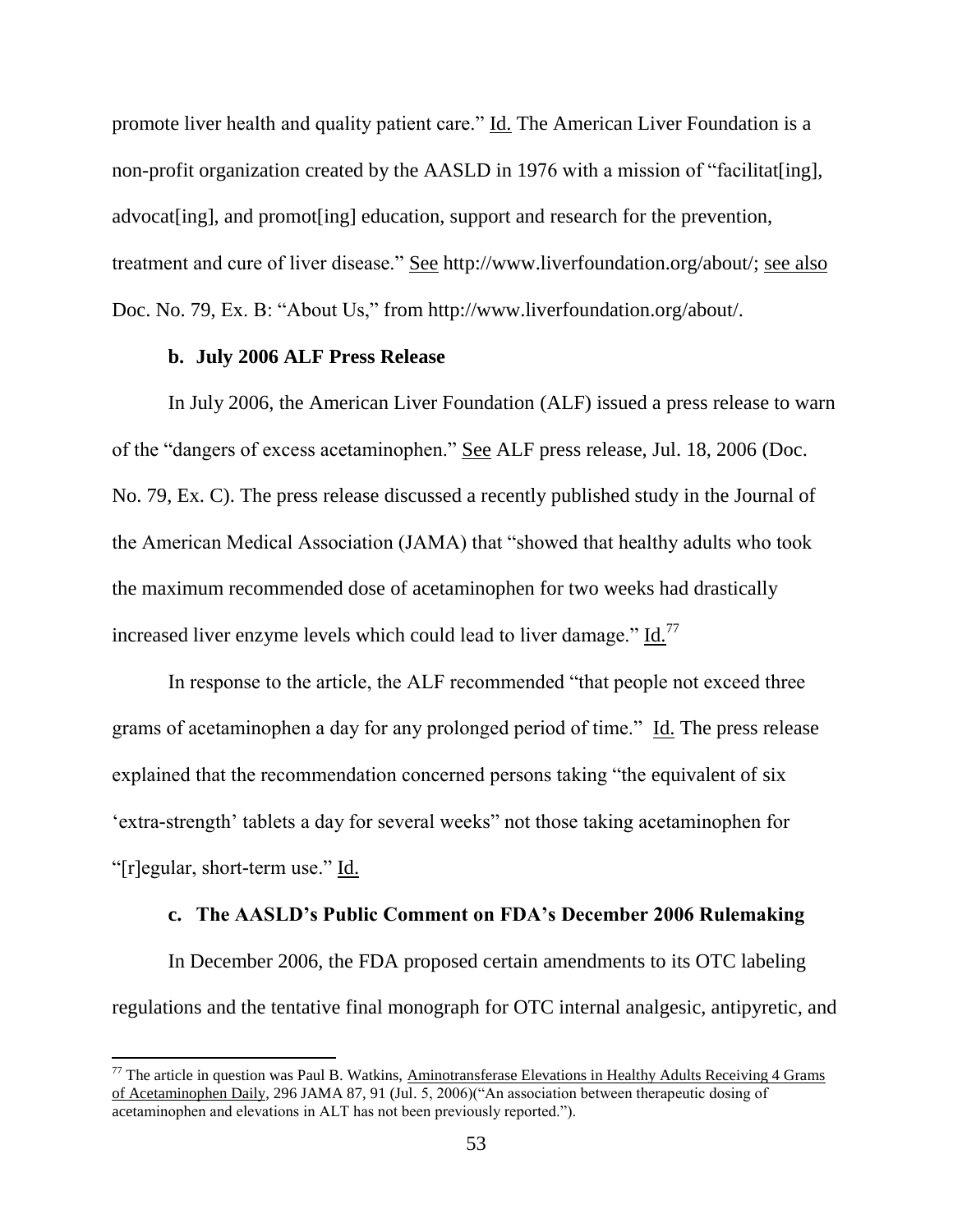antirheumatic (IAAA) drug products to include new warnings and other labeling requirements. See 71 Fed. Reg. 77314-01 (Dec. 26, 2006). Proposed changes included removing the prior-enacted alcohol warning and adding a new liver warning that also included an alcohol warning. See id. at 77333. The FDA requested comments and data from interested persons. See id. at 77346.

The AASLD submitted a public comment in April 2007, which recommended, *inter alia*, that the FDA add: 1) a warning that using acetaminophen at the maximum recommended dose (4 grams/day) for 5 or more consecutive days increases the chance for severe or fatal injury; and 2) a warning that using acetaminophen at the maximum recommended dose (4 grams/day) when food intake is restricted or prohibited increases the chance for severe or fatal injury. See Doc. No. 79, Ex. D. The FDA did not adopt these recommendations because the FDA did not have sufficient data to support the warnings. See 74 Fed. Reg. 19385-01, 19391, 19397 (Apr. 29, 2009).<sup>78</sup>

### **d. Hearsay**

 $\overline{\phantom{a}}$ 

The defendants argue that the press release and public comment are inadmissible hearsay. The plaintiff counters that she plans to use the evidence not for its truth, but instead to show notice, knowledge, standard of care, or state of mind.<sup>79</sup> This would not be for a hearsay purpose.

 $^{78}$  I explained in a previous decision that the FDA's decision to not adopt these recommendations based on insufficient data did not preempt the plaintiff's claims under Wyeth v. Levine. See Memorandum Denying Motion for Summary Judgment regarding Failure-to-Warn Claim, Doc. No. 181 at 41-44.

 $79$  The plaintiff also plans to have their experts use these documents in forming opinions about post-marketing reporting and labeling. Evidence relied upon by experts need not be admissible so long "experts in the particular field would reasonably rely on those kinds of facts or data in forming an opinion on the subject." FED. R. EVID. 703.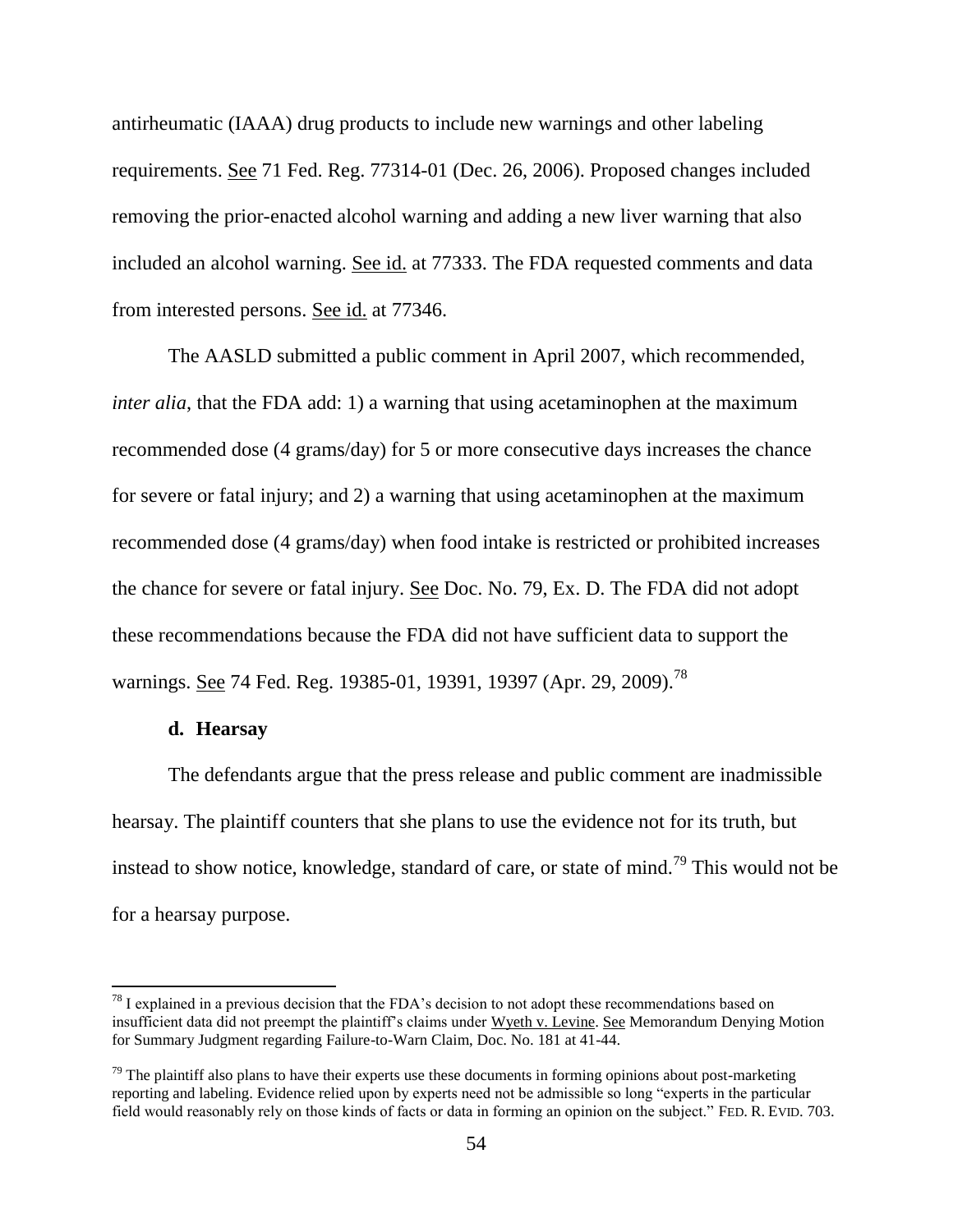### **e. Notice, Knowledge, State of Mind**

The defendants argue that these documents cannot be admitted to show "notice" because the risks they discuss are not substantially similar to those experienced by the decedent.

"In products liability cases evidence of prior accidents involving the same product under similar circumstances is admissible to show notice to the defendant of the danger, to show existence of the danger, and to show the cause of the accident." Gumbs v. International Harvester, Inc., 718 F.2d 88, 97 (3d Cir. 1983). The idea that prior incidents be "substantially similar" is especially important in cases "where the evidence is proffered to show the existence of a design defect." Barker v. Deere and Co., 60 F.3d 158, 162-63 (3d Cir. 1995). In determining whether the prior incidents are "substantially similar," a court must look to the facts and circumstances of the prior incidents in weighing their potential relevance and potential prejudice. See Tait v. Armor Elevator Co., 958 F.2d 563, 568-69 (3d Cir. 1992)(explaining how district courts should use Rules 402 and 403 to determine similarity of prior accidents); Stecyk v. Bell Helicopter Textron, Inc., No. CIV. A. 94–CV–1818, 1998 WL 744087, at \*4 (E.D. Pa. Oct. 23, 1998)(same).

From the information provided, the ALF press release and the AASLD public comment offer information that is highly probative of the risks later experienced by the decedent (i.e., plaintiff was fasting and/or taking recommended daily dose of Extra

Whether the press release or public comment can be relied upon by experts in rendering an opinion is a question more appropriately answered in Daubert motions pending before the court.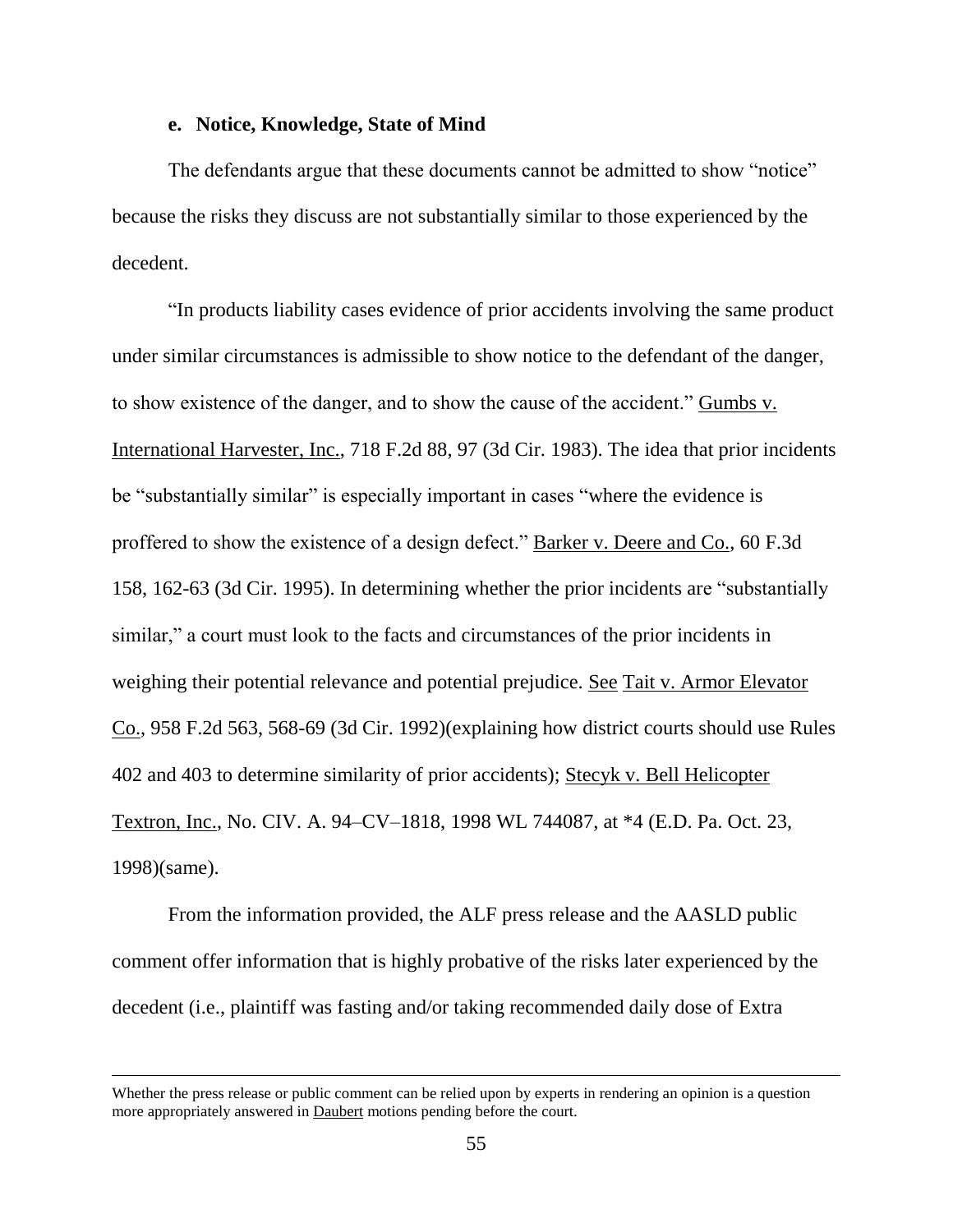Strength Tylenol for more than five days). The evidence in question involves risks related to taking acetaminophen for long periods and/or while fasting. The information is similar enough that I do not see a substantial risk of undue prejudice in admitting it for the purpose of notice.<sup>80</sup> The defendants may explore any dissimilarity between this evidence and the circumstances of the decedent's death at trial; the jury can then determine how much weight to give them. See, e.g., Benedi v. McNeil-P.P.C., Inc., 66 F.3d 1378, 1386 (4th Cir. 1995)("McNeil explored these dissimilarities at length. Whether the dissimilarities were significant was for the jury to determine."); Kehm v. Procter  $&$ Gamble Mfg. Co., 724 F.2d 613, 626 (8th Cir. 1983)("It was up to the jury to decide what weight to give the complaints from other consumers.").

As the plaintiff argues, the press release, together with other evidence showing the defendants' reaction to this press release, can also be offered to show the defendants' knowledge of potential risks and state of mind. Additionally, the documents could be relevant to show how reasonable the defendants' conduct was or was not by comparing it to the actions other members of the scientific community took regarding information about potential risks.

### f. **Rule 403 Generally**

 $\overline{\phantom{a}}$ 

The defendants argue the evidence would be unduly prejudicial, confusing, or misleading as compared to their probative value. From what has been provided, I cannot say for certain. Context is key to rulings regarding Rule 403.

<sup>&</sup>lt;sup>80</sup> See Benedi v. McNeil-P.P.C., Inc., 66 F.3d 1378, 1386 (4th Cir. 1995)("When prior incidents are admitted to prove notice, the required similarity of the prior incidents to the case at hand is more relaxed than when prior incidents are admitted to prove negligence. The incidents need only be sufficiently similar to make the defendant aware of the dangerous situation.").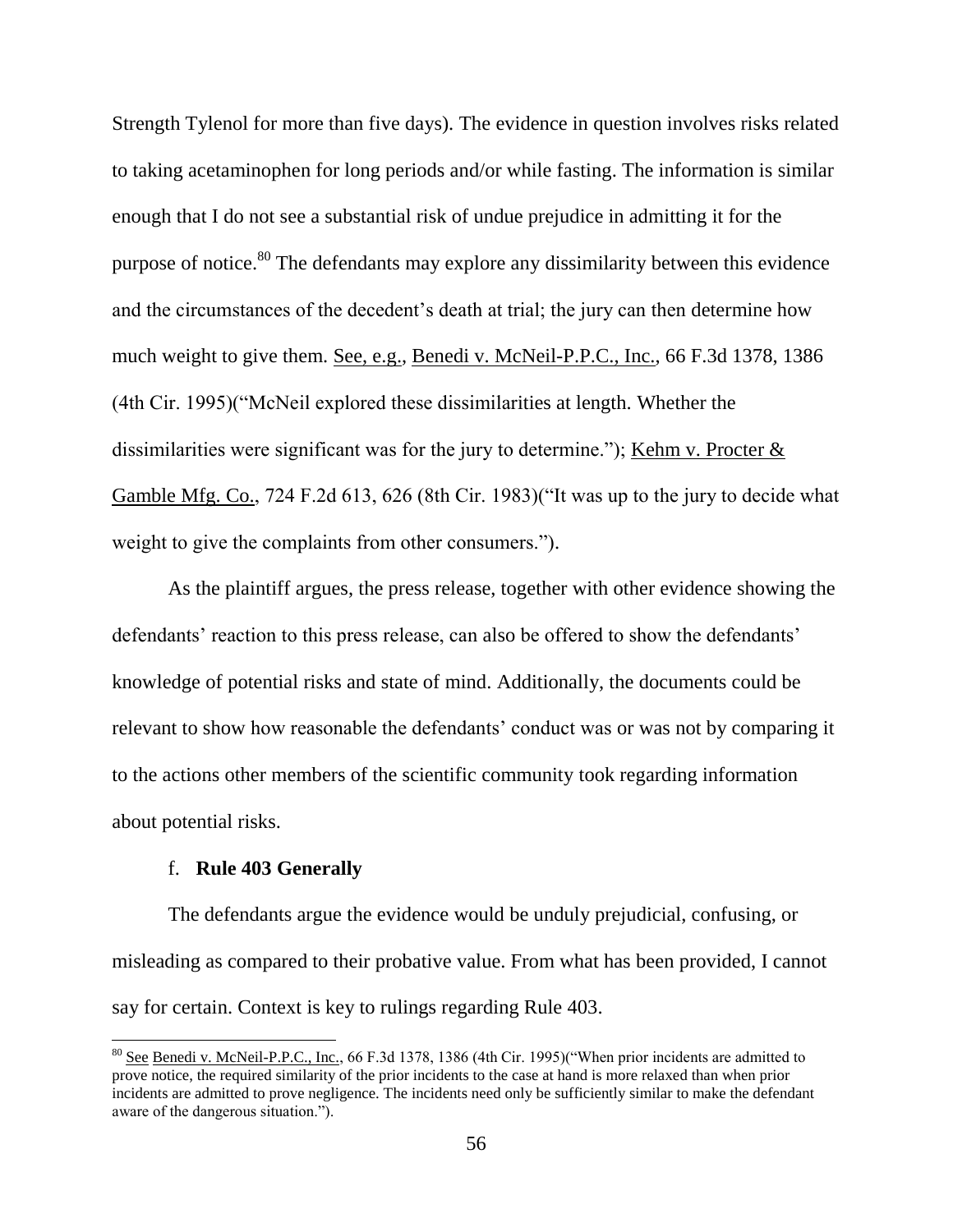For these reasons, I will **DENY** the defendants' motion **without prejudice**.

# **17.Defendants' Motion In Limine To Exclude Evidence Or Argument Relating To Defendants' Profit Margins, Wealth, And Other Financial Information (MIL 17)**

The defendants move to exclude any evidence or argument relating to the defendants' profit margins, wealth, or other financial information. They argue this information is irrelevant or considered "highly prejudicial" under Alabama law. The plaintiff counters that this motion is overly broad and vague.

Both sides agree that the defendants' net worth is not admissible under Alabama law because it would be highly prejudicial. See Southern Life Health Ins. Co. v. Whitman, 358 So.2d 1025, 1026-1027 (Ala. 1978)("Our cases have long held that evidence of the defendant's wealth is highly prejudicial and, therefore, inadmissible."); Industrial Chemical & Fiberglass Corp. v. Chandler, 547 So.2d 812, 835-836 (Ala. 1989)("Our cases have long held that evidence of the defendant's wealth, or lack of wealth, is highly prejudicial and, therefore, inadmissible (and our cases recognize no distinction between situations involving compensatory damages and those involving punitive damages)…"); Pacific Mut. Life Ins. Co. v. Haslip, 499 U.S. 1, 19 (1991)("Any evidence of Pacific Mutual's wealth was excluded from the trial in accord with Alabama law."). $81$  However, the plaintiff argues that certain financial evidence, such as the

<sup>&</sup>lt;sup>81</sup> See also Ex parte Hsu, 707 So.2d 223, 225 (Ala. 1997)("Accordingly, we turn to long-standing Alabama law on the issue of admissibility of evidence of a defendant's wealth. Under that law, 'evidence of a defendant's wealth is highly prejudicial and, therefore, inadmissible [during trial].' Southern Life & Health Ins. Co. v. Whitman, 358 So.2d 1025, 1026 (Ala. 1978), citing Alabama Fuel & Iron Co. v. Williams, 207 Ala. 99, 91 So. 879 (1921); Long v. Seigel, 177 Ala. 338, 58 So. 380 (1912); Southern Car & Foundry Co. v. Adams, 131 Ala. 147, 32 So. 503 (1902);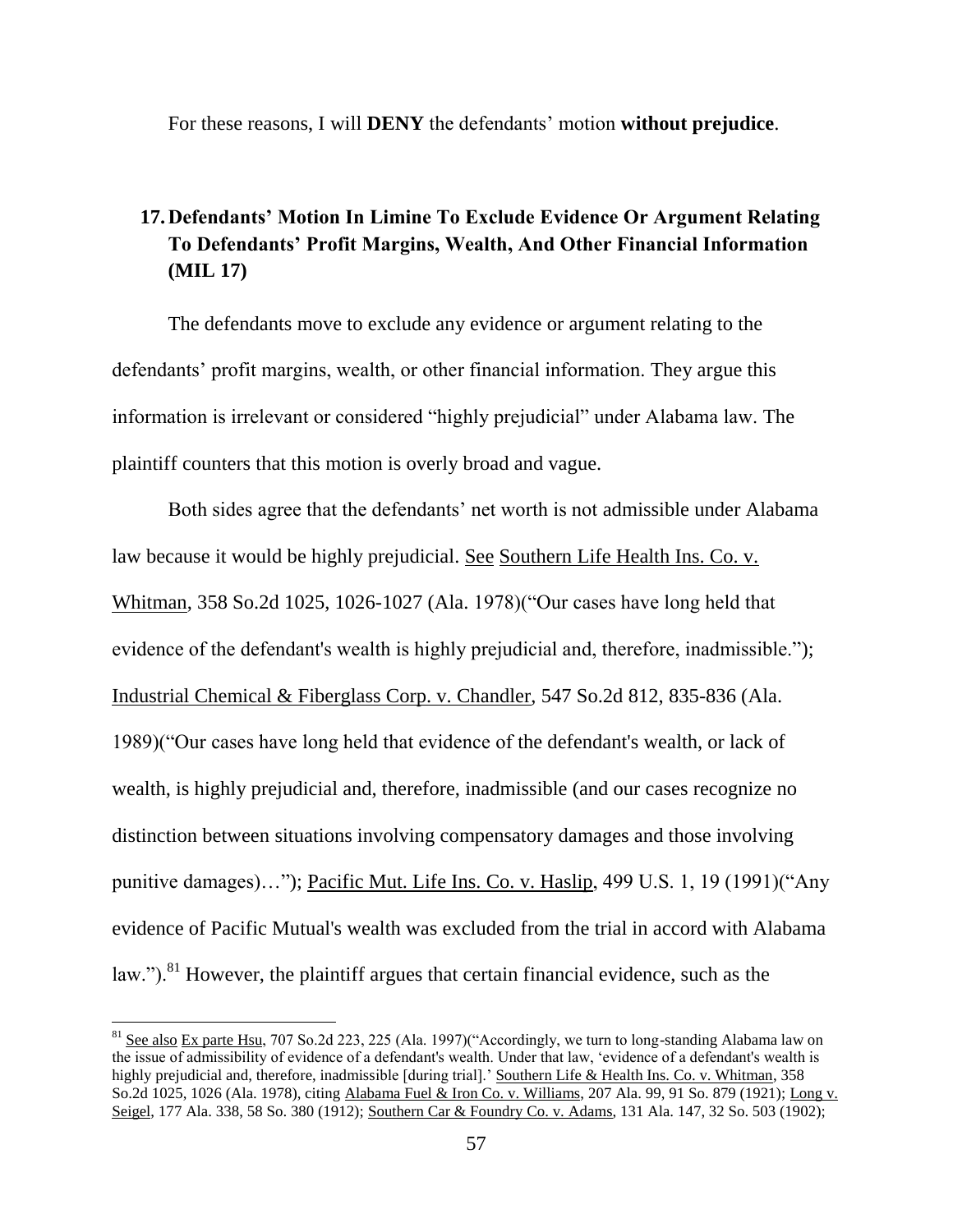defendants' substantially higher spending on marketing as compared to spending on research and development, is relevant to show motive.<sup>82</sup> I agree that this information would be relevant to the defendants' state of mind.

The plaintiff further argues that other monetary numbers, beyond the defendants'

net worth, may be admissible to show the defendants' level of culpability: the amount of

money spent on marketing and advertising to influence consumers to purchase Tylenol;

l

The Alabama Supreme Court has indicated that arguments about what awards may be sufficient to punish the defendants are not proper, but such improper comments may not cause reversible errors if a curative instruction is offered. See Daniel Construction Co. V. Pierce, 120 So.2d 381, 386-387 (Ala. 1960)(discussing whether attorney arguing "if the jury brings out a verdict less than \$50,000 it wouldn't be any more than a mosquito bite to this defendant" was reversible error; finding it was improper but cured by jury instruction); Blount Bros. Construction Co. v. Rose, 149 So.2d 821, 831-833 (1963)(explaining that argument "Why, a \$25,000 verdict against Blount Brothers would not be a slap on the leg to them" was cured by jury instruction, citing Daniel Construction). But see Young v. Bryan, 445 So.2d 234, 237-239 (Ala. 1984)(plaintiff's counsel's argument in closing statement regarding size and contents of defendant deceased's estate held to be improper/highly prejudicial and warranted remand for new trial and reversal).

 $82$  The plaintiff also argues that financial wealth information may be admissible if the defendants "open the door" to such evidence. There is caselaw in Alabama supporting this point. See Mutual Sav. Life Ins. Co. v. Smith, 765 So. 2d 652, 655-56 (Ala. Civ. App. 1998)("The rule under discussion does not operate to exclude evidence of wealth or poverty if such is relevant to some issue, other than damages, properly in the case. One way for such an issue to be properly in a case is for one's opponent to have opened the door by commenting upon or asking questions concerning a party's financial standing. Whenever one addresses a particular subject, even if impermissibly so, this then permits the opponent to rebut such evidence under the doctrine of 'curative admissibility.' Some writers and courts have referred to this as 'retaliatory admissibility.'")(quoting 1 Charles W. Gamble, McElroy's Alabama Evidence, § 189.05(1)(5th ed. 1996)); City of Gulf Shores v. Harbert Int'l, 608 So. 2d 348, 353 (Ala. 1992)("We acknowledge this Court's long-standing rule that evidence of a party's wealth, be it plaintiff's or defendant's, is inadmissible generally.…However, we also recognize that an opposing party may inquire into the other party's wealth on cross-examination or in rebuttal if the other party 'opens the door.'")(citations omitted). However, the parties are expected to abide by Alabama's rule of precluding evidence of a party's wealth because unintentional admission of such evidence could result in a mistrial.

Ware v. Cartledge, 24 Ala. 622, 60 Am. Dec.489 (1854). See Pacific Mut. Life Ins. Co. v. Haslip, 499 U.S. 1, 111 S.Ct. 1032, 113 L.Ed.2d 1 (1991). However, evidence of a defendant's wealth is considered relevant and admissible in a post-verdict hearing on alleged excessiveness of a punitive damages award, held before the trial judge pursuant to the procedure this Court adopted in Hammond v. City of Gadsden, supra.").

This rule of exclusion has been considered substantive and not procedural by other federal courts. See Wilson v. Gillis Adver. Co., 145 F.R.D. 578, 580 (N.D. Ala. 1993)("Although an argument can be made that this is simply an Alabama rule of evidence, and is thus procedural rather than substantive, it is so fundamental to the resolution of the issue of punitive damages under the Alabama law theories as to be effectively substantive and as a practical matter binding on a federal trial court when it tries an Alabama tort claim seeking punitive damages."); Carr v. City of Florence, 729 F. Supp. 783, 786 (N.D. Ala. 1990)(applying wealth exclusionary rule), *aff'd*, 934 F.2d 1264 (11th Cir. 1991).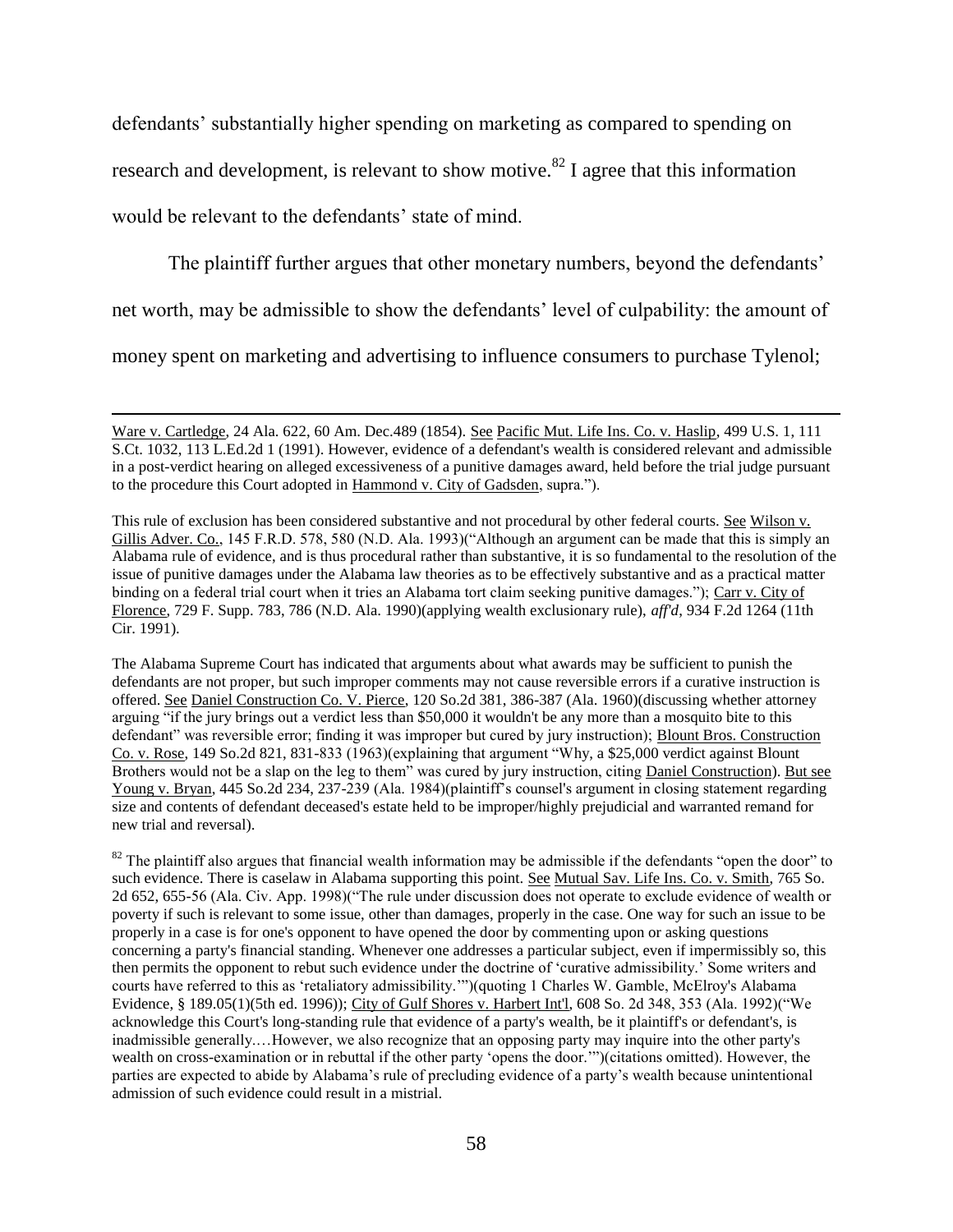the amount the defendants earned "as a result of that misleading marketing and advertising;" the amount the defendants saved because they did not conduct clinical trials and testing; the amount of revenue preserved because a warning was not added; and the amount donated to "influence" the American Liver Foundation to change its position on acute liver failure. Admission of these numbers might implicitly allow the jury to draw conclusions about the defendants' wealth. Implicit references to the defendants' net worth may also not be appropriate under Alabama law. $83$  See, e.g., Otis Elevator Co. v. Stallworth, 474 So. 2d 82, 84 (Ala. 1985) ("The language used by plaintiff's attorney implies that if Otis Elevator Company could afford to hire an expensive expert from New York to testify in over one hundred cases, then that same company could afford to pay a judgment in favor of the plaintiff. While the argument that Mr. McAuley had testified in over one hundred cases for Otis Elevator might have been proper to show his bias, the direct reference to the company's ability to hire that expert was an improper reference to the wealth or the supposed wealth of the defendant."); Bennett v. Brewer, 682 So. 2d 448 (Ala. 1996)(statements by plaintiff's counsel that defendant lived in a certain area, could afford a certain expert's fees, made "tremendous money," and drove a Mercedes-Benz automobile were improper comments on defendant's wealth warranting a new trial); Estis Trucking Co. v. Hammond, 387 So. 2d 768 (Ala. 1980)(comments made by plaintiffs'

 $83$  The defendants are also precluded from implying that their net worth is the reason the plaintiff has brought suit against them. See Baptist Med. Ctr. Montclair v. Whitfield, 950 So. 2d 1121, 1128 (Ala. 2006)(finding arguments by defense counsel that plaintiff dismissed individual doctor so that she could "focus on recovering from BMC, a corporation, which had more money than Dr. Pennington's practice group" was improper argument; grant of a new trial was warranted); Allison v. Acton-Etheridge Coal Co., Inc., 289 Ala. 443, 446-49 (1972)(finding that defense counsel's argument "It's a great thing, folks, to be a very wealthy man and to be able to go out here and hire two law firms with four lawyers" was improper and warranted a reversal).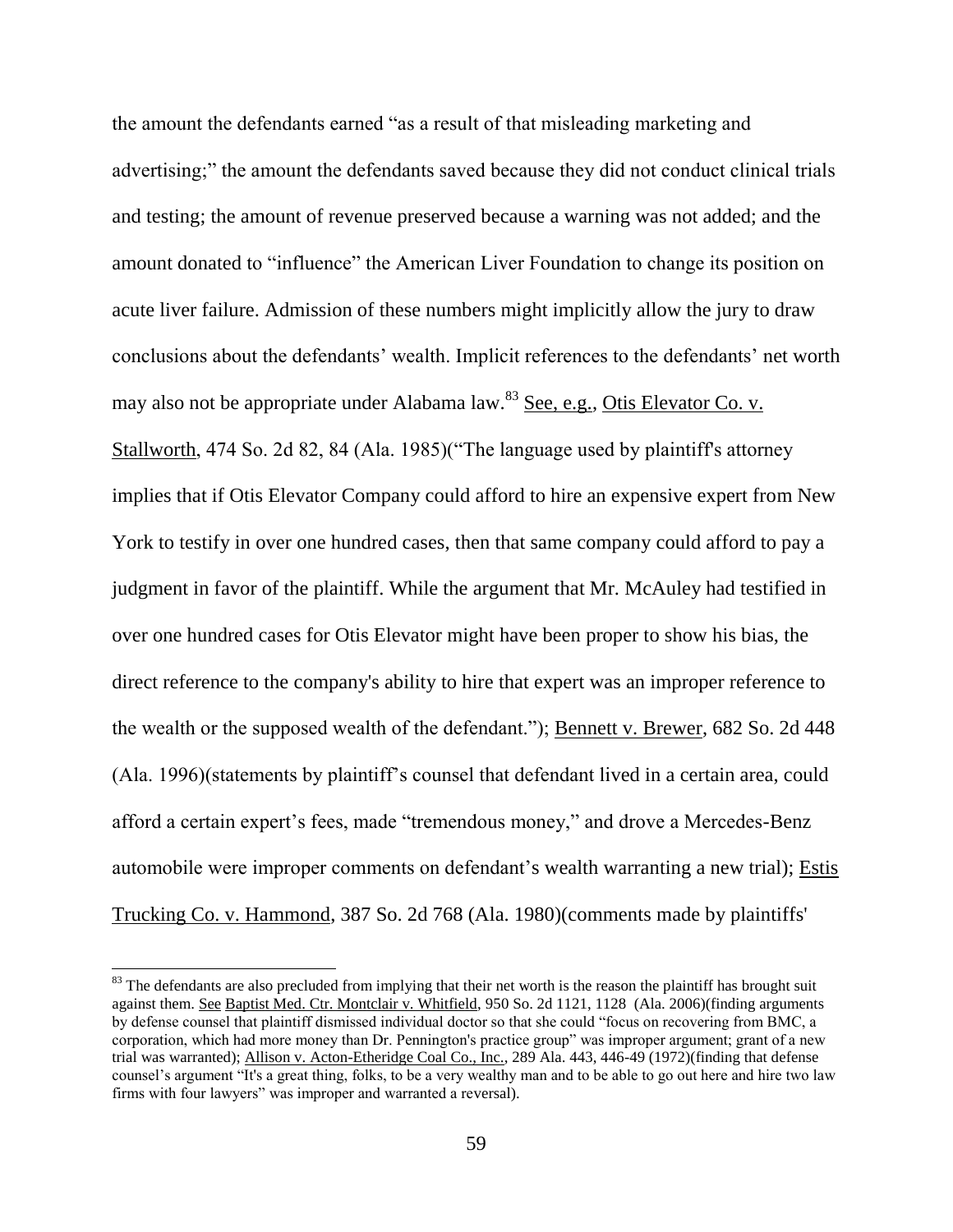attorney that defendant "could have afforded" and that defense counsel was not surprised by the amount of damages requested because "[h]e deals in these figures everyday. He tries lawsuits all over the State of Alabama" were improper). Argument or references to wealth which imply that the jury award damages simply because the defendant has the means to pay damages are not appropriate.<sup>84</sup> Whether the use of a financial number is prejudicial depends upon the context in which it is used. In order to determine whether other financial numbers are highly prejudicial, in line with Alabama's "exclusion of wealth rule," I will need to see them used in context.

The defendants also argue, with little explanation, that Johnson  $\&$  Johnson cannot be liable because it is a holding company of McNeil and does not design, manufacture, market, or sell Extra Strength Tylenol. For this reason, they claim, no liability can attach to Johnson & Johnson. The plaintiff has offered evidence that Johnson & Johnson executives were involved in decision making about the day-to-day operations regarding

<sup>&</sup>lt;sup>84</sup> See Southern Life and Health Ins. Co. v. Smith, 518 So.2d 77, 80-82 (Ala. 1987)(finding that argument "'A corporation, like I said, is a legal entity..., but it's not a human being. It has no conscience. 'The only way you can punish a corporation is through monetary damages" was improper); Taylor v. Brownell–O'Hear Pontiac Co., 91 So.2d 828, 828-29 (Ala. 1957)(finding plaintiff's counsel's comment "We have also dismissed as to Mr. Ritchie. We don't want to penalize Mr. Ritchie. We are after somebody that can pay" was highly prejudicial); American Ry. Express Co. v. Reid, 113 So. 507, 510 (Ala. 1927)(plaintiff's argument "We are asking simply for justice which this boy is entitled to. And we are going to insist that he is entitled to some good round sum. It doesn't make any difference to the American Express Company, this defendant. What difference does it make to them what your verdict in this case is?" was improper because they "were an appeal for a large verdict upon the assumed ability of the corporate defendant to pay").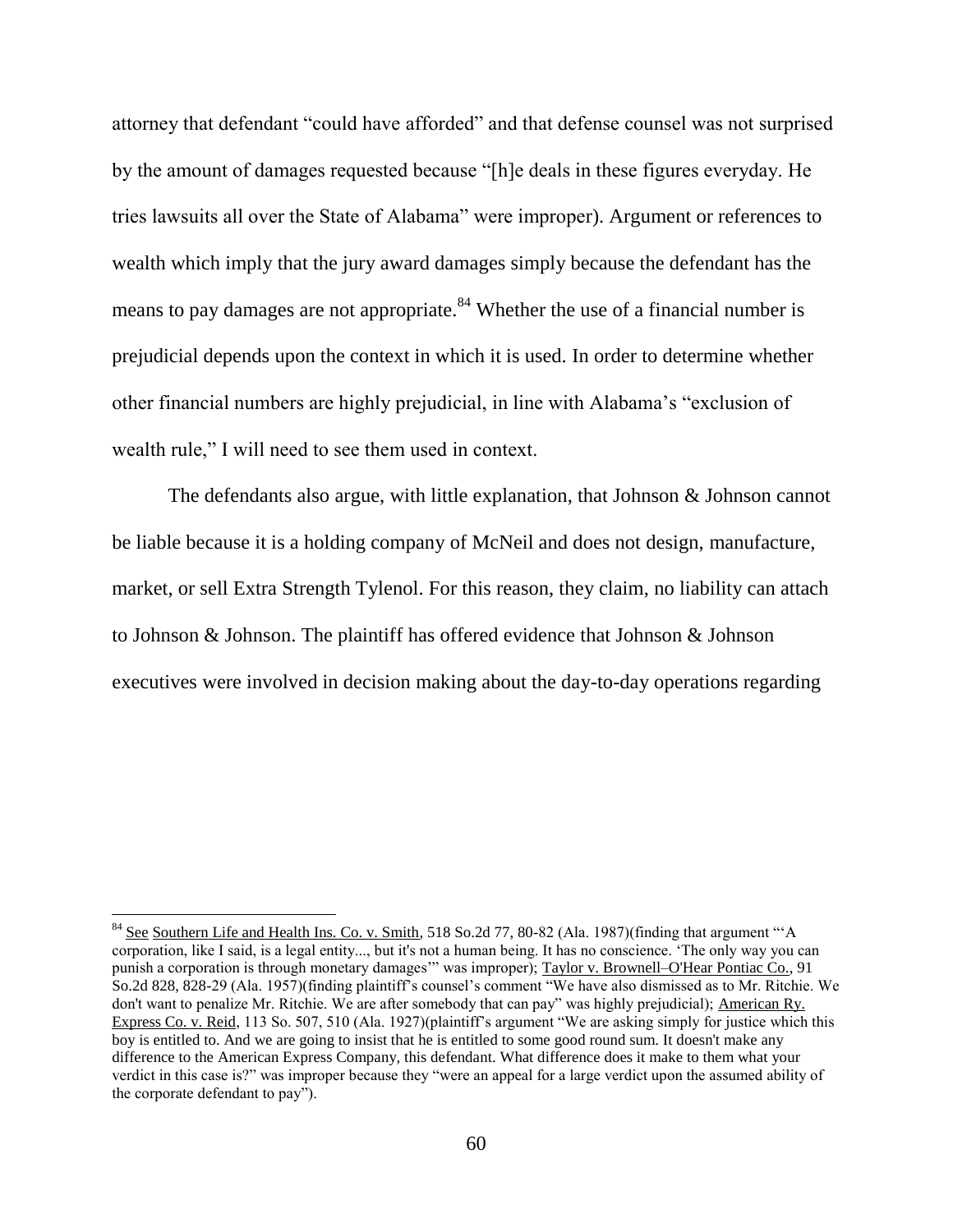Tylenol.<sup>85</sup> From what the defendants have provided, I do not find this argument to be persuasive.<sup>86</sup>

Lastly, the defendants argue that all financial information is unfairly prejudicial, can cause juror confusion, or cause undue delay. Under Alabama law, I agree that there is a risk of unfair prejudice in presenting financial information to the jury that could implicate defendants' net worth. However, I am not convinced that all financially-related evidence should be excluded. As the plaintiff argues, some of this information would be relevant to the plaintiff's theory that the defendants' decisions regarding Extra Strength Tylenol were driven by profits and not consumer safety. There are ways that this sort of information can be presented to the jury (i.e., graphs without numbers, use of percentages, jury instructions on appropriate use of information, etc.), which can reduce the risk of unfair prejudice.

For these reasons, I will **GRANT** the defendants' motion **in part** and **DENY** it in part **without prejudice**. Evidence of the defendants' net worth will be excluded. Argument about the admissibility of all other financial information will be reserved for trial.

# **18. Defendants' Motion In Limine to Exclude Testimony Regarding Inapplicable "Risk Factors" (MIL 18)**

The parties have agreed that any rulings on this motion should be deferred

l

 $85$  See Pl. Brief Opposing MIL 17 at 4-13 (outlining evidence that high-level J & J executives were involved in decisions regarding the marketing and sales of Tylenol products)(filed under seal) and attached exhibits.

 $86$  I note, as the plaintiff has, that Johnson & Johnson remains a named defendant in this case. No summary judgment motion or other motion has been filed asserting the theory stated above. If the defendants disagree with my ruling on this point, they may file a motion for reconsideration.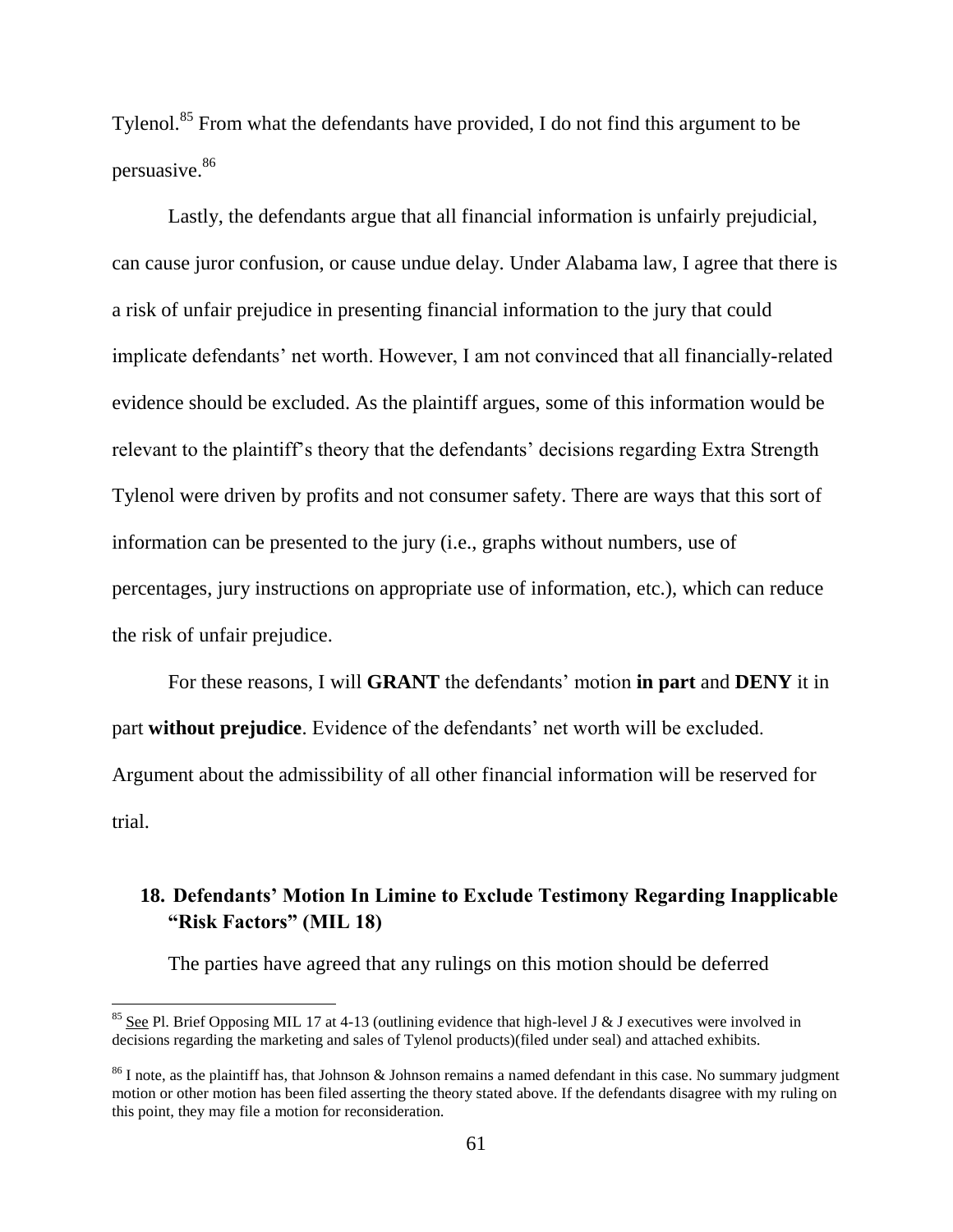until trial. For this reason, I will **DENY** MIL 18 **without prejudice**.

### **II. Conclusion**

For the foregoing reasons, I make the following rulings:

- MIL 1 is DENIED without prejudice;
- MIL 2 is DENIED;
- MIL 3 is DENIED without prejudice;
- MIL 4 is DENIED;
- MIL 5 is GRANTED without prejudice;
- MIL 6 is DENIED without prejudice;
- MIL 7 is GRANTED in part and DENIED in part;
- MIL 8 is DENIED without prejudice;
- MIL 9 is DENIED without prejudice;
- MIL 10 is DENIED without prejudice;
- MIL 11 is DENIED without prejudice;
- MIL 12 is DENIED without prejudice;
- MIL 13 is DENIED without prejudice;
- MIL 14 is DENIED without prejudice;
- MIL 15 is DENIED without prejudice;
- MIL 16 is DENIED without prejudice;
- MIL 17 is GRANTED in part and DENIED in part; and